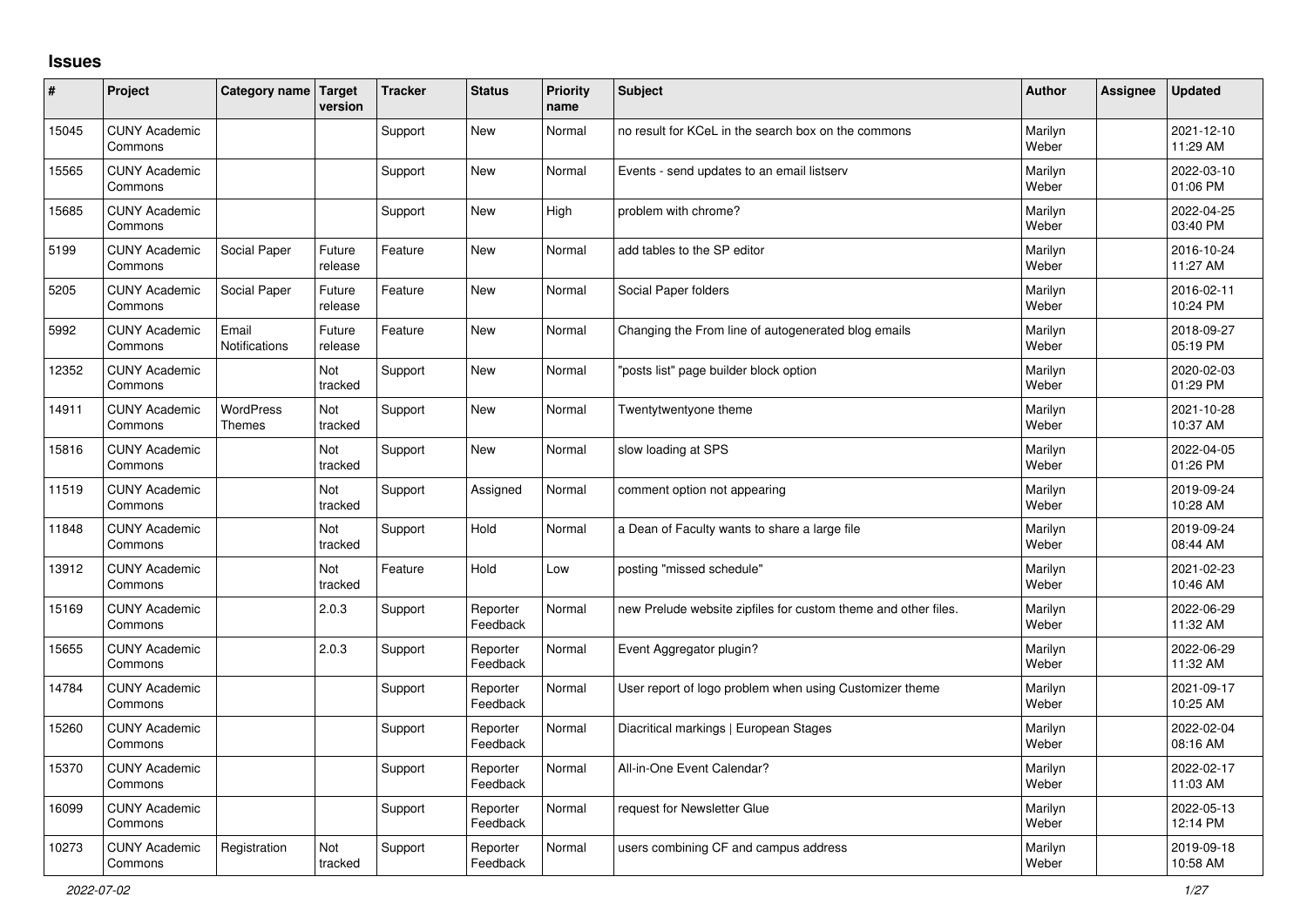| #     | Project                         | Category name                     | <b>Target</b><br>version | <b>Tracker</b> | <b>Status</b>        | <b>Priority</b><br>name | <b>Subject</b>                                                                             | <b>Author</b>    | Assignee | <b>Updated</b>         |
|-------|---------------------------------|-----------------------------------|--------------------------|----------------|----------------------|-------------------------|--------------------------------------------------------------------------------------------|------------------|----------|------------------------|
| 10657 | <b>CUNY Academic</b><br>Commons |                                   | Not<br>tracked           | Support        | Reporter<br>Feedback | Normal                  | child theme problems                                                                       | Marilyn<br>Weber |          | 2018-11-08<br>01:19 PM |
| 11509 | <b>CUNY Academic</b><br>Commons |                                   | Not<br>tracked           | Support        | Reporter<br>Feedback | Normal                  | deleted Page causing a Menu problem?                                                       | Marilyn<br>Weber |          | 2019-06-04<br>09:54 AM |
| 11771 | <b>CUNY Academic</b><br>Commons |                                   | Not<br>tracked           | Support        | Reporter<br>Feedback | Normal                  | post displays in sections                                                                  | Marilyn<br>Weber |          | 2019-08-20<br>10:34 AM |
| 11787 | <b>CUNY Academic</b><br>Commons |                                   | Not<br>tracked           | Support        | Reporter<br>Feedback | Normal                  | automated comments notifications on ZenDesk                                                | Marilyn<br>Weber |          | 2019-08-26<br>06:18 PM |
| 12350 | <b>CUNY Academic</b><br>Commons | Blogs<br>(BuddyPress)             | Not<br>tracked           | Support        | Reporter<br>Feedback | Normal                  | URL creation problem                                                                       | Marilyn<br>Weber |          | 2020-02-03<br>11:27 AM |
| 12360 | <b>CUNY Academic</b><br>Commons | <b>WordPress</b><br>Themes        | Not<br>tracked           | <b>Bug</b>     | Reporter<br>Feedback | Normal                  | site just says "DANTE We are currently in maintenance mode, please<br>check back shortly." | Marilyn<br>Weber |          | 2020-02-04<br>12:13 PM |
| 13034 | <b>CUNY Academic</b><br>Commons |                                   | Not<br>tracked           | Support        | Reporter<br>Feedback | Normal                  | a site is asking people to join the Commons to get a download                              | Marilyn<br>Weber |          | 2020-07-12<br>07:23 AM |
| 13255 | <b>CUNY Academic</b><br>Commons |                                   | Not<br>tracked           | Support        | Reporter<br>Feedback | Normal                  | Accessibility problems                                                                     | Marilyn<br>Weber |          | 2020-09-01<br>05:48 PM |
| 13975 | <b>CUNY Academic</b><br>Commons | Social Paper                      | Not<br>tracked           | Support        | Reporter<br>Feedback | Normal                  | can't approve comments on Social Paper paper                                               | Marilyn<br>Weber |          | 2021-02-12<br>09:33 AM |
| 14074 | <b>CUNY Academic</b><br>Commons | <b>WordPress</b><br>(misc)        | Not<br>tracked           | Support        | Reporter<br>Feedback | Normal                  | page password protection problem                                                           | Marilyn<br>Weber |          | 2021-03-02<br>11:03 AM |
| 14398 | <b>CUNY Academic</b><br>Commons |                                   | Not<br>tracked           | Support        | Reporter<br>Feedback | Normal                  | Events plug-in notification problem                                                        | Marilyn<br>Weber |          | 2021-05-11<br>11:21 AM |
| 14900 | <b>CUNY Academic</b><br>Commons |                                   | Not<br>tracked           | Support        | Reporter<br>Feedback | Normal                  | previous theme?                                                                            | Marilyn<br>Weber |          | 2021-10-25<br>10:31 AM |
| 4012  | <b>CUNY Academic</b><br>Commons |                                   | 1.7.20                   | <b>Bug</b>     | Resolved             | Normal                  | Two users reporting same Forbidden 403 error message.                                      | Marilyn<br>Weber |          | 2015-05-01<br>08:13 PM |
| 6039  | <b>CUNY Academic</b><br>Commons | Membership                        | 1.9.28                   | <b>Bug</b>     | Resolved             | High                    | User cannot change her email                                                               | Marilyn<br>Weber |          | 2016-09-19<br>03:03 PM |
| 6818  | <b>CUNY Academic</b><br>Commons | Email<br>Notifications            | 1.10.3                   | Support        | Resolved             | Normal                  | No more email notifications?                                                               | Marilyn<br>Weber |          | 2016-11-22<br>02:51 PM |
| 5629  | <b>CUNY Academic</b><br>Commons | <b>Public Portfolio</b>           | 1.10.4                   | Support        | Resolved             | Normal                  | Title field in profile can't be edited                                                     | Marilyn<br>Weber |          | 2016-12-13<br>11:19 AM |
| 7745  | <b>CUNY Academic</b><br>Commons | WordPress<br>Plugins              | 1.10.13                  | Support        | Resolved             | Normal                  | Featured Video Plus plugin requested                                                       | Marilyn<br>Weber |          | 2017-03-03<br>01:51 PM |
| 7994  | <b>CUNY Academic</b><br>Commons | <b>WordPress</b><br>(misc)        | 1.10.17                  | <b>Bug</b>     | Resolved             | Urgent                  | Comments not appearing                                                                     | Marilyn<br>Weber |          | 2017-04-20<br>11:16 AM |
| 8125  | <b>CUNY Academic</b><br>Commons | <b>WordPress</b><br><b>Themes</b> | 1.10.19                  | <b>Bug</b>     | Resolved             | High                    | careerplan admin page failing to load with "currently unable to handle<br>this request"    | Marilyn<br>Weber |          | 2017-07-13<br>12:54 PM |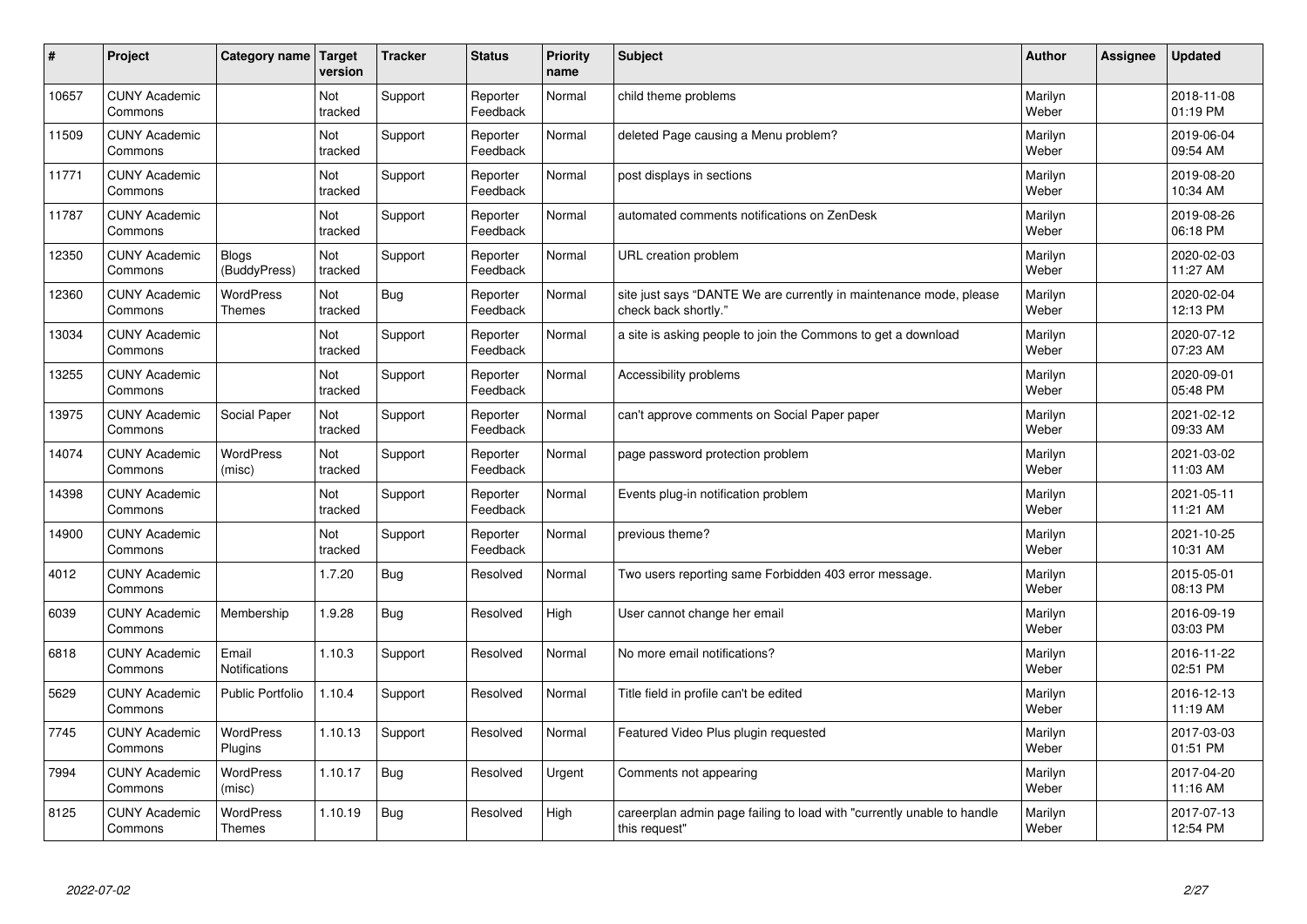| $\sharp$ | Project                         | Category name   Target            | version | <b>Tracker</b> | <b>Status</b> | <b>Priority</b><br>name | <b>Subject</b>                               | <b>Author</b>    | <b>Assignee</b> | <b>Updated</b>         |
|----------|---------------------------------|-----------------------------------|---------|----------------|---------------|-------------------------|----------------------------------------------|------------------|-----------------|------------------------|
| 8552     | <b>CUNY Academic</b><br>Commons | <b>WordPress</b><br>Plugins       | 1.11.10 | <b>Bug</b>     | Resolved      | Normal                  | Events Calendar problem                      | Marilyn<br>Weber |                 | 2017-08-18<br>04:36 PM |
| 8576     | <b>CUNY Academic</b><br>Commons | <b>WordPress</b><br>Plugins       | 1.11.11 | Support        | Resolved      | Normal                  | Digital Measures plugin request              | Marilyn<br>Weber |                 | 2017-09-01<br>03:44 PM |
| 8638     | <b>CUNY Academic</b><br>Commons | Group Blogs                       | 1.11.11 | <b>Bug</b>     | Resolved      | Normal                  | members not syncing from group to site       | Marilyn<br>Weber |                 | 2017-09-01<br>03:50 PM |
| 8721     | <b>CUNY Academic</b><br>Commons | <b>WordPress</b><br>Plugins       | 1.11.13 | <b>Bug</b>     | Resolved      | Normal                  | more problems with Events calendar           | Marilyn<br>Weber |                 | 2017-09-21<br>10:35 AM |
| 8446     | <b>CUNY Academic</b><br>Commons | <b>WordPress</b><br>Plugins       | 1.11.14 | Support        | Resolved      | Normal                  | request for multiple accordion menu plugins  | Marilyn<br>Weber |                 | 2018-05-07<br>09:57 PM |
| 8893     | <b>CUNY Academic</b><br>Commons | Social Paper                      | 1.12.1  | Support        | Resolved      | Normal                  | Social paper won't connect to group?         | Marilyn<br>Weber |                 | 2017-12-11<br>01:16 PM |
| 8908     | <b>CUNY Academic</b><br>Commons | <b>WordPress</b><br>Plugins       | 1.12.2  | Support        | Resolved      | Normal                  | Plugin request from Steve Brier              | Marilyn<br>Weber |                 | 2017-11-27<br>11:39 AM |
| 9026     | <b>CUNY Academic</b><br>Commons | <b>WordPress</b><br>Plugins       | 1.12.6  | Support        | Resolved      | Normal                  | plugin request from Carlos Guevara           | Marilyn<br>Weber |                 | 2018-01-03<br>09:33 AM |
| 9087     | <b>CUNY Academic</b><br>Commons | WordPress<br>Plugins              | 1.12.7  | Support        | Resolved      | Normal                  | request for WP Social Sharing                | Marilyn<br>Weber |                 | 2018-01-23<br>11:17 AM |
| 9282     | <b>CUNY Academic</b><br>Commons | Group Forums                      | 1.12.9  | Bug            | Resolved      | Normal                  | 'Forum ID is missing" error?                 | Marilyn<br>Weber |                 | 2018-02-27<br>10:32 AM |
| 9330     | <b>CUNY Academic</b><br>Commons | <b>WordPress</b><br>Plugins       | 1.12.10 | <b>Bug</b>     | Resolved      | Normal                  | part 2 of problems with the Leaflet plug -in | Marilyn<br>Weber |                 | 2018-03-04<br>05:58 PM |
| 8941     | <b>CUNY Academic</b><br>Commons | <b>WordPress</b><br><b>Themes</b> | 1.13.1  | Support        | Resolved      | Normal                  | Theme request: ColorNews                     | Marilyn<br>Weber |                 | 2018-05-08<br>10:42 AM |
| 9888     | <b>CUNY Academic</b><br>Commons | <b>WordPress</b><br>Plugins       | 1.13.3  | Support        | Resolved      | Normal                  | Business directory Plug-in request           | Marilyn<br>Weber |                 | 2018-06-12<br>11:52 AM |
| 9992     | <b>CUNY Academic</b><br>Commons |                                   | 1.13.6  | Bug            | Resolved      | Normal                  | ACERT website down again                     | Marilyn<br>Weber |                 | 2018-07-10<br>12:15 PM |
| 10101    | <b>CUNY Academic</b><br>Commons |                                   | 1.13.7  | <b>Bug</b>     | Resolved      | Normal                  | URL changes within Manage section of groups  | Marilyn<br>Weber |                 | 2018-08-03<br>01:54 PM |
| 10240    | <b>CUNY Academic</b><br>Commons | <b>WordPress</b><br>Plugins       | 1.13.8  | Support        | Resolved      | Normal                  | require-featured-image plug-in request       | Marilyn<br>Weber |                 | 2018-08-29<br>05:15 PM |
| 10361    | <b>CUNY Academic</b><br>Commons | Group Forums                      | 1.13.10 | <b>Bug</b>     | Resolved      | Normal                  | forum post pending oddity                    | Marilyn<br>Weber |                 | 2018-09-25<br>10:45 AM |
| 10772    | <b>CUNY Academic</b><br>Commons | Groups (misc)                     | 1.14.2  | <b>Bug</b>     | Resolved      | Normal                  | can't create groups                          | Marilyn<br>Weber |                 | 2018-12-04<br>10:42 AM |
| 10810    | <b>CUNY Academic</b><br>Commons | <b>WordPress</b><br>(misc)        | 1.14.2  | Bug            | Resolved      | Normal                  | Sites set as public are becoming private     | Marilyn<br>Weber |                 | 2018-12-11<br>10:15 AM |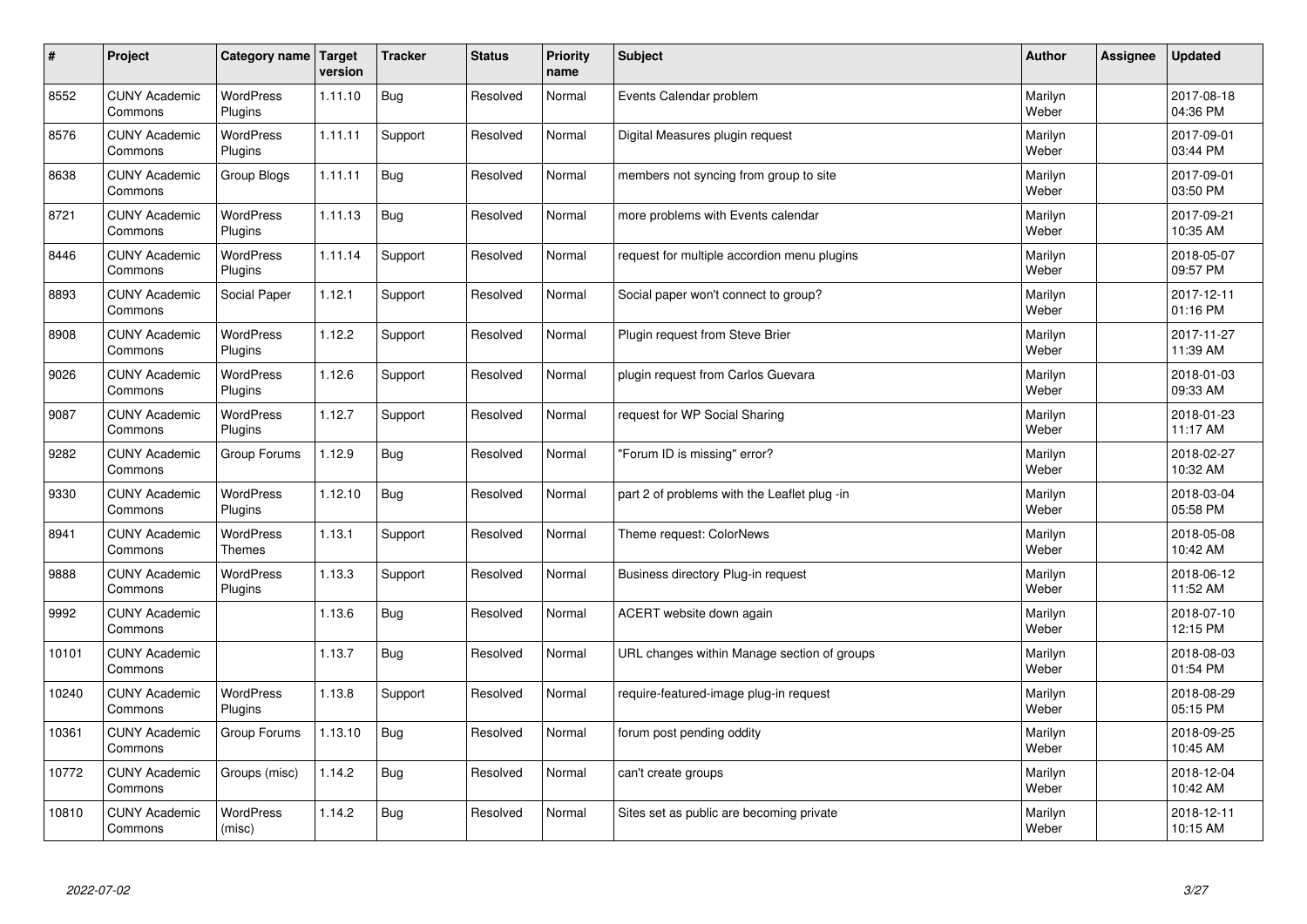| $\sharp$ | Project                         | Category name               | Target<br>version | <b>Tracker</b> | <b>Status</b> | <b>Priority</b><br>name | <b>Subject</b>                                                  | <b>Author</b>    | Assignee | <b>Updated</b>         |
|----------|---------------------------------|-----------------------------|-------------------|----------------|---------------|-------------------------|-----------------------------------------------------------------|------------------|----------|------------------------|
| 11006    | <b>CUNY Academic</b><br>Commons | Groups (misc)               | 1.14.6            | Support        | Resolved      | Normal                  | removing members from a group isn't working                     | Marilyn<br>Weber |          | 2019-01-24<br>03:18 PM |
| 11091    | <b>CUNY Academic</b><br>Commons | <b>BuddyPress</b><br>Docs   | 1.14.7            | Support        | Resolved      | Normal                  | word limit for comments on a group doc?                         | Marilyn<br>Weber |          | 2019-02-26<br>02:04 PM |
| 11211    | <b>CUNY Academic</b><br>Commons | <b>WordPress</b><br>Themes  | 1.14.8            | Support        | Resolved      | Normal                  | user needs to edit the HTML coding                              | Marilyn<br>Weber |          | 2019-03-12<br>11:20 AM |
| 11233    | <b>CUNY Academic</b><br>Commons |                             | 1.14.9            | Support        | Resolved      | Normal                  | Hotjar?                                                         | Marilyn<br>Weber |          | 2019-03-26<br>12:10 PM |
| 11483    | <b>CUNY Academic</b><br>Commons |                             | 1.15.2            | <b>Bug</b>     | Resolved      | Normal                  | "Add New user" not working                                      | Marilyn<br>Weber |          | 2019-05-21<br>02:26 PM |
| 11609    | <b>CUNY Academic</b><br>Commons |                             | 1.15.5            | Support        | Resolved      | Normal                  | <b>Mixed Content flag</b>                                       | Marilyn<br>Weber |          | 2019-06-27<br>06:54 PM |
| 11647    | <b>CUNY Academic</b><br>Commons |                             | 1.15.6            | Support        | Resolved      | Normal                  | <b>Tribulant Newsletters update</b>                             | Marilyn<br>Weber |          | 2019-07-18<br>02:27 PM |
| 11813    | <b>CUNY Academic</b><br>Commons | <b>WordPress</b><br>Plugins | 1.15.9            | Support        | Resolved      | Normal                  | 'Change Password Protected Message" plugin reguests             | Marilyn<br>Weber |          | 2019-09-10<br>05:57 PM |
| 11832    | <b>CUNY Academic</b><br>Commons | <b>WordPress</b><br>Plugins | 1.15.11           | Support        | Resolved      | Normal                  | Yoast SEO premium for sexgenlab.org                             | Marilyn<br>Weber |          | 2019-10-08<br>11:22 AM |
| 11907    | <b>CUNY Academic</b><br>Commons | Public Portfolio            | 1.15.13           | Support        | Resolved      | Normal                  | more publications problems (in profile)                         | Marilyn<br>Weber |          | 2019-11-04<br>11:16 AM |
| 12038    | <b>CUNY Academic</b><br>Commons |                             | 1.15.13           | Bug            | Resolved      | Normal                  | admin visibility problem at careerplan.commons.gc.cuny.edu      | Marilyn<br>Weber |          | 2019-11-12<br>10:20 AM |
| 12483    | <b>CUNY Academic</b><br>Commons |                             | 1.16.7            | <b>Bug</b>     | Resolved      | High                    | post error                                                      | Marilyn<br>Weber |          | 2020-02-28<br>02:44 PM |
| 12515    | <b>CUNY Academic</b><br>Commons | cuny.is                     | 1.16.7            | Support        | Resolved      | Normal                  | AJAX actions on cuny is admin page are failing                  | Marilyn<br>Weber |          | 2020-03-10<br>11:57 AM |
| 12676    | <b>CUNY Academic</b><br>Commons | WordPress<br>Plugins        | 1.16.10           | Support        | Resolved      | Normal                  | request for Require Post Category plug-in                       | Marilyn<br>Weber |          | 2020-04-28<br>11:03 AM |
| 12777    | <b>CUNY Academic</b><br>Commons |                             | 1.16.14           | Support        | Resolved      | Normal                  | request to include custom javascript into a Commons-hosted site | Marilyn<br>Weber |          | 2020-06-16<br>04:03 PM |
| 13016    | <b>CUNY Academic</b><br>Commons | Shortcodes and<br>embeds    | 1.16.15           | Support        | Resolved      | Normal                  | possible to run code examples, like in Jupyter Notebooks?       | Marilyn<br>Weber |          | 2020-07-16<br>11:52 AM |
| 13091    | <b>CUNY Academic</b><br>Commons |                             | 1.17.0            | Support        | Resolved      | Normal                  | problem with latex (math equations)                             | Marilyn<br>Weber |          | 2020-07-28<br>11:09 AM |
| 13134    | <b>CUNY Academic</b><br>Commons | Site cloning                | 1.17.1            | Support        | Resolved      | Normal                  | New site (a clone) point to old dashboard                       | Marilyn<br>Weber |          | 2020-08-12<br>03:22 PM |
| 13173    | <b>CUNY Academic</b><br>Commons | Group Library               | 1.17.1            | Support        | Resolved      | High                    | all uploads to the library are silent                           | Marilyn<br>Weber |          | 2020-08-10<br>04:12 PM |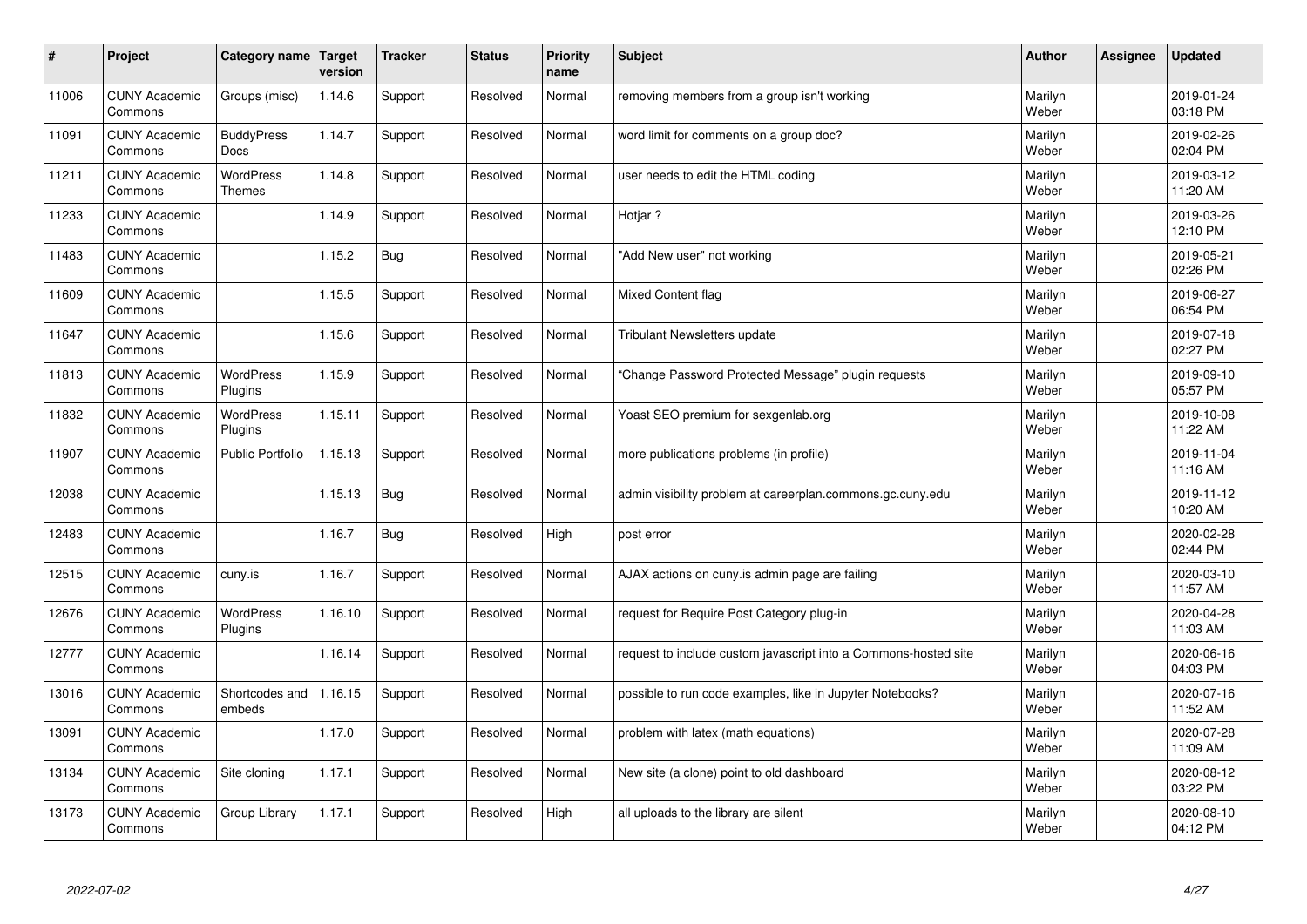| $\sharp$ | Project                         | Category name                     | Target<br>version | <b>Tracker</b> | <b>Status</b> | <b>Priority</b><br>name | <b>Subject</b>                           | <b>Author</b>    | Assignee | <b>Updated</b>         |
|----------|---------------------------------|-----------------------------------|-------------------|----------------|---------------|-------------------------|------------------------------------------|------------------|----------|------------------------|
| 13184    | <b>CUNY Academic</b><br>Commons | <b>WordPress</b><br>Plugins       | 1.17.2            | Support        | Resolved      | Normal                  | google translate plugin                  | Marilyn<br>Weber |          | 2020-08-25<br>11:36 AM |
| 13185    | <b>CUNY Academic</b><br>Commons | <b>WordPress</b><br><b>Themes</b> | 1.17.2            | Support        | Resolved      | Normal                  | Less theme?                              | Marilyn<br>Weber |          | 2020-08-25<br>11:26 AM |
| 13227    | <b>CUNY Academic</b><br>Commons | Group Library                     | 1.17.2            | <b>Bug</b>     | Resolved      | High                    | folder not appearing in library          | Marilyn<br>Weber |          | 2020-08-21<br>04:22 PM |
| 13378    | <b>CUNY Academic</b><br>Commons |                                   | 1.17.5            | <b>Bug</b>     | Resolved      | Normal                  | problem on one of my sites               | Marilyn<br>Weber |          | 2020-09-24<br>05:27 PM |
| 13441    | <b>CUNY Academic</b><br>Commons |                                   | 1.17.5            | Support        | Resolved      | Normal                  | ongoing user problems with daily digests | Marilyn<br>Weber |          | 2020-10-13<br>10:02 AM |
| 13512    | <b>CUNY Academic</b><br>Commons | <b>WordPress</b><br><b>Themes</b> | 1.17.7            | Support        | Resolved      | Normal                  | theme update                             | Marilyn<br>Weber |          | 2020-11-16<br>04:46 PM |
| 13675    | <b>CUNY Academic</b><br>Commons | Group Library                     | 1.18.1            | <b>Bug</b>     | Resolved      | High                    | broken Library                           | Marilyn<br>Weber |          | 2020-12-09<br>05:02 PM |
| 13738    | <b>CUNY Academic</b><br>Commons |                                   | 1.18.1            | Support        | Resolved      | Normal                  | theme requests from a non-CUY person     | Marilyn<br>Weber |          | 2020-12-23<br>11:34 AM |
| 13783    | <b>CUNY Academic</b><br>Commons |                                   | 1.18.2            | Support        | Resolved      | Normal                  | new CUNY OneSearch url                   | Marilyn<br>Weber |          | 2021-01-14<br>04:53 PM |
| 13741    | <b>CUNY Academic</b><br>Commons | <b>WordPress</b><br>Plugins       | 1.18.3            | Support        | Resolved      | Normal                  | Ensemble Video Plugin                    | Marilyn<br>Weber |          | 2021-01-26<br>04:43 PM |
| 13846    | <b>CUNY Academic</b><br>Commons | WordPress<br>Plugins              | 1.18.3            | Support        | Resolved      | Normal                  | Yoast SEO plugin problem                 | Marilyn<br>Weber |          | 2021-01-19<br>05:34 PM |
| 13935    | <b>CUNY Academic</b><br>Commons | <b>WordPress</b><br>Plugins       | 1.18.4            | Support        | Resolved      | Low                     | Add Users sidebar widget not working     | Marilyn<br>Weber |          | 2021-02-09<br>11:05 AM |
| 13944    | <b>CUNY Academic</b><br>Commons | <b>WordPress</b><br>Plugins       | 1.18.4            | Support        | Resolved      | Normal                  | 3D FlipBook request                      | Marilyn<br>Weber |          | 2021-02-09<br>11:05 AM |
| 13958    | <b>CUNY Academic</b><br>Commons |                                   | 1.18.4            | Support        | Resolved      | Normal                  | calendar widget problem                  | Marilyn<br>Weber |          | 2021-02-09<br>11:05 AM |
| 14246    | <b>CUNY Academic</b><br>Commons |                                   | 1.18.8            | Support        | Resolved      | Normal                  | "Weekly jQuery Migrate Status Update"    | Marilyn<br>Weber |          | 2021-04-13<br>11:08 AM |
| 14270    | <b>CUNY Academic</b><br>Commons | <b>WordPress</b><br><b>Themes</b> | 1.18.8            | Support        | Resolved      | Normal                  | grid theme?                              | Marilyn<br>Weber |          | 2021-04-13<br>11:20 AM |
| 14410    | <b>CUNY Academic</b><br>Commons |                                   | 1.18.10           | <b>Bug</b>     | Resolved      | Normal                  | events calendar problem?                 | Marilyn<br>Weber |          | 2021-05-10<br>04:45 PM |
| 14411    | <b>CUNY Academic</b><br>Commons | <b>WordPress</b><br>Themes        | 1.18.10           | Bug            | Resolved      | Normal                  | logo problems                            | Marilyn<br>Weber |          | 2021-05-03<br>04:37 PM |
| 14509    | <b>CUNY Academic</b><br>Commons | <b>WordPress</b><br>Plugins       | 1.18.12           | <b>Bug</b>     | Resolved      | Normal                  | Elementor Editor problem                 | Marilyn<br>Weber |          | 2021-06-08<br>09:55 AM |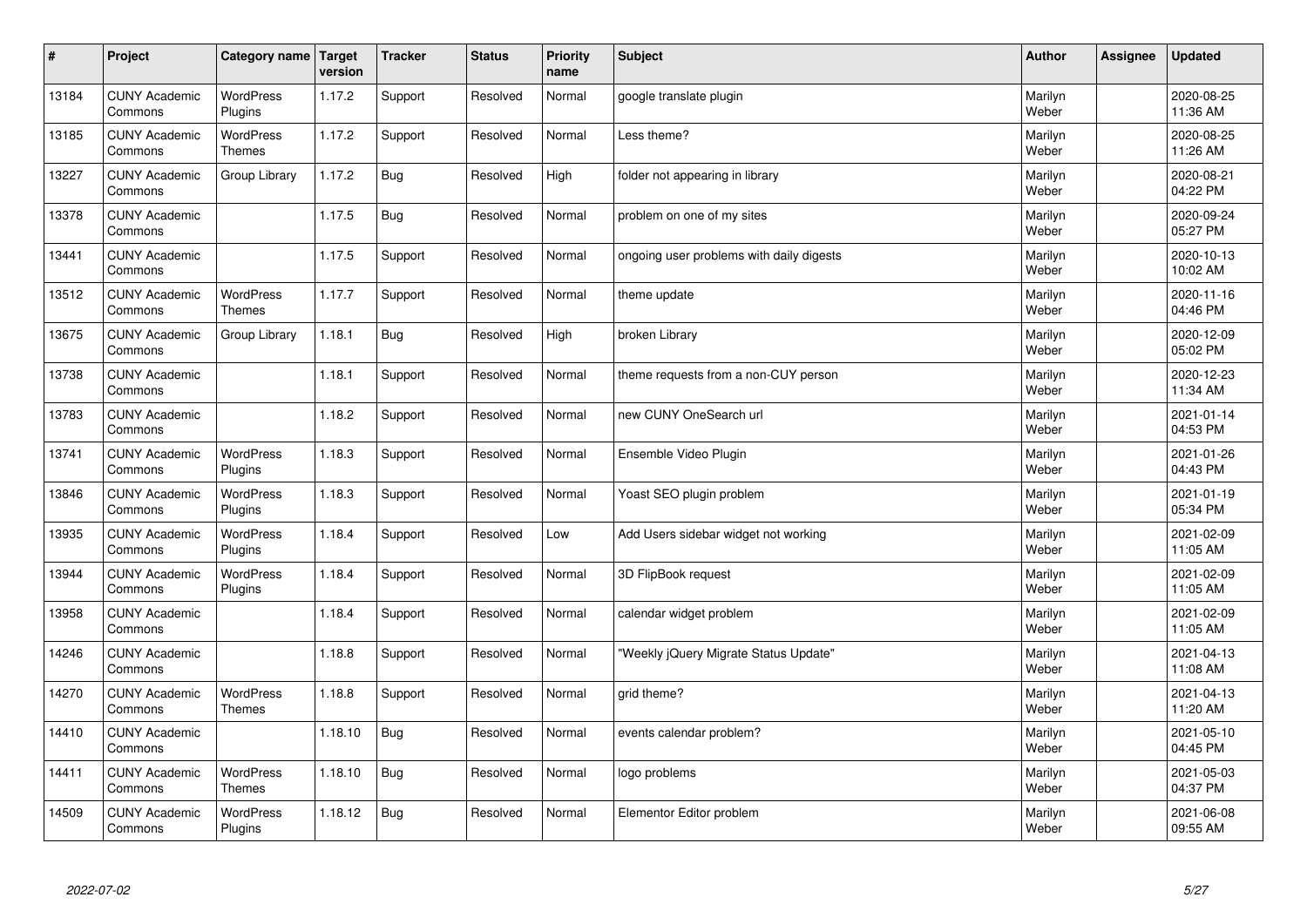| $\sharp$ | Project                         | Category name   Target      | version | <b>Tracker</b> | <b>Status</b> | <b>Priority</b><br>name | <b>Subject</b>                                                  | <b>Author</b>    | <b>Assignee</b> | <b>Updated</b>         |
|----------|---------------------------------|-----------------------------|---------|----------------|---------------|-------------------------|-----------------------------------------------------------------|------------------|-----------------|------------------------|
| 14526    | <b>CUNY Academic</b><br>Commons | Registration                | 1.18.12 | Bug            | Resolved      | High                    | registration interface won't show a space to enter nonCUNY code | Marilyn<br>Weber |                 | 2021-06-03<br>04:02 PM |
| 14534    | <b>CUNY Academic</b><br>Commons | <b>WordPress</b><br>Plugins | 1.18.12 | Support        | Resolved      | Normal                  | Share This Image plugin?                                        | Marilyn<br>Weber |                 | 2021-06-08<br>11:50 AM |
| 14799    | <b>CUNY Academic</b><br>Commons |                             | 1.18.19 | Support        | Resolved      | High                    | install the official Classic Widgets?                           | Marilyn<br>Weber |                 | 2021-09-22<br>02:17 PM |
| 7803     | <b>CUNY Academic</b><br>Commons |                             |         | Bug            | Resolved      | Normal                  | user email change                                               | Marilyn<br>Weber |                 | 2017-03-16<br>11:58 AM |
| 8693     | <b>CUNY Academic</b><br>Commons | <b>WordPress</b><br>Plugins |         | Support        | Resolved      | Normal                  | Existing blog wants to replace Mailpoet with Newsletters        | Marilyn<br>Weber |                 | 2017-09-12<br>02:24 PM |
| 8726     | <b>CUNY Academic</b><br>Commons |                             |         | Support        | Resolved      | Normal                  | Redirect problem                                                | Marilyn<br>Weber |                 | 2017-09-21<br>12:14 PM |
| 9131     | <b>CUNY Academic</b><br>Commons |                             |         | Support        | Resolved      | Normal                  | webrecorder.io via Firefox                                      | Marilyn<br>Weber |                 | 2018-01-29<br>11:11 AM |
| 9276     | <b>CUNY Academic</b><br>Commons |                             |         | Bug            | Resolved      | High                    | problem adding a member to a group - wrong username?            | Marilyn<br>Weber |                 | 2018-02-25<br>12:47 PM |
| 9470     | <b>CUNY Academic</b><br>Commons |                             |         | Bug            | Resolved      | Normal                  | Users not appearing via "Add New"                               | Marilyn<br>Weber |                 | 2018-03-22<br>07:44 PM |
| 11665    | <b>CUNY Academic</b><br>Commons |                             |         | Support        | Resolved      | Immediate               | "My Groups" conflating two groups                               | Marilyn<br>Weber |                 | 2019-07-24<br>10:43 PM |
| 11912    | <b>CUNY Academic</b><br>Commons |                             |         | Support        | Resolved      | Normal                  | influence search results?                                       | Marilyn<br>Weber |                 | 2020-02-11<br>10:51 AM |
| 12393    | <b>CUNY Academic</b><br>Commons | <b>WordPress</b><br>(misc)  |         | Support        | Resolved      | High                    | size limit for files                                            | Marilyn<br>Weber |                 | 2020-02-18<br>10:13 AM |
| 13656    | <b>CUNY Academic</b><br>Commons |                             |         | <b>Bug</b>     | Resolved      | High                    | site down                                                       | Marilyn<br>Weber |                 | 2020-12-11<br>12:50 PM |
| 13826    | <b>CUNY Academic</b><br>Commons |                             |         | Support        | Resolved      | Normal                  | January 14th                                                    | Marilyn<br>Weber |                 | 2021-01-26<br>04:26 PM |
| 14008    | <b>CUNY Academic</b><br>Commons |                             |         | Bug            | Resolved      | High                    | invisible user                                                  | Marilyn<br>Weber |                 | 2021-02-18<br>05:53 PM |
| 14242    | <b>CUNY Academic</b><br>Commons |                             |         | Support        | Resolved      | Normal                  | LAILAC site missing content                                     | Marilyn<br>Weber |                 | 2021-03-27<br>08:40 AM |
| 14973    | <b>CUNY Academic</b><br>Commons |                             |         | Support        | Resolved      | Normal                  | Mail Poet                                                       | Marilyn<br>Weber |                 | 2021-12-06<br>10:20 AM |
| 15120    | <b>CUNY Academic</b><br>Commons |                             |         | Support        | Resolved      | Normal                  | embed Zoom recordings in a post?                                | Marilyn<br>Weber |                 | 2021-12-29<br>08:15 AM |
| 15266    | <b>CUNY Academic</b><br>Commons |                             |         | Support        | Resolved      | Normal                  | Just an appreciation                                            | Marilyn<br>Weber |                 | 2022-02-07<br>10:42 AM |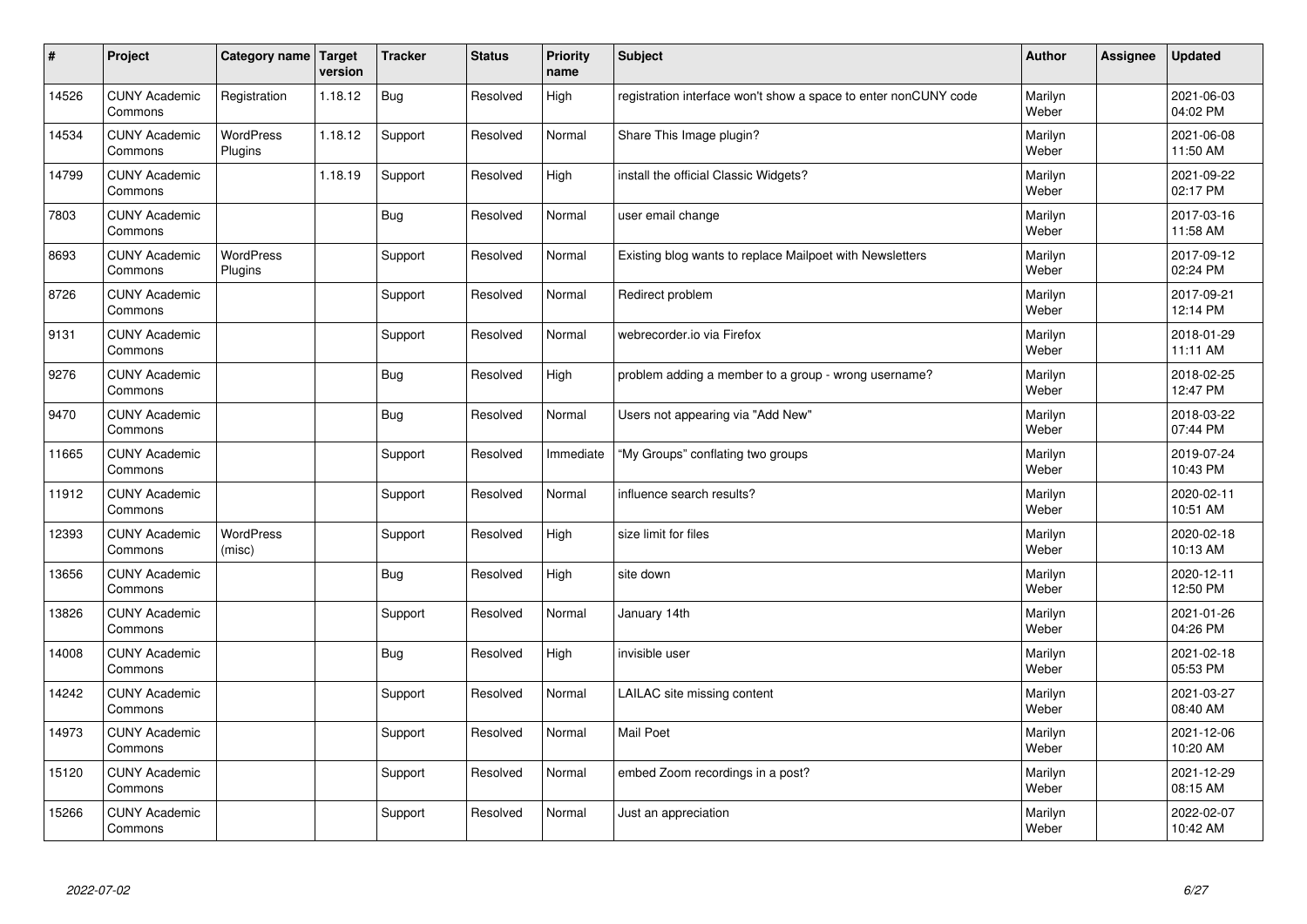| $\vert$ # | Project                         | Category name   Target | version        | <b>Tracker</b> | <b>Status</b> | <b>Priority</b><br>name | <b>Subject</b>                                              | <b>Author</b>    | <b>Assignee</b> | <b>Updated</b>         |
|-----------|---------------------------------|------------------------|----------------|----------------|---------------|-------------------------|-------------------------------------------------------------|------------------|-----------------|------------------------|
| 3620      | <b>CUNY Academic</b><br>Commons | Groups (misc)          | Not<br>tracked | <b>Bug</b>     | Resolved      | Normal                  | admins of The Group for Group Admins                        | Marilyn<br>Weber |                 | 2014-11-03<br>08:38 AM |
| 4880      | <b>CUNY Academic</b><br>Commons | Password<br>Reset      | Not<br>tracked | Support        | Resolved      | High                    | CUNY Central person having password trouble                 | Marilyn<br>Weber |                 | 2015-11-10<br>12:40 PM |
| 4881      | <b>CUNY Academic</b><br>Commons | ZenDesk                | Not<br>tracked | <b>Bug</b>     | Resolved      | Normal                  | ZenDesk emails not being sent                               | Marilyn<br>Weber |                 | 2015-12-07<br>01:34 AM |
| 5059      | <b>CUNY Academic</b><br>Commons |                        | Not<br>tracked | <b>Bug</b>     | Resolved      | Normal                  | Instagram embed?                                            | Marilyn<br>Weber |                 | 2016-01-26<br>12:05 AM |
| 5435      | <b>CUNY Academic</b><br>Commons |                        | Not<br>tracked | <b>Bug</b>     | Resolved      | Urgent                  | Can't see the dashboard                                     | Marilyn<br>Weber |                 | 2016-04-12<br>11:33 AM |
| 5844      | <b>CUNY Academic</b><br>Commons |                        | Not<br>tracked | Support        | Resolved      | Normal                  | edit Host Files on Windows 10 problems                      | Marilyn<br>Weber |                 | 2016-07-27<br>09:08 AM |
| 6106      | <b>CUNY Academic</b><br>Commons | Server                 | Not<br>tracked | <b>Bug</b>     | Resolved      | Normal                  | 504 error                                                   | Marilyn<br>Weber |                 | 2017-11-15<br>01:55 PM |
| 7337      | <b>CUNY Academic</b><br>Commons | Membership             | Not<br>tracked | <b>Bug</b>     | Resolved      | Normal                  | User with new email                                         | Marilyn<br>Weber |                 | 2017-01-06<br>11:05 AM |
| 7486      | <b>CUNY Academic</b><br>Commons | Membership             | Not<br>tracked | Support        | Resolved      | Normal                  | changed email address                                       | Marilyn<br>Weber |                 | 2017-01-24<br>10:00 PM |
| 7607      | <b>CUNY Academic</b><br>Commons | WordPress<br>(misc)    | Not<br>tracked | Feature        | Resolved      | Normal                  | mp4 files                                                   | Marilyn<br>Weber |                 | 2017-02-15<br>07:37 PM |
| 7608      | <b>CUNY Academic</b><br>Commons | Registration           | Not<br>tracked | Feature        | Resolved      | Normal                  | create an account                                           | Marilyn<br>Weber |                 | 2017-02-15<br>10:45 PM |
| 7767      | <b>CUNY Academic</b><br>Commons |                        | Not<br>tracked | <b>Bug</b>     | Resolved      | Normal                  | Site loading problems                                       | Marilyn<br>Weber |                 | 2017-03-21<br>09:57 PM |
| 7775      | <b>CUNY Academic</b><br>Commons | Membership             | Not<br>tracked | Support        | Resolved      | Normal                  | Email change                                                | Marilyn<br>Weber |                 | 2017-03-08<br>10:09 PM |
| 7836      | <b>CUNY Academic</b><br>Commons | Social Paper           | Not<br>tracked | Support        | Resolved      | Normal                  | missing Social Paper                                        | Marilyn<br>Weber |                 | 2017-11-15<br>01:31 PM |
| 7922      | <b>CUNY Academic</b><br>Commons | Membership             | Not<br>tracked | Support        | Resolved      | Normal                  | add me as an admin to the MALs alumni site?                 | Marilyn<br>Weber |                 | 2017-04-06<br>05:19 PM |
| 7972      | <b>CUNY Academic</b><br>Commons |                        | Not<br>tracked | Support        | Resolved      | Normal                  | expand the memory limit for videos?                         | Marilyn<br>Weber |                 | 2017-04-20<br>10:07 AM |
| 7995      | <b>CUNY Academic</b><br>Commons | Domain<br>Mapping      | Not<br>tracked | <b>Bug</b>     | Resolved      | Urgent                  | http://on.socialpaper.gc.cuny.edu down?                     | Marilyn<br>Weber |                 | 2017-04-21<br>11:07 AM |
| 8120      | <b>CUNY Academic</b><br>Commons | Membership             | Not<br>tracked | Support        | Resolved      | Normal                  | add me as an admin to https://nyslavery.commons.gc.cuny.edu | Marilyn<br>Weber |                 | 2017-05-10<br>02:19 PM |
| 8259      | <b>CUNY Academic</b><br>Commons |                        | Not<br>tracked | Bug            | Resolved      | Normal                  | missing dashboard                                           | Marilyn<br>Weber |                 | 2017-11-15<br>01:28 PM |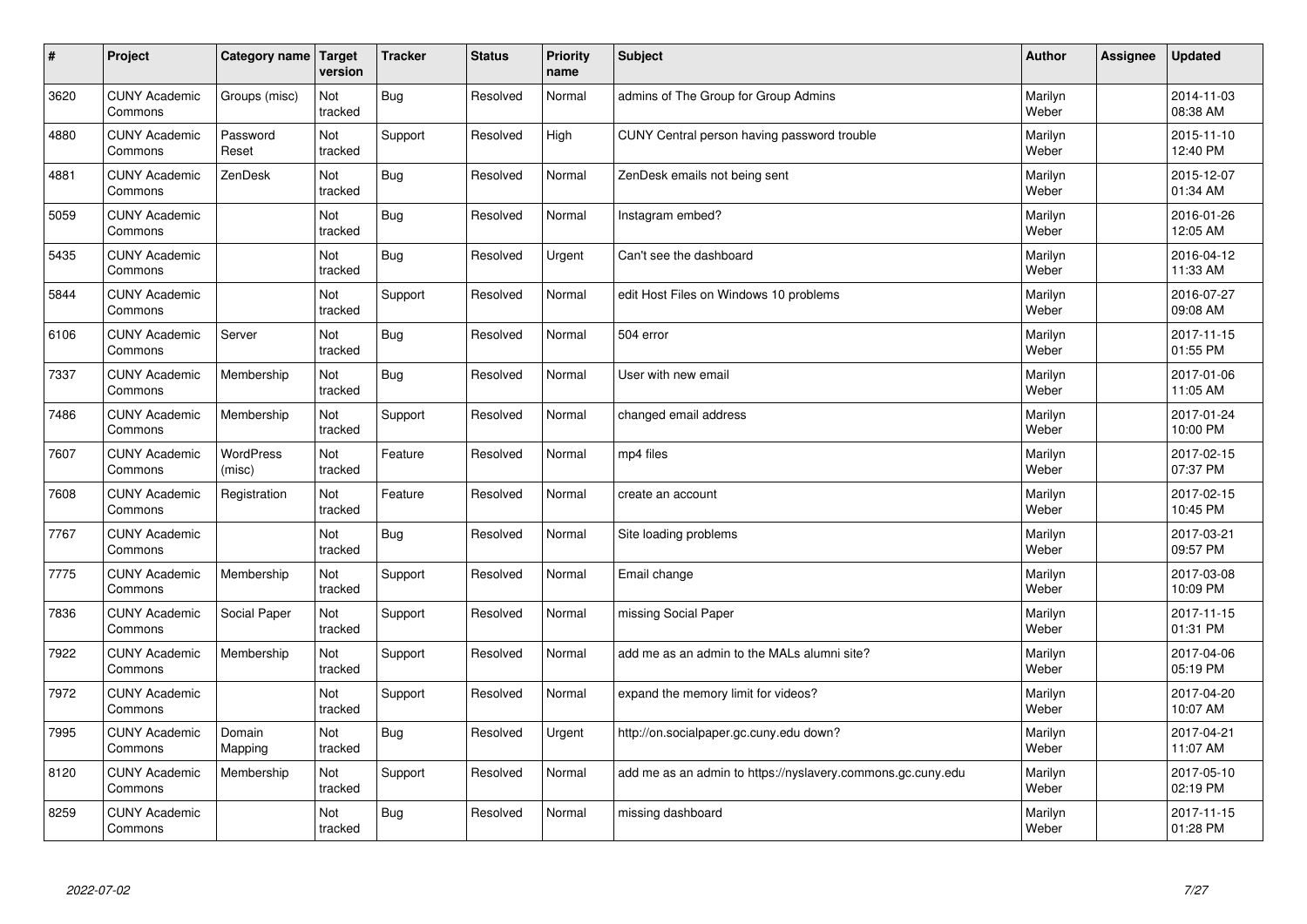| $\sharp$ | Project                         | Category name               | Target<br>version | <b>Tracker</b>    | <b>Status</b> | <b>Priority</b><br>name | <b>Subject</b>                                  | <b>Author</b>    | Assignee | <b>Updated</b>         |
|----------|---------------------------------|-----------------------------|-------------------|-------------------|---------------|-------------------------|-------------------------------------------------|------------------|----------|------------------------|
| 8308     | <b>CUNY Academic</b><br>Commons | <b>WordPress</b><br>Plugins | Not<br>tracked    | Support           | Resolved      | Normal                  | <b>WP Migration plugin</b>                      | Marilyn<br>Weber |          | 2017-11-15<br>01:27 PM |
| 8379     | <b>CUNY Academic</b><br>Commons |                             | Not<br>tracked    | Support           | Resolved      | Normal                  | request for site build help                     | Marilyn<br>Weber |          | 2017-07-01<br>10:48 AM |
| 8459     | <b>CUNY Academic</b><br>Commons |                             | Not<br>tracked    | Documentatio<br>n | Resolved      | Normal                  | comprehensive list of plugins?                  | Marilyn<br>Weber |          | 2017-10-11<br>11:24 AM |
| 8464     | <b>CUNY Academic</b><br>Commons |                             | Not<br>tracked    | Support           | Resolved      | Normal                  | WP UI                                           | Marilyn<br>Weber |          | 2017-10-11<br>11:23 AM |
| 8471     | <b>CUNY Academic</b><br>Commons |                             | Not<br>tracked    | Support           | Resolved      | Normal                  | admin at https://commons.gc.cuny.edu/           | Marilyn<br>Weber |          | 2017-09-06<br>01:50 PM |
| 8481     | <b>CUNY Academic</b><br>Commons | Membership                  | Not<br>tracked    | Support           | Resolved      | Normal                  | admin of http://swipanalytic.org/organizers/    | Marilyn<br>Weber |          | 2019-02-19<br>01:58 PM |
| 8529     | <b>CUNY Academic</b><br>Commons |                             | Not<br>tracked    | Support           | Resolved      | Normal                  | Iframe regiest?                                 | Marilyn<br>Weber |          | 2017-08-16<br>04:40 PM |
| 8531     | <b>CUNY Academic</b><br>Commons | Membership                  | Not<br>tracked    | Support           | Resolved      | Normal                  | admin of https://admissions.commons.gc.cuny.edu | Marilyn<br>Weber |          | 2017-08-15<br>04:20 PM |
| 8553     | <b>CUNY Academic</b><br>Commons |                             | Not<br>tracked    | Support           | Resolved      | Normal                  | storage limits?                                 | Marilyn<br>Weber |          | 2017-08-18<br>04:36 PM |
| 8566     | <b>CUNY Academic</b><br>Commons | Membership                  | Not<br>tracked    | Support           | Resolved      | Normal                  | user email change                               | Marilyn<br>Weber |          | 2017-11-15<br>01:27 PM |
| 8577     | <b>CUNY Academic</b><br>Commons | Membership                  | Not<br>tracked    | Support           | Resolved      | Normal                  | another user email change                       | Marilyn<br>Weber |          | 2017-08-25<br>10:23 AM |
| 8630     | <b>CUNY Academic</b><br>Commons | Membership                  | Not<br>tracked    | Support           | Resolved      | Normal                  | Change in email/campus                          | Marilyn<br>Weber |          | 2017-08-30<br>03:48 PM |
| 8661     | <b>CUNY Academic</b><br>Commons | Group Blogs                 | Not<br>tracked    | <b>Bug</b>        | Resolved      | Normal                  | new group, old site, can't link?                | Marilyn<br>Weber |          | 2017-11-15<br>01:26 PM |
| 8729     | <b>CUNY Academic</b><br>Commons |                             | Not<br>tracked    | Support           | Resolved      | Normal                  | email change                                    | Marilyn<br>Weber |          | 2017-09-25<br>02:14 PM |
| 8768     | <b>CUNY Academic</b><br>Commons |                             | Not<br>tracked    | Support           | Resolved      | Normal                  | unsafe redirect?                                | Marilyn<br>Weber |          | 2017-10-06<br>12:14 PM |
| 8848     | <b>CUNY Academic</b><br>Commons |                             | Not<br>tracked    | Support           | Resolved      | Normal                  | email change request                            | Marilyn<br>Weber |          | 2017-10-24<br>11:19 AM |
| 8855     | <b>CUNY Academic</b><br>Commons |                             | Not<br>tracked    | Support           | Resolved      | Normal                  | another email change request                    | Marilyn<br>Weber |          | 2017-10-25<br>10:55 AM |
| 8873     | <b>CUNY Academic</b><br>Commons |                             | Not<br>tracked    | Support           | Resolved      | Normal                  | maximum file upload size?                       | Marilyn<br>Weber |          | 2017-10-30<br>11:23 AM |
| 8882     | <b>CUNY Academic</b><br>Commons |                             | Not<br>tracked    | Support           | Resolved      | Normal                  | question about search engines                   | Marilyn<br>Weber |          | 2017-11-01<br>03:26 PM |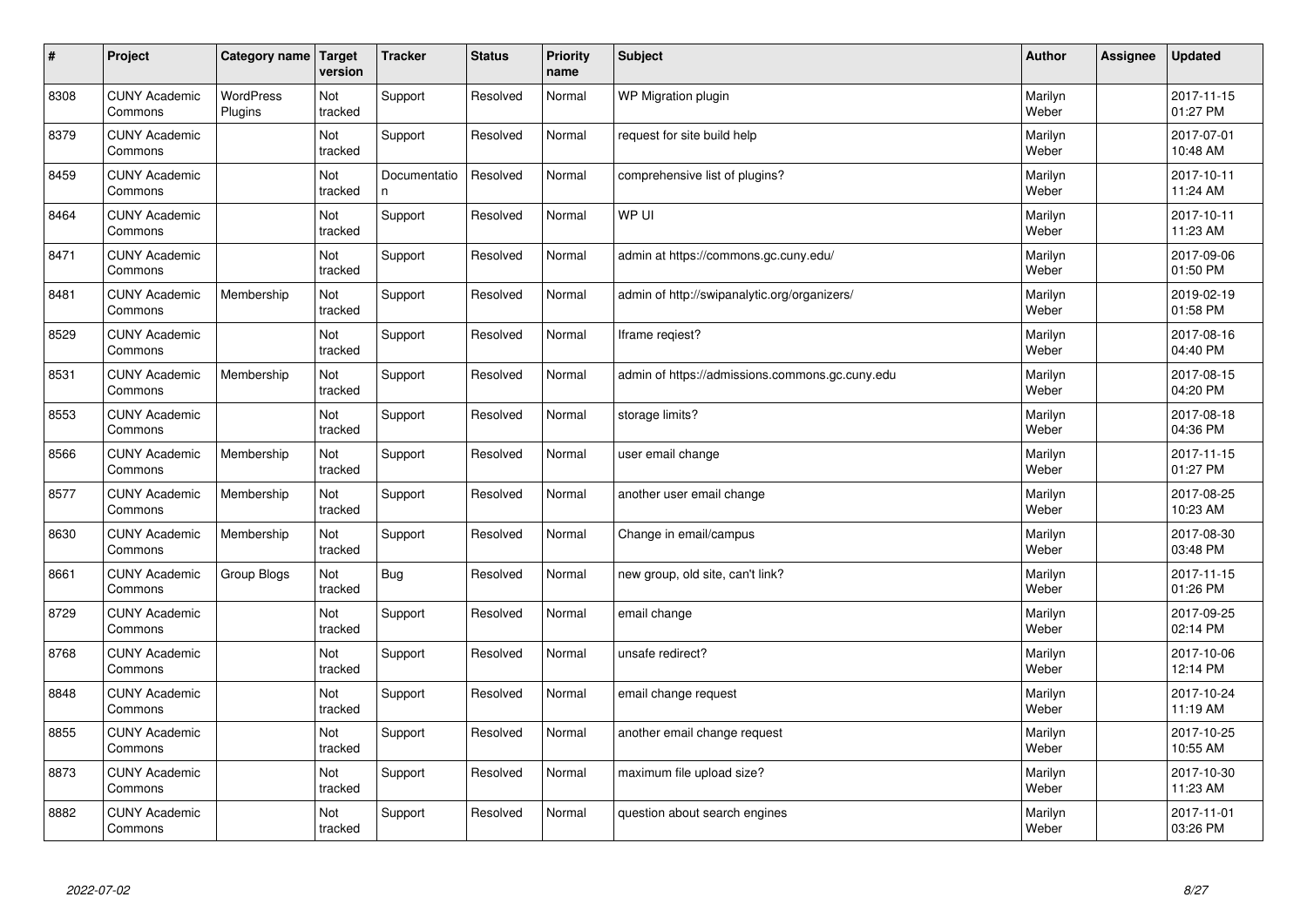| #     | Project                         | Category name   Target            | version        | <b>Tracker</b> | <b>Status</b> | <b>Priority</b><br>name | <b>Subject</b>                                          | <b>Author</b>    | <b>Assignee</b> | <b>Updated</b>         |
|-------|---------------------------------|-----------------------------------|----------------|----------------|---------------|-------------------------|---------------------------------------------------------|------------------|-----------------|------------------------|
| 8937  | <b>CUNY Academic</b><br>Commons |                                   | Not<br>tracked | Bug            | Resolved      | Normal                  | videos gone                                             | Marilyn<br>Weber |                 | 2017-12-01<br>11:27 AM |
| 8978  | <b>CUNY Academic</b><br>Commons | Groups (misc)                     | Not<br>tracked | Support        | Resolved      | Normal                  | removing old groups                                     | Marilyn<br>Weber |                 | 2018-12-10<br>03:52 PM |
| 9004  | <b>CUNY Academic</b><br>Commons | Membership                        | Not<br>tracked | Support        | Resolved      | Normal                  | email change request                                    | Marilyn<br>Weber |                 | 2017-12-14<br>12:27 PM |
| 9062  | <b>CUNY Academic</b><br>Commons |                                   | Not<br>tracked | <b>Bug</b>     | Resolved      | Normal                  | re-add me as admin of https://commons.gc.cuny.edu/      | Marilyn<br>Weber |                 | 2018-01-08<br>12:03 PM |
| 9130  | <b>CUNY Academic</b><br>Commons | Homepage<br>Slides                | Not<br>tracked | Bug            | Resolved      | Normal                  | too many redirects                                      | Marilyn<br>Weber |                 | 2018-01-29<br>10:27 AM |
| 9223  | <b>CUNY Academic</b><br>Commons |                                   | Not<br>tracked | Support        | Resolved      | Normal                  | moving wordpress sites                                  | Marilyn<br>Weber |                 | 2018-02-18<br>08:44 PM |
| 9355  | <b>CUNY Academic</b><br>Commons |                                   | Not<br>tracked | Support        | Resolved      | Normal                  | 14gb of video?                                          | Marilyn<br>Weber |                 | 2018-03-13<br>11:56 AM |
| 9604  | <b>CUNY Academic</b><br>Commons |                                   | Not<br>tracked | Support        | Resolved      | Normal                  | I (Marilyn) can only log into cdev as teststudent       | Marilyn<br>Weber |                 | 2018-04-21<br>10:20 AM |
| 9725  | <b>CUNY Academic</b><br>Commons |                                   | Not<br>tracked | Support        | Resolved      | Normal                  | problems with deleting a site                           | Marilyn<br>Weber |                 | 2018-05-07<br>10:24 PM |
| 9767  | <b>CUNY Academic</b><br>Commons | Registration                      | Not<br>tracked | Support        | Resolved      | Normal                  | user deleted account but now needs one                  | Marilyn<br>Weber |                 | 2018-05-11<br>02:39 PM |
| 9779  | <b>CUNY Academic</b><br>Commons | Membership                        | Not<br>tracked | Support        | Resolved      | Normal                  | user not sure if she is registered.                     | Marilyn<br>Weber |                 | 2018-12-10<br>03:53 PM |
| 9780  | <b>CUNY Academic</b><br>Commons |                                   | Not<br>tracked | Support        | Resolved      | Normal                  | remove the phone number on this profile?                | Marilyn<br>Weber |                 | 2018-05-15<br>10:35 AM |
| 9886  | <b>CUNY Academic</b><br>Commons | cuny.is                           | Not<br>tracked | Support        | Resolved      | Normal                  | cuny.is SSL                                             | Marilyn<br>Weber |                 | 2018-10-26<br>02:07 PM |
| 9889  | <b>CUNY Academic</b><br>Commons |                                   | Not<br>tracked | Support        | Resolved      | Normal                  | remove comments from activity feed?                     | Marilyn<br>Weber |                 | 2018-12-10<br>03:53 PM |
| 9919  | <b>CUNY Academic</b><br>Commons |                                   | Not<br>tracked | Bug            | Resolved      | Normal                  | admin of https://sphcurriculum.commons.gc.cuny.edu      | Marilyn<br>Weber |                 | 2018-06-12<br>09:37 PM |
| 10006 | <b>CUNY Academic</b><br>Commons | Membership                        | Not<br>tracked | Support        | Resolved      | Normal                  | another email change request                            | Marilyn<br>Weber |                 | 2018-07-13<br>12:36 PM |
| 10035 | <b>CUNY Academic</b><br>Commons |                                   | Not<br>tracked | Bug            | Resolved      | Normal                  | Reconnecting user to site                               | Marilyn<br>Weber |                 | 2018-07-23<br>11:55 AM |
| 10059 | <b>CUNY Academic</b><br>Commons | <b>WordPress</b><br><b>Themes</b> | Not<br>tracked | Support        | Resolved      | Normal                  | Magazine Premium theme for new site                     | Marilyn<br>Weber |                 | 2020-02-17<br>03:39 PM |
| 10066 | <b>CUNY Academic</b><br>Commons | Membership                        | Not<br>tracked | Support        | Resolved      | Normal                  | add me as an admin to https://pkms.commons.gc.cuny.edu/ | Marilyn<br>Weber |                 | 2018-07-26<br>11:54 AM |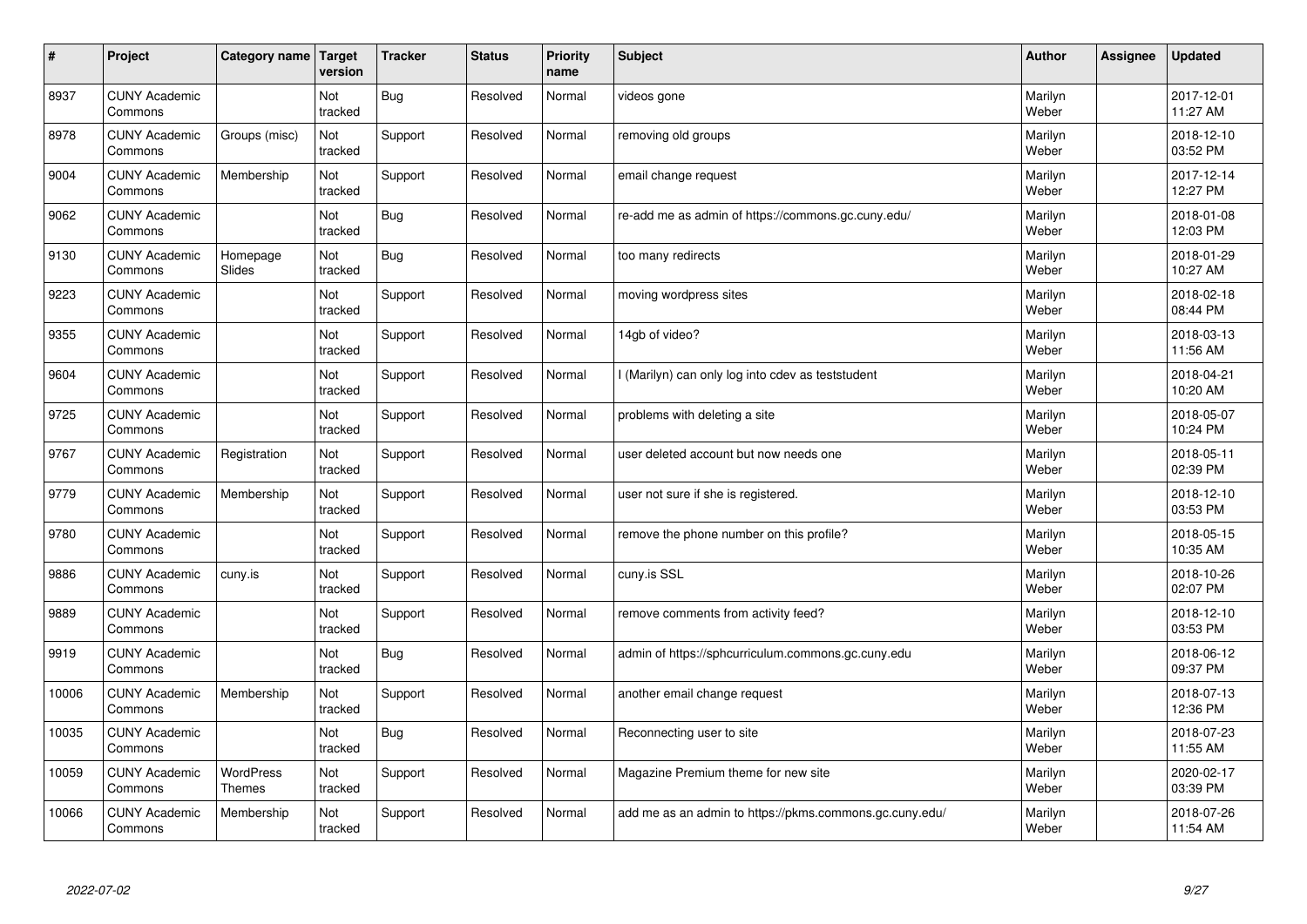| #     | Project                         | Category name              | Target<br>version | <b>Tracker</b> | <b>Status</b> | <b>Priority</b><br>name | <b>Subject</b>                                       | <b>Author</b>    | Assignee | <b>Updated</b>         |
|-------|---------------------------------|----------------------------|-------------------|----------------|---------------|-------------------------|------------------------------------------------------|------------------|----------|------------------------|
| 10133 | <b>CUNY Academic</b><br>Commons | <b>WordPress</b><br>(misc) | Not<br>tracked    | Support        | Resolved      | Normal                  | two Commons sites to be migrated elsewhere           | Marilyn<br>Weber |          | 2018-12-10<br>03:54 PM |
| 10239 | <b>CUNY Academic</b><br>Commons |                            | Not<br>tracked    | Support        | Resolved      | Normal                  | musicroombooking.commons.gc.cuny.edu                 | Marilyn<br>Weber |          | 2018-08-29<br>03:06 PM |
| 10257 | <b>CUNY Academic</b><br>Commons | Membership                 | Not<br>tracked    | Support        | Resolved      | Normal                  | change the email from @login.cuny.edu to campu email | Marilyn<br>Weber |          | 2018-12-10<br>03:55 PM |
| 10298 | <b>CUNY Academic</b><br>Commons |                            | Not<br>tracked    | Support        | Resolved      | Normal                  | RSS feed to itunes problem                           | Marilyn<br>Weber |          | 2018-12-10<br>03:57 PM |
| 10387 | <b>CUNY Academic</b><br>Commons | Membership                 | Not<br>tracked    | Support        | Resolved      | Normal                  | remove user page                                     | Marilyn<br>Weber |          | 2018-09-28<br>02:26 PM |
| 10440 | <b>CUNY Academic</b><br>Commons |                            | Not<br>tracked    | Support        | Resolved      | Normal                  | Acert post problem                                   | Marilyn<br>Weber |          | 2018-12-10<br>03:57 PM |
| 10537 | <b>CUNY Academic</b><br>Commons |                            | Not<br>tracked    | <b>Bug</b>     | Resolved      | Normal                  | jpegs not showing                                    | Marilyn<br>Weber |          | 2018-10-23<br>10:51 AM |
| 10606 | <b>CUNY Academic</b><br>Commons | cdev.gc.cuny.ed<br>u       | Not<br>tracked    | Support        | Resolved      | Normal                  | problems with testing environment                    | Marilyn<br>Weber |          | 2018-11-02<br>10:27 AM |
| 10820 | <b>CUNY Academic</b><br>Commons |                            | Not<br>tracked    | Support        | Resolved      | Normal                  | retrieve deleted pages/posts                         | Marilyn<br>Weber |          | 2018-12-13<br>06:33 PM |
| 10910 | <b>CUNY Academic</b><br>Commons | Membership                 | Not<br>tracked    | Support        | Resolved      | Normal                  | request to be an admin to a prof's site              | Marilyn<br>Weber |          | 2019-01-04<br>10:45 AM |
| 10941 | <b>CUNY Academic</b><br>Commons | Membership                 | Not<br>tracked    | Support        | Resolved      | Normal                  | update user email                                    | Marilyn<br>Weber |          | 2019-02-13<br>02:24 PM |
| 10986 | <b>CUNY Academic</b><br>Commons |                            | Not<br>tracked    | Support        | Resolved      | Normal                  | PDF embedder provoking error                         | Marilyn<br>Weber |          | 2019-03-29<br>04:28 PM |
| 11002 | <b>CUNY Academic</b><br>Commons |                            | Not<br>tracked    | Support        | Resolved      | Normal                  | open link in a new tab not working                   | Marilyn<br>Weber |          | 2019-06-03<br>07:57 PM |
| 11003 | <b>CUNY Academic</b><br>Commons |                            | Not<br>tracked    | Support        | Resolved      | Normal                  | user email change                                    | Marilyn<br>Weber |          | 2019-01-24<br>02:50 PM |
| 11017 | <b>CUNY Academic</b><br>Commons |                            | Not<br>tracked    | Support        | Resolved      | Normal                  | site didn't save?                                    | Marilyn<br>Weber |          | 2019-01-25<br>03:47 PM |
| 11031 | <b>CUNY Academic</b><br>Commons |                            | Not<br>tracked    | Support        | Resolved      | Normal                  | new group with seemingly old topics                  | Marilyn<br>Weber |          | 2019-02-11<br>12:17 PM |
| 11088 | <b>CUNY Academic</b><br>Commons | Group Blogs                | Not<br>tracked    | <b>Bug</b>     | Resolved      | Normal                  | no notification for comments                         | Marilyn<br>Weber |          | 2019-02-15<br>03:30 PM |
| 11127 | <b>CUNY Academic</b><br>Commons | Membership                 | Not<br>tracked    | Support        | Resolved      | Normal                  | user with new campus affiliation                     | Marilyn<br>Weber |          | 2019-02-19<br>02:09 PM |
| 11147 | <b>CUNY Academic</b><br>Commons | Membership                 | Not<br>tracked    | Support        | Resolved      | Normal                  | employee email change                                | Marilyn<br>Weber |          | 2019-03-12<br>03:58 PM |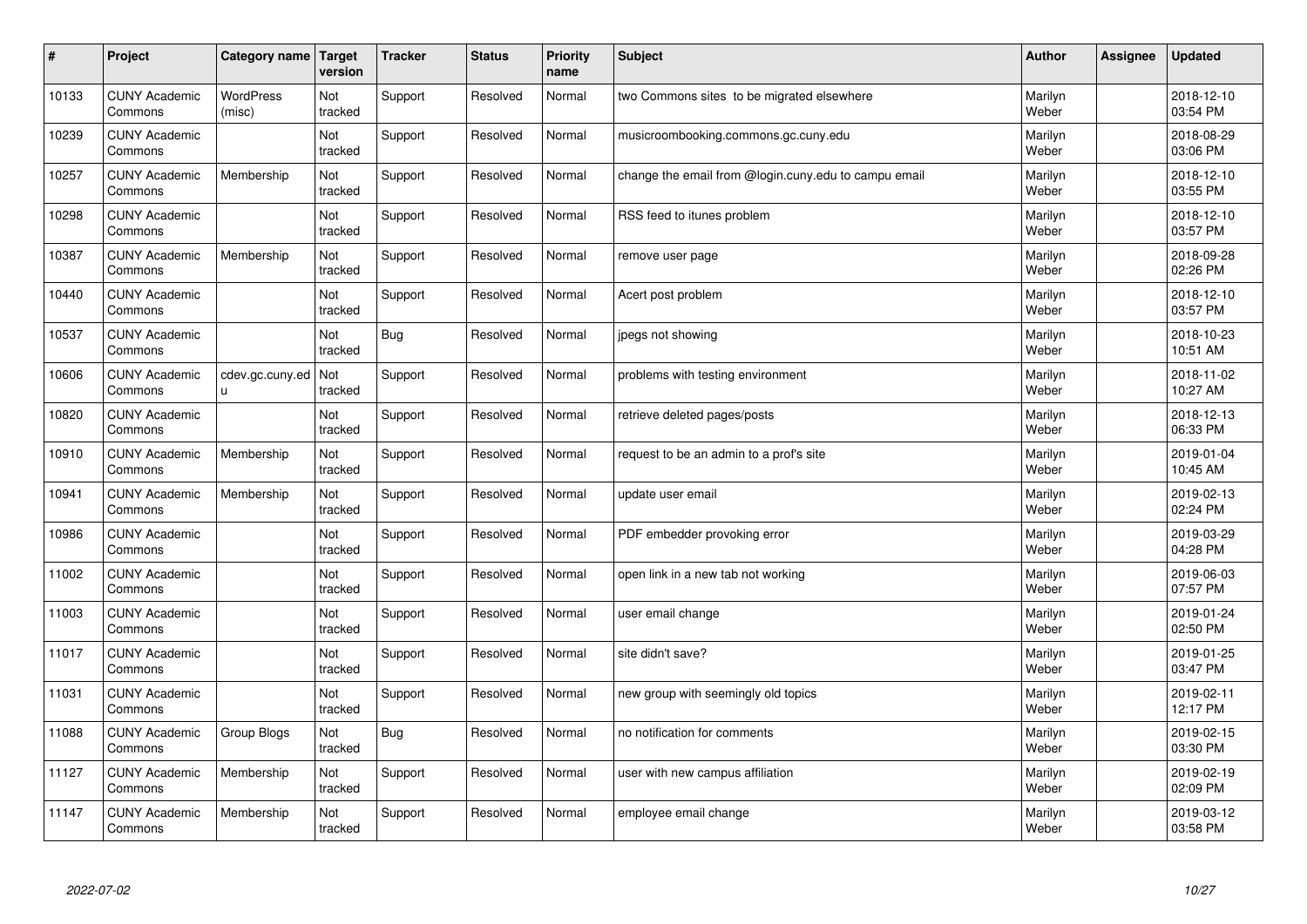| #     | Project                         | Category name                     | Target<br>version | <b>Tracker</b> | <b>Status</b> | <b>Priority</b><br>name | <b>Subject</b>                                                                                         | <b>Author</b>    | Assignee | <b>Updated</b>         |
|-------|---------------------------------|-----------------------------------|-------------------|----------------|---------------|-------------------------|--------------------------------------------------------------------------------------------------------|------------------|----------|------------------------|
| 11198 | <b>CUNY Academic</b><br>Commons |                                   | Not<br>tracked    | Support        | Resolved      | Normal                  | former CUNY employee                                                                                   | Marilyn<br>Weber |          | 2019-03-07<br>02:21 PM |
| 11210 | <b>CUNY Academic</b><br>Commons | Membership                        | Not<br>tracked    | Support        | Resolved      | Normal                  | Please change the email                                                                                | Marilyn<br>Weber |          | 2019-03-11<br>04:16 PM |
| 11217 | <b>CUNY Academic</b><br>Commons | Membership                        | Not<br>tracked    | Support        | Resolved      | Normal                  | Another email update                                                                                   | Marilyn<br>Weber |          | 2019-03-12<br>03:37 PM |
| 11225 | <b>CUNY Academic</b><br>Commons |                                   | Not<br>tracked    | Support        | Resolved      | Normal                  | bulk upload?                                                                                           | Marilyn<br>Weber |          | 2019-09-18<br>10:31 AM |
| 11516 | <b>CUNY Academic</b><br>Commons | Membership                        | Not<br>tracked    | Support        | Resolved      | Normal                  | request for email change                                                                               | Marilyn<br>Weber |          | 2019-06-04<br>01:48 PM |
| 11650 | <b>CUNY Academic</b><br>Commons |                                   | Not<br>tracked    | Support        | Resolved      | Normal                  | https://commons.gc.cuny.edu/groups/introduction-to-literary-studies-engl<br>ish-252-at-hunter-college/ | Marilyn<br>Weber |          | 2019-07-18<br>02:28 PM |
| 11896 | <b>CUNY Academic</b><br>Commons |                                   | Not<br>tracked    | Support        | Resolved      | Normal                  | https://thenurseswritingproject.commons.gc.cuny.edu                                                    | Marilyn<br>Weber |          | 2019-09-24<br>08:09 AM |
| 11915 | <b>CUNY Academic</b><br>Commons |                                   | Not<br>tracked    | Support        | Resolved      | Normal                  | User not in list                                                                                       | Marilyn<br>Weber |          | 2019-10-28<br>10:13 AM |
| 11922 | <b>CUNY Academic</b><br>Commons | Membership                        | Not<br>tracked    | Support        | Resolved      | Normal                  | https://commons.gc.cuny.edu/members/cunyhealthequity/                                                  | Marilyn<br>Weber |          | 2019-10-02<br>04:05 PM |
| 11961 | <b>CUNY Academic</b><br>Commons | Membership                        | Not<br>tracked    | Support        | Resolved      | Normal                  | switch email for student user                                                                          | Marilyn<br>Weber |          | 2019-10-09<br>01:56 PM |
| 11976 | <b>CUNY Academic</b><br>Commons | WordPress<br>Themes               | Not<br>tracked    | Support        | Resolved      | Normal                  | ColorMag request                                                                                       | Marilyn<br>Weber |          | 2021-02-01<br>10:25 AM |
| 11977 | <b>CUNY Academic</b><br>Commons |                                   | Not<br>tracked    | Support        | Resolved      | Normal                  | please remove me from many sites                                                                       | Marilyn<br>Weber |          | 2019-11-21<br>01:05 PM |
| 12137 | <b>CUNY Academic</b><br>Commons | <b>WordPress</b><br><b>Themes</b> | Not<br>tracked    | Support        | Resolved      | Normal                  | media player problem                                                                                   | Marilyn<br>Weber |          | 2019-12-12<br>08:52 PM |
| 12156 | <b>CUNY Academic</b><br>Commons | <b>Blogs</b><br>(BuddyPress)      | Not<br>tracked    | Support        | Resolved      | Normal                  | My Sites list (Commons Profile or Sites directory) doesn't match toolbar<br>dropdown                   | Marilyn<br>Weber |          | 2019-12-11<br>10:20 AM |
| 12176 | <b>CUNY Academic</b><br>Commons |                                   | Not<br>tracked    | Support        | Resolved      | Normal                  | Mp4s?                                                                                                  | Marilyn<br>Weber |          | 2019-12-05<br>11:04 AM |
| 12190 | <b>CUNY Academic</b><br>Commons | <b>Blogs</b><br>(BuddyPress)      | Not<br>tracked    | Support        | Resolved      | Normal                  | Site avatar in directory is not what user expects                                                      | Marilyn<br>Weber |          | 2019-12-12<br>08:51 PM |
| 12584 | <b>CUNY Academic</b><br>Commons |                                   | Not<br>tracked    | <b>Bug</b>     | Resolved      | Urgent                  | No way to register                                                                                     | Marilyn<br>Weber |          | 2020-03-27<br>02:38 PM |
| 13013 | <b>CUNY Academic</b><br>Commons |                                   | Not<br>tracked    | <b>Bug</b>     | Resolved      | Normal                  | an invite to Group Admins from Brian Foote?!                                                           | Marilyn<br>Weber |          | 2020-07-07<br>02:36 PM |
| 13065 | <b>CUNY Academic</b><br>Commons |                                   | Not<br>tracked    | Support        | Resolved      | Normal                  | can't invite new user to group                                                                         | Marilyn<br>Weber |          | 2020-07-22<br>04:24 PM |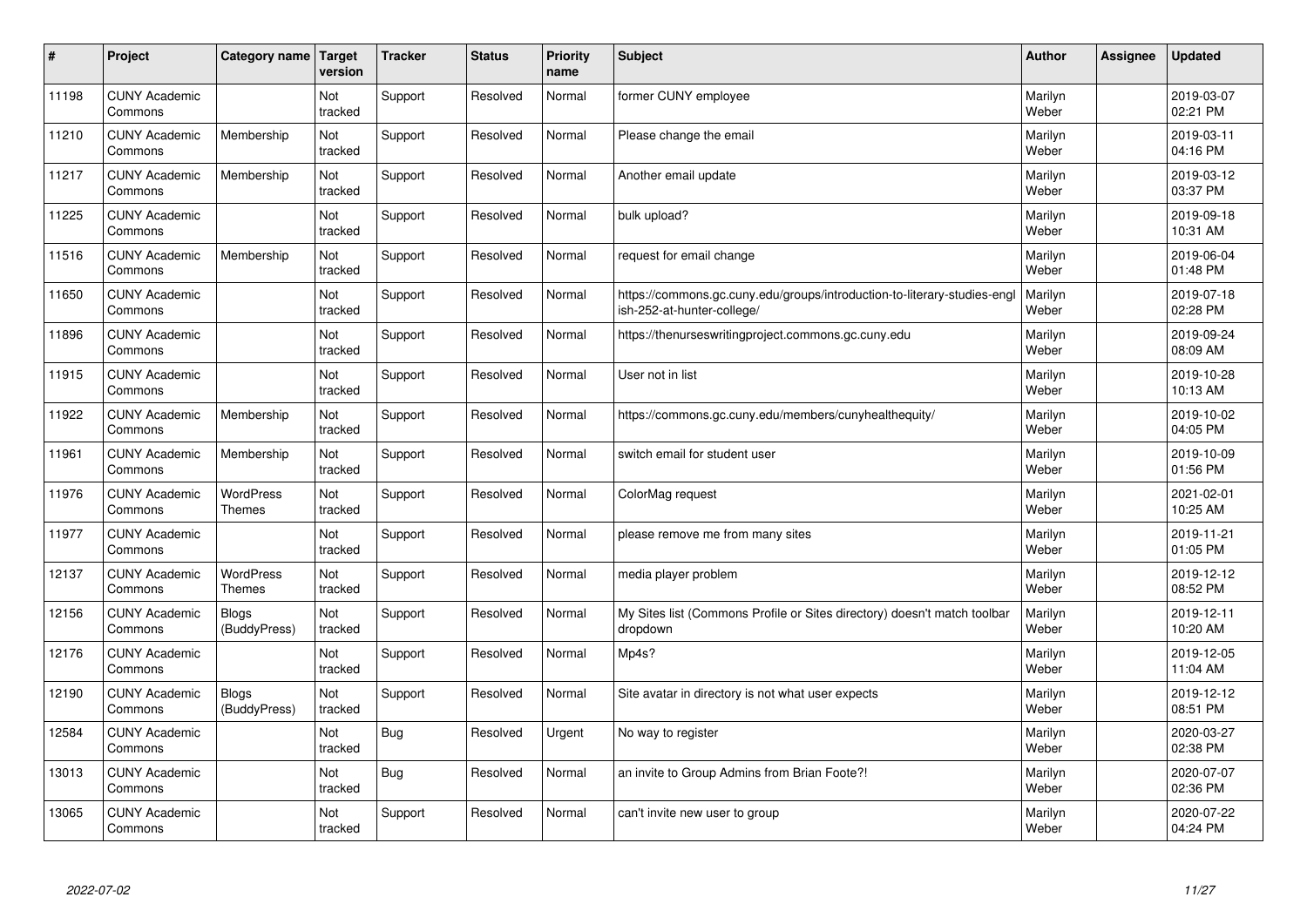| $\sharp$ | Project                         | Category name        | Target<br>version | <b>Tracker</b> | <b>Status</b> | <b>Priority</b><br>name | <b>Subject</b>                                  | <b>Author</b>    | Assignee | <b>Updated</b>         |
|----------|---------------------------------|----------------------|-------------------|----------------|---------------|-------------------------|-------------------------------------------------|------------------|----------|------------------------|
| 13138    | <b>CUNY Academic</b><br>Commons | Group Library        | Not<br>tracked    | Support        | Resolved      | Normal                  | moving Library contents for Steve Brier         | Marilyn<br>Weber |          | 2020-08-03<br>04:00 PM |
| 13295    | <b>CUNY Academic</b><br>Commons |                      | Not<br>tracked    | Support        | Resolved      | Normal                  | can't find new user                             | Marilyn<br>Weber |          | 2020-09-08<br>10:18 AM |
| 13541    | <b>CUNY Academic</b><br>Commons |                      | Not<br>tracked    | Support        | Resolved      | Normal                  | add a page template to OER site.                | Marilyn<br>Weber |          | 2020-11-11<br>11:12 AM |
| 13633    | <b>CUNY Academic</b><br>Commons |                      | Not<br>tracked    | <b>Bug</b>     | Resolved      | High                    | PublicsLab site down                            | Marilyn<br>Weber |          | 2020-11-30<br>02:01 PM |
| 13710    | <b>CUNY Academic</b><br>Commons |                      | Not<br>tracked    | Support        | Resolved      | Normal                  | small change to Hosting Partner Handbook        | Marilyn<br>Weber |          | 2020-12-16<br>04:29 PM |
| 13715    | <b>CUNY Academic</b><br>Commons |                      | Not<br>tracked    | Bug            | Resolved      | High                    | https://ulysses.commons.gc.cuny.edu down        | Marilyn<br>Weber |          | 2020-12-22<br>03:02 PM |
| 14369    | <b>CUNY Academic</b><br>Commons | WordPress -<br>Media | Not<br>tracked    | Support        | Resolved      | Normal                  | renewed problem with ppsx files                 | Marilyn<br>Weber |          | 2021-04-27<br>12:44 PM |
| 14378    | <b>CUNY Academic</b><br>Commons |                      | Not<br>tracked    | Support        | Resolved      | Normal                  | PPTX files unfetchable                          | Marilyn<br>Weber |          | 2021-05-11<br>11:25 AM |
| 14404    | <b>CUNY Academic</b><br>Commons |                      | Not<br>tracked    | Support        | Resolved      | Normal                  | blocked IP of user?                             | Marilyn<br>Weber |          | 2021-05-10<br>01:00 PM |
| 14594    | <b>CUNY Academic</b><br>Commons |                      | Not<br>tracked    | Support        | Resolved      | Normal                  | Administration email verification?              | Marilyn<br>Weber |          | 2021-07-12<br>11:40 AM |
| 14718    | <b>CUNY Academic</b><br>Commons |                      | Not<br>tracked    | Support        | Resolved      | Normal                  | User wants to recover deleted account           | Marilyn<br>Weber |          | 2021-08-30<br>02:46 PM |
| 14812    | <b>CUNY Academic</b><br>Commons |                      | Not<br>tracked    | Support        | Resolved      | Normal                  | Custom Sidebars and Wordpress 5.6               | Marilyn<br>Weber |          | 2021-09-30<br>10:43 AM |
| 14813    | <b>CUNY Academic</b><br>Commons |                      | Not<br>tracked    | Support        | Resolved      | Normal                  | raise the file size limit                       | Marilyn<br>Weber |          | 2021-09-30<br>12:02 PM |
| 14891    | <b>CUNY Academic</b><br>Commons |                      | Not<br>tracked    | Support        | Resolved      | Normal                  | changing site template after creation?          | Marilyn<br>Weber |          | 2022-04-27<br>04:58 PM |
| 15269    | <b>CUNY Academic</b><br>Commons | Redmine              | Not<br>tracked    | Support        | Resolved      | Normal                  | Segal Theater sites                             | Marilyn<br>Weber |          | 2022-02-07<br>04:11 PM |
| 15686    | <b>CUNY Academic</b><br>Commons | ZenDesk              | Not<br>tracked    | Support        | Resolved      | Low                     | ZenDesk introducing "triggers"                  | Marilyn<br>Weber |          | 2022-03-22<br>09:37 AM |
| 9955     | <b>CUNY Academic</b><br>Commons | WordPress<br>Plugins | 1.13.4            | Support        | Rejected      | Normal                  | docx converter plugin?                          | Marilyn<br>Weber |          | 2018-06-26<br>11:39 AM |
| 10838    | <b>CUNY Academic</b><br>Commons |                      | 1.15.3            | Support        | Rejected      | Normal                  | two plugin/theme requests from a digital fellow | Marilyn<br>Weber |          | 2019-06-11<br>10:31 AM |
| 13169    | <b>CUNY Academic</b><br>Commons |                      | 1.17.4            | Support        | Rejected      | Normal                  | footer logo image has no alt-text               | Marilyn<br>Weber |          | 2020-09-22<br>10:18 AM |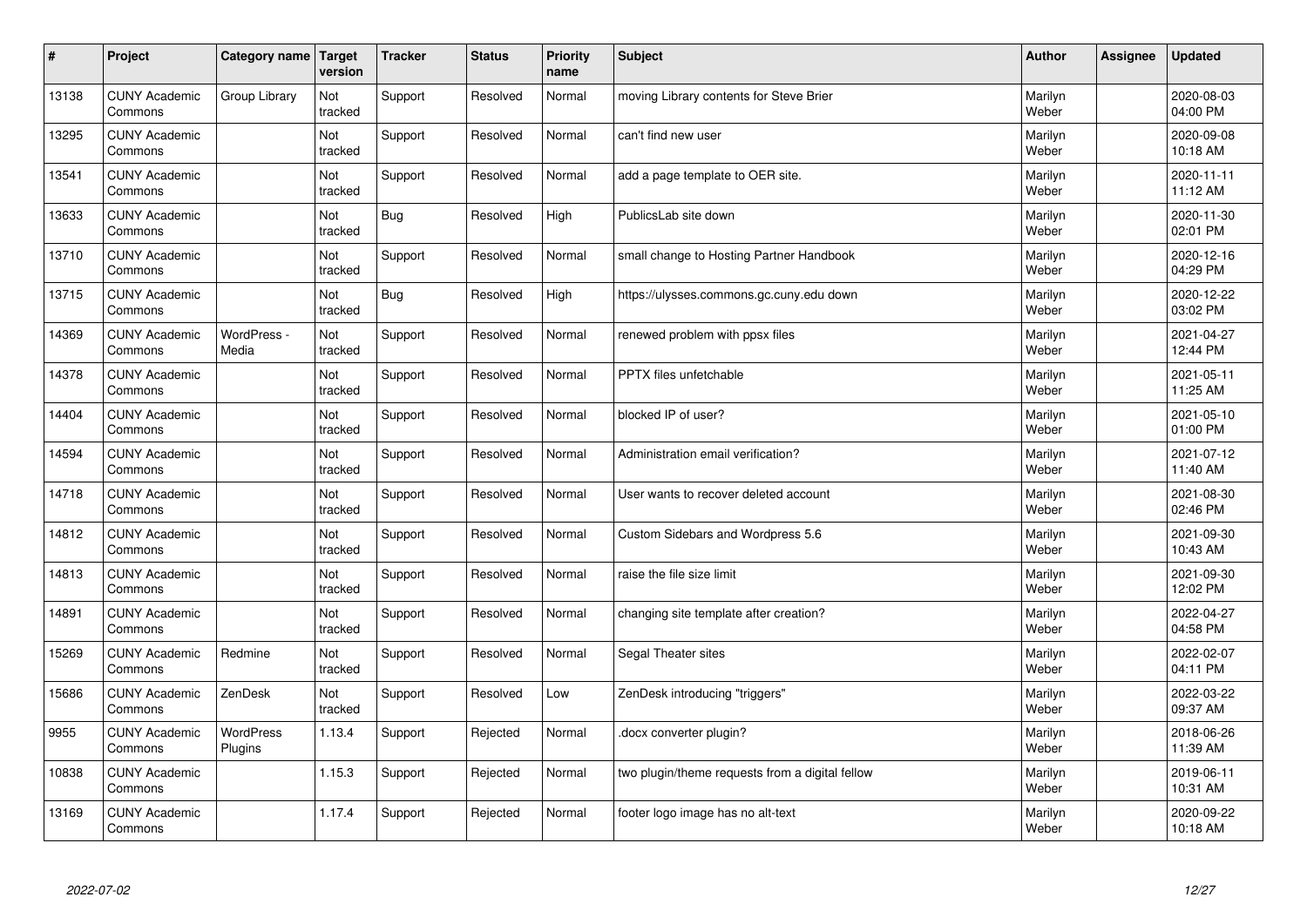| $\vert$ # | Project                         | Category name Target        | version | <b>Tracker</b> | <b>Status</b> | <b>Priority</b><br>name | <b>Subject</b>                                                       | <b>Author</b>    | <b>Assignee</b> | <b>Updated</b>         |
|-----------|---------------------------------|-----------------------------|---------|----------------|---------------|-------------------------|----------------------------------------------------------------------|------------------|-----------------|------------------------|
| 3673      | <b>CUNY Academic</b><br>Commons |                             |         | <b>Bug</b>     | Rejected      | Normal                  | CBox pagination issue with the Wiki                                  | Marilyn<br>Weber |                 | 2014-11-20<br>04:08 PM |
| 3674      | <b>CUNY Academic</b><br>Commons |                             |         | <b>Bug</b>     | Rejected      | Normal                  | CBox pagination issue with the Wiki                                  | Marilyn<br>Weber |                 | 2014-11-20<br>05:03 PM |
| 6575      | <b>CUNY Academic</b><br>Commons | Groups (misc)               |         | Bug            | Rejected      | Normal                  | No papers link for the group "social paper"                          | Marilyn<br>Weber |                 | 2016-11-02<br>10:39 PM |
| 6800      | <b>CUNY Academic</b><br>Commons |                             |         | Bug            | Rejected      | Immediate               | Is something going on?                                               | Marilyn<br>Weber |                 | 2016-11-18<br>04:40 PM |
| 7668      | <b>CUNY Academic</b><br>Commons | <b>WordPress</b><br>Plugins |         | Support        | Rejected      | Normal                  | Iframes question                                                     | Marilyn<br>Weber |                 | 2017-04-11<br>09:29 PM |
| 8195      | <b>CUNY Academic</b><br>Commons |                             |         | Support        | Rejected      | Normal                  | possible to make the Profile pic semi-hidden?                        | Marilyn<br>Weber |                 | 2017-05-24<br>11:00 PM |
| 9033      | <b>CUNY Academic</b><br>Commons |                             |         | Support        | Rejected      | Normal                  | Site search terms                                                    | Marilyn<br>Weber |                 | 2017-12-22<br>01:10 PM |
| 9587      | <b>CUNY Academic</b><br>Commons |                             |         | Support        | Rejected      | Normal                  | possible request for the "PDF Poster" plugin                         | Marilyn<br>Weber |                 | 2018-04-24<br>10:52 AM |
| 9684      | <b>CUNY Academic</b><br>Commons |                             |         | Support        | Rejected      | Normal                  | SEO cleanup for newlaborforum.cuny.edu                               | Marilyn<br>Weber |                 | 2018-04-30<br>10:29 AM |
| 9885      | <b>CUNY Academic</b><br>Commons |                             |         | Support        | Rejected      | Normal                  | Publications field problem                                           | Marilyn<br>Weber |                 | 2018-06-06<br>01:18 PM |
| 10260     | <b>CUNY Academic</b><br>Commons |                             |         | Bug            | Rejected      | Normal                  | bad activation email                                                 | Marilyn<br>Weber |                 | 2018-08-30<br>01:25 PM |
| 10562     | <b>CUNY Academic</b><br>Commons |                             |         | <b>Bug</b>     | Rejected      | Normal                  | Commons is down                                                      | Marilyn<br>Weber |                 | 2018-10-23<br>10:49 AM |
| 10850     | <b>CUNY Academic</b><br>Commons |                             |         | Support        | Rejected      | Normal                  | Gravity form being resent                                            | Marilyn<br>Weber |                 | 2018-12-20<br>10:18 PM |
| 11267     | <b>CUNY Academic</b><br>Commons |                             |         | Support        | Rejected      | Normal                  | signing up with a nonCUNY signup code from the Register page         | Marilyn<br>Weber |                 | 2019-03-26<br>03:00 PM |
| 12205     | <b>CUNY Academic</b><br>Commons |                             |         | Support        | Rejected      | Normal                  | possible update to the 2019 theme?                                   | Marilyn<br>Weber |                 | 2020-01-14<br>12:08 PM |
| 12986     | <b>CUNY Academic</b><br>Commons |                             |         | Support        | Rejected      | Normal                  | Someone is trying to create accounts using random CUNY entity emails | Marilyn<br>Weber |                 | 2020-07-02<br>09:47 PM |
| 13121     | <b>CUNY Academic</b><br>Commons |                             |         | Support        | Rejected      | Normal                  | embed a DropBox Paper file                                           | Marilyn<br>Weber |                 | 2020-08-25<br>10:56 AM |
| 13160     | <b>CUNY Academic</b><br>Commons |                             |         | Support        | Rejected      | Normal                  | site not working on iphone                                           | Marilyn<br>Weber |                 | 2020-08-25<br>10:58 AM |
| 13201     | <b>CUNY Academic</b><br>Commons |                             |         | Support        | Rejected      | Low                     | PDF embedder                                                         | Marilyn<br>Weber |                 | 2020-09-29<br>11:37 AM |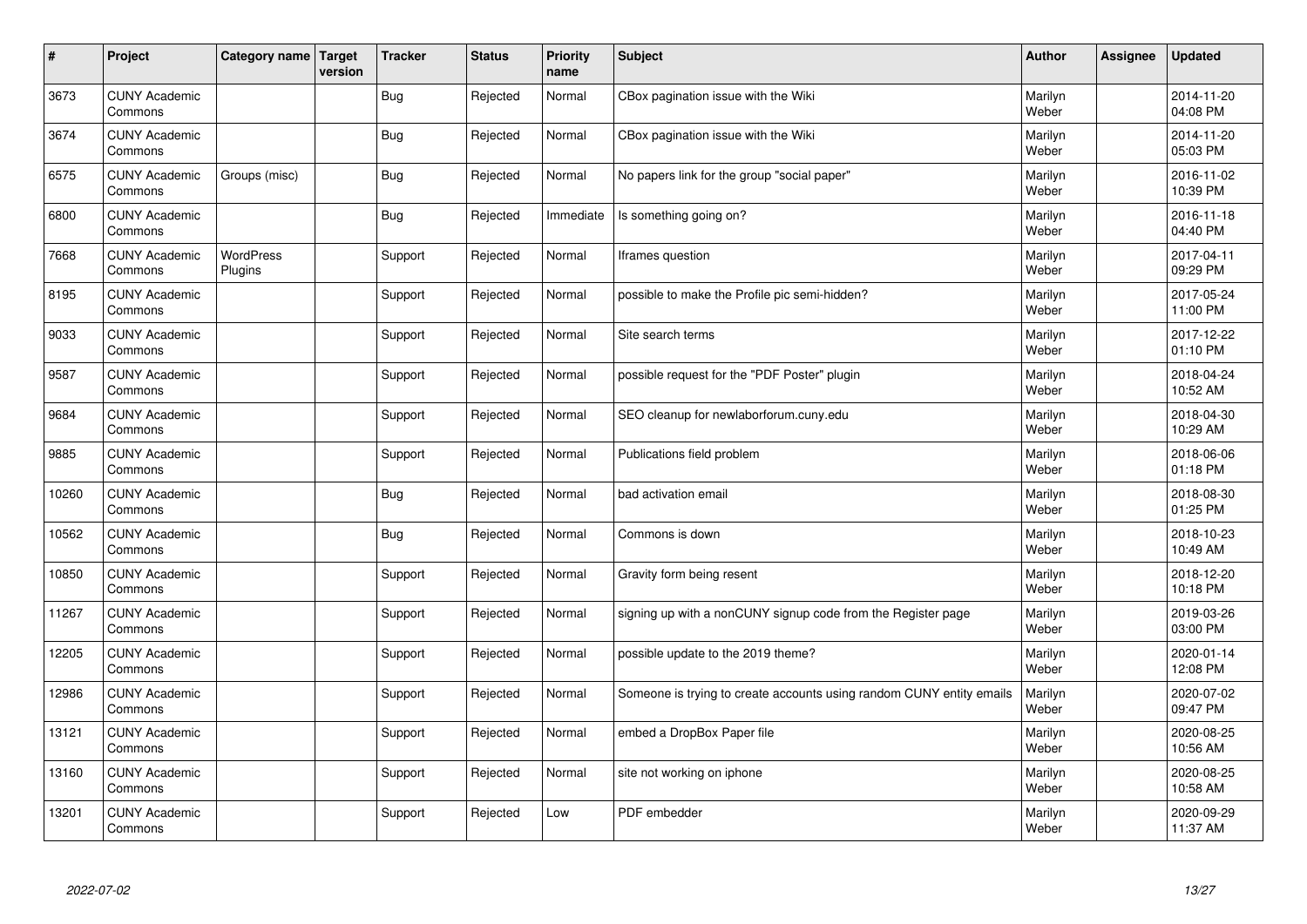| $\vert$ # | Project                         | Category name   Target      | version        | <b>Tracker</b> | <b>Status</b> | <b>Priority</b><br>name | <b>Subject</b>                            | <b>Author</b>    | <b>Assignee</b> | <b>Updated</b>         |
|-----------|---------------------------------|-----------------------------|----------------|----------------|---------------|-------------------------|-------------------------------------------|------------------|-----------------|------------------------|
| 13217     | <b>CUNY Academic</b><br>Commons |                             |                | Support        | Rejected      | Normal                  | upload recordings of our past webinars?   | Marilyn<br>Weber |                 | 2020-08-25<br>07:56 AM |
| 13916     | <b>CUNY Academic</b><br>Commons |                             |                | Support        | Rejected      | Normal                  | <b>Custom Sidebars</b>                    | Marilyn<br>Weber |                 | 2021-02-23<br>10:45 AM |
| 14016     | <b>CUNY Academic</b><br>Commons |                             |                | Support        | Rejected      | Normal                  | PDFs not downloading                      | Marilyn<br>Weber |                 | 2021-02-22<br>11:00 AM |
| 14360     | <b>CUNY Academic</b><br>Commons |                             |                | Support        | Rejected      | Normal                  | danielgerouldarchives.org?                | Marilyn<br>Weber |                 | 2021-04-27<br>10:42 AM |
| 14711     | <b>CUNY Academic</b><br>Commons |                             |                | Support        | Rejected      | Normal                  | Custom Facebook Feed plugin problem       | Marilyn<br>Weber |                 | 2022-04-27<br>04:29 PM |
| 14972     | <b>CUNY Academic</b><br>Commons |                             |                | Support        | Rejected      | Normal                  | Mailchimp plugin                          | Marilyn<br>Weber |                 | 2021-11-17<br>02:13 PM |
| 15022     | <b>CUNY Academic</b><br>Commons |                             |                | Support        | Rejected      | High                    | ArabStages                                | Marilyn<br>Weber |                 | 2021-12-06<br>10:16 AM |
| 15279     | <b>CUNY Academic</b><br>Commons |                             |                | <b>Bug</b>     | Rejected      | Normal                  | big delay - cloning the history site      | Marilyn<br>Weber |                 | 2022-02-09<br>01:49 PM |
| 8071      | <b>CUNY Academic</b><br>Commons | <b>WordPress</b><br>Plugins | Not<br>tracked | Support        | Rejected      | Normal                  | Anthologize                               | Marilyn<br>Weber |                 | 2017-05-10<br>10:15 AM |
| 9996      | <b>CUNY Academic</b><br>Commons | Membership                  | Not<br>tracked | Support        | Rejected      | Normal                  | user email change request                 | Marilyn<br>Weber |                 | 2018-07-16<br>10:49 AM |
| 13918     | <b>CUNY Academic</b><br>Commons |                             | Not<br>tracked | Support        | Rejected      | Normal                  | MailPoet Newsletters Premium plugin       | Marilyn<br>Weber |                 | 2021-02-09<br>11:01 AM |
| 14606     | <b>CUNY Academic</b><br>Commons | WordPress<br>(misc)         | Not<br>tracked | Support        | Rejected      | Normal                  | calendar wrong month                      | Marilyn<br>Weber |                 | 2021-07-23<br>12:11 PM |
| 14625     | <b>CUNY Academic</b><br>Commons |                             | Not<br>tracked | Support        | Rejected      | Normal                  | image won't appear in slideshow.          | Marilyn<br>Weber |                 | 2021-07-27<br>10:33 AM |
| 13288     | <b>CUNY Academic</b><br>Commons |                             |                | Support        | Abandoned     | Normal                  | log in problems on iPhone 6               | Marilyn<br>Weber |                 | 2020-10-27<br>10:26 AM |
| 13584     | <b>CUNY Academic</b><br>Commons |                             |                | Support        | Abandoned     | Normal                  | Graphy theme question                     | Marilyn<br>Weber |                 | 2021-09-14<br>10:41 AM |
| 13596     | <b>CUNY Academic</b><br>Commons |                             |                | Support        | Abandoned     | Normal                  | invited as Author but show as Contributor | Marilyn<br>Weber |                 | 2021-09-14<br>10:41 AM |
| 13637     | <b>CUNY Academic</b><br>Commons |                             |                | Support        | Abandoned     | Normal                  | All-in-One Migration plugin request       | Marilyn<br>Weber |                 | 2020-12-08<br>10:46 AM |
| 14148     | <b>CUNY Academic</b><br>Commons |                             |                | Support        | Abandoned     | Normal                  | post notification problem                 | Marilyn<br>Weber |                 | 2021-09-14<br>10:43 AM |
| 14389     | <b>CUNY Academic</b><br>Commons |                             |                | Support        | Abandoned     | Normal                  | WebflowIO?                                | Marilyn<br>Weber |                 | 2021-09-14<br>10:45 AM |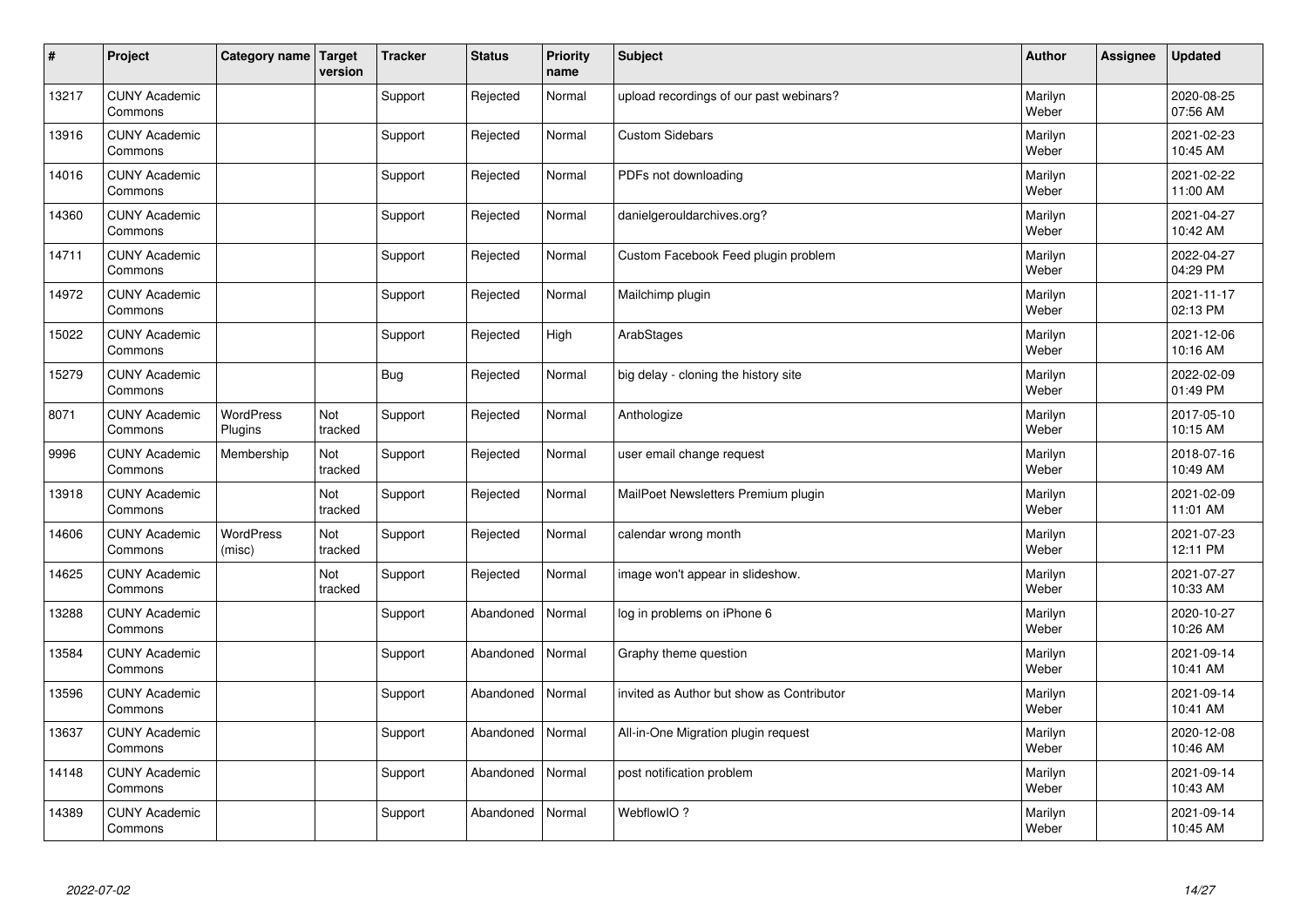| #     | Project                         | Category name   Target            | version           | <b>Tracker</b> | <b>Status</b>        | <b>Priority</b><br>name | <b>Subject</b>                                                      | <b>Author</b>    | Assignee        | <b>Updated</b>         |
|-------|---------------------------------|-----------------------------------|-------------------|----------------|----------------------|-------------------------|---------------------------------------------------------------------|------------------|-----------------|------------------------|
| 14850 | <b>CUNY Academic</b><br>Commons |                                   |                   | Support        | Abandoned            | Normal                  | brooklyn waterfront site "connection not secure"                    | Marilyn<br>Weber |                 | 2022-04-27<br>04:56 PM |
| 7226  | <b>CUNY Academic</b><br>Commons | Registration                      | Not<br>tracked    | Bug            | Abandoned            | Normal                  | Community college student cannot register?                          | Marilyn<br>Weber |                 | 2017-11-15<br>01:55 PM |
| 7770  | <b>CUNY Academic</b><br>Commons | <b>WordPress</b><br>Plugins       | Not<br>tracked    | Bug            | Abandoned            | Normal                  | Timeline.js problem                                                 | Marilyn<br>Weber |                 | 2017-11-15<br>01:43 PM |
| 8098  | <b>CUNY Academic</b><br>Commons | <b>Public Portfolio</b>           | Not<br>tracked    | Bug            | Abandoned            | Normal                  | Widget in profile not working                                       | Marilyn<br>Weber |                 | 2017-11-15<br>01:28 PM |
| 9726  | <b>CUNY Academic</b><br>Commons | <b>WordPress</b><br>Plugins       | Not<br>tracked    | Support        | Abandoned            | Normal                  | technical error on Contact page                                     | Marilyn<br>Weber |                 | 2018-12-10<br>03:53 PM |
| 10571 | <b>CUNY Academic</b><br>Commons |                                   | Not<br>tracked    | Support        | Abandoned            | Normal                  | newsletter queue problem                                            | Marilyn<br>Weber |                 | 2018-12-10<br>03:58 PM |
| 4013  | <b>CUNY Academic</b><br>Commons |                                   |                   | Bug            | Duplicate            | Normal                  | Math question?                                                      | Marilyn<br>Weber |                 | 2015-04-22<br>04:05 PM |
| 6313  | <b>CUNY Academic</b><br>Commons | Groups (misc)                     |                   | Bug            | Duplicate            | Normal                  | group member no longer in group, can't rejoin.                      | Marilyn<br>Weber |                 | 2016-10-14<br>09:27 PM |
| 9133  | <b>CUNY Academic</b><br>Commons |                                   |                   | Support        | Duplicate            | Normal                  | webrecorder.io                                                      | Marilyn<br>Weber |                 | 2018-01-29<br>10:34 AM |
| 9834  | <b>CUNY Academic</b><br>Commons |                                   |                   | Support        | Duplicate            | Normal                  | add a "like" function                                               | Marilyn<br>Weber |                 | 2018-05-25<br>10:38 AM |
| 15025 | <b>CUNY Academic</b><br>Commons |                                   |                   | Support        | Duplicate            | Normal                  | emails for all the papers on the commons that have been changed     | Marilyn<br>Weber |                 | 2021-12-02<br>11:57 AM |
| 11811 | <b>CUNY Academic</b><br>Commons |                                   | Not<br>tracked    | Support        | Duplicate            | Normal                  | Content of Publications widget on profile page being erased on save | Marilyn<br>Weber |                 | 2019-10-08<br>11:16 AM |
| 5052  | <b>CUNY Academic</b><br>Commons | Social Paper                      | Future<br>release | Feature        | <b>New</b>           | Low                     | Sentence by sentence or line by line comments (SP suggestion #3)    | Marilyn<br>Weber | Boone<br>Gorges | 2016-02-11<br>10:24 PM |
| 9207  | <b>CUNY Academic</b><br>Commons |                                   | Future<br>release | Support        | Reporter<br>Feedback | Normal                  | display dashboards made in Tableau?                                 | Marilyn<br>Weber | Boone<br>Gorges | 2018-04-10<br>10:42 AM |
| 2994  | <b>CUNY Academic</b><br>Commons | <b>BuddyPress</b><br>(misc)       | 1.5.16            | <b>Bug</b>     | Resolved             | High                    | "My forums" link gives "page not found" error                       | Marilyn<br>Weber | Boone<br>Gorges | 2014-01-29<br>03:44 PM |
| 3121  | <b>CUNY Academic</b><br>Commons | <b>WordPress</b><br><b>Themes</b> | 1.5.21            | Bug            | Resolved             | High                    | Add Academica theme?                                                | Marilyn<br>Weber | Boone<br>Gorges | 2014-03-24<br>11:04 AM |
| 3071  | <b>CUNY Academic</b><br>Commons | WordPress<br>Themes               | 1.5.22            | Bug            | Resolved             | Normal                  | Twenty Fourteen theme differences                                   | Marilyn<br>Weber | Boone<br>Gorges | 2014-04-01<br>08:18 PM |
| 3197  | <b>CUNY Academic</b><br>Commons | Groups (misc)                     | 1.6.4             | <b>Bug</b>     | Resolved             | Normal                  | trying to set up a hidden group blog with no RSS feed               | Marilyn<br>Weber | Boone<br>Gorges | 2014-05-21<br>09:39 PM |
| 3466  | <b>CUNY Academic</b><br>Commons | Membership                        | 1.6.16            | Feature        | Resolved             | Normal                  | restricting undergrad registration                                  | Marilyn<br>Weber | Boone<br>Gorges | 2014-09-18<br>12:02 AM |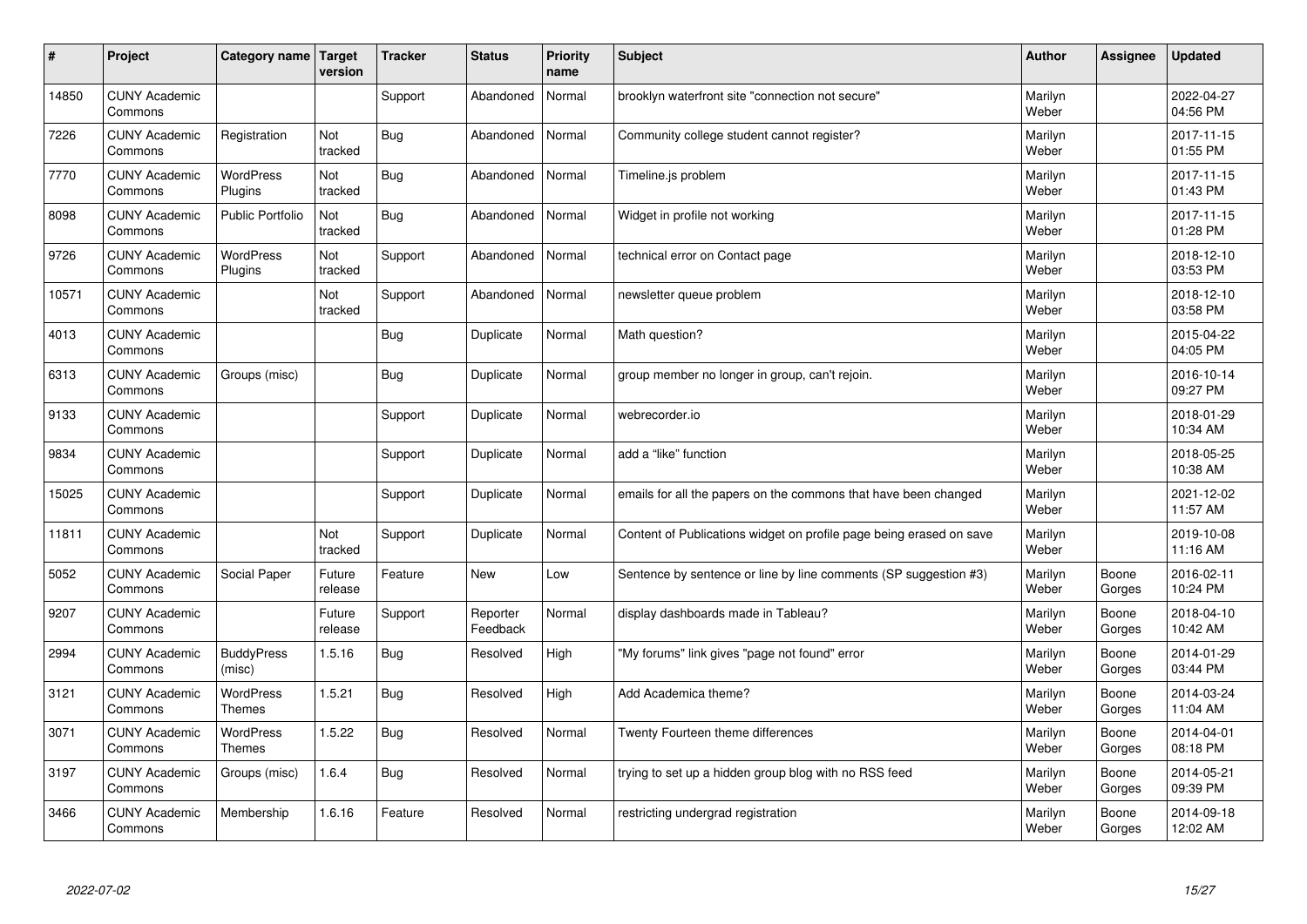| $\sharp$ | Project                         | Category name                     | Target<br>version | <b>Tracker</b> | <b>Status</b> | <b>Priority</b><br>name | <b>Subject</b>                                          | <b>Author</b>    | Assignee        | <b>Updated</b>         |
|----------|---------------------------------|-----------------------------------|-------------------|----------------|---------------|-------------------------|---------------------------------------------------------|------------------|-----------------|------------------------|
| 3593     | <b>CUNY Academic</b><br>Commons | Registration                      | 1.7.2             | Bug            | Resolved      | High                    | registration problems                                   | Marilyn<br>Weber | Boone<br>Gorges | 2014-11-01<br>02:57 PM |
| 3533     | <b>CUNY Academic</b><br>Commons | Group<br>Invitations              | 1.7.8             | Bug            | Resolved      | Low                     | Trying to invite member to a new group                  | Marilyn<br>Weber | Boone<br>Gorges | 2015-04-01<br>09:13 PM |
| 4496     | <b>CUNY Academic</b><br>Commons | cuny.is                           | 1.8.9             | <b>Bug</b>     | Resolved      | Normal                  | Quick links broken?                                     | Marilyn<br>Weber | Boone<br>Gorges | 2015-08-28<br>10:39 AM |
| 4542     | <b>CUNY Academic</b><br>Commons | <b>WordPress</b><br>Plugins       | 1.8.10            | <b>Bug</b>     | Resolved      | Normal                  | Emailing group users problem                            | Marilyn<br>Weber | Boone<br>Gorges | 2015-09-11<br>11:16 AM |
| 4734     | <b>CUNY Academic</b><br>Commons | <b>BuddyPress</b><br>Docs         | 1.8.13            | Bug            | Resolved      | High                    | Problems with "Create New Doc"                          | Marilyn<br>Weber | Boone<br>Gorges | 2015-10-09<br>07:53 AM |
| 5036     | <b>CUNY Academic</b><br>Commons | WordPress<br>Plugins              | 1.9.1.1           | Feature        | Resolved      | Normal                  | <b>Embeds request</b>                                   | Marilyn<br>Weber | Boone<br>Gorges | 2015-12-18<br>10:12 PM |
| 4831     | <b>CUNY Academic</b><br>Commons | Public Portfolio                  | 1.9.4             | <b>Bug</b>     | Resolved      | Normal                  | User cannot update profile                              | Marilyn<br>Weber | Boone<br>Gorges | 2016-01-11<br>10:46 PM |
| 4997     | <b>CUNY Academic</b><br>Commons | WordPress<br>Plugins              | 1.9.4             | Feature        | Resolved      | Normal                  | ability to embed maps from StoryMapJS?                  | Marilyn<br>Weber | Boone<br>Gorges | 2016-01-07<br>12:34 PM |
| 5176     | <b>CUNY Academic</b><br>Commons | <b>Public Portfolio</b>           | 1.9.6             | Bug            | Resolved      | Normal                  | Widgets in Profile not saving                           | Marilyn<br>Weber | Boone<br>Gorges | 2016-02-01<br>11:07 AM |
| 5302     | <b>CUNY Academic</b><br>Commons | WordPress<br>Plugins              | 1.9.10            | Feature        | Resolved      | Normal                  | request for WP Gallery Custom Links plug-in             | Marilyn<br>Weber | Boone<br>Gorges | 2016-03-11<br>09:20 PM |
| 5346     | <b>CUNY Academic</b><br>Commons | Toolbar                           | 1.9.11            | <b>Bug</b>     | Resolved      | Normal                  | possible dynamic HTML code bug?                         | Marilyn<br>Weber | Boone<br>Gorges | 2016-03-22<br>10:53 AM |
| 5522     | <b>CUNY Academic</b><br>Commons | <b>WordPress</b><br>Plugins       | 1.9.15            | Feature        | Resolved      | Normal                  | plugin request                                          | Marilyn<br>Weber | Boone<br>Gorges | 2016-05-09<br>10:36 AM |
| 5621     | <b>CUNY Academic</b><br>Commons | <b>WordPress</b><br>Plugins       | 1.9.17            | Feature        | Resolved      | Normal                  | Taxonomy plugin request                                 | Marilyn<br>Weber | Boone<br>Gorges | 2016-06-01<br>11:28 PM |
| 5630     | <b>CUNY Academic</b><br>Commons | <b>WordPress</b><br><b>Themes</b> | 1.9.17            | Feature        | Resolved      | Normal                  | Bavota magazine Pro theme                               | Marilyn<br>Weber | Boone<br>Gorges | 2016-06-02<br>12:09 AM |
| 5657     | <b>CUNY Academic</b><br>Commons | <b>WordPress</b><br>Plugins       | 1.9.18            | Feature        | Resolved      | Normal                  | Plugin Request - Instagram Feed WD                      | Marilyn<br>Weber | Boone<br>Gorges | 2016-06-08<br>12:36 PM |
| 5667     | <b>CUNY Academic</b><br>Commons | Public Portfolio                  | 1.9.18            | Bug            | Resolved      | Normal                  | publication section on my public portfolio won't update | Marilyn<br>Weber | Boone<br>Gorges | 2016-06-12<br>10:19 AM |
| 5969     | <b>CUNY Academic</b><br>Commons | Registration                      | 1.9.27            | Bug            | Resolved      | Normal                  | Queens students unable to join                          | Marilyn<br>Weber | Boone<br>Gorges | 2016-09-04<br>09:41 PM |
| 6626     | <b>CUNY Academic</b><br>Commons | Group Files                       | 1.10.1            | Bug            | Resolved      | Normal                  | Files from non-member showing up in private group       | Marilyn<br>Weber | Boone<br>Gorges | 2016-11-07<br>03:54 PM |
| 7100     | <b>CUNY Academic</b><br>Commons | <b>WordPress</b><br>Plugins       | 1.10.5            | Bug            | Resolved      | High                    | Cincopa plugin problem                                  | Marilyn<br>Weber | Boone<br>Gorges | 2016-12-19<br>10:32 AM |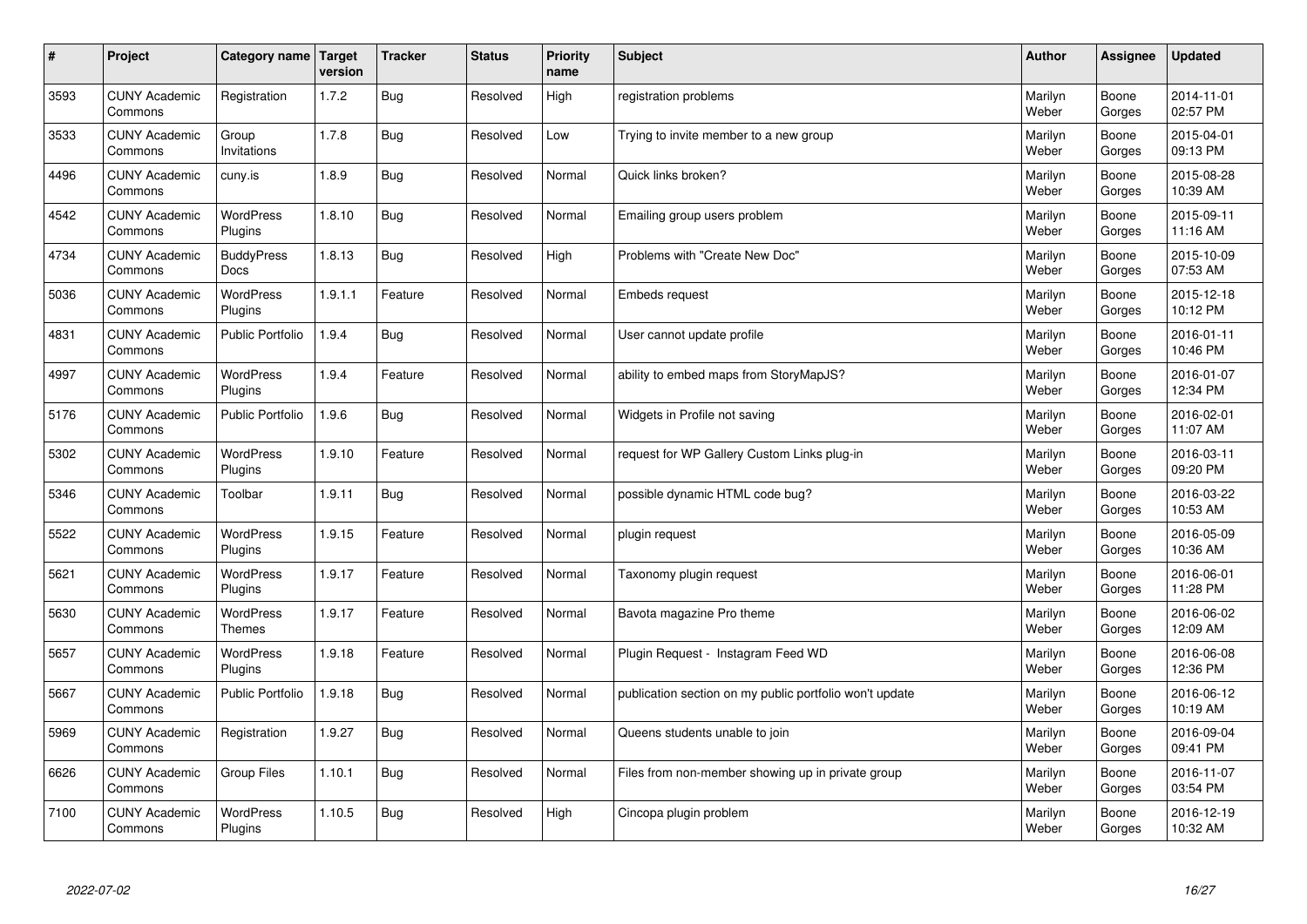| $\sharp$ | Project                         | Category name                     | Target<br>version | <b>Tracker</b> | <b>Status</b> | <b>Priority</b><br>name | <b>Subject</b>                                                              | <b>Author</b>    | Assignee        | <b>Updated</b>         |
|----------|---------------------------------|-----------------------------------|-------------------|----------------|---------------|-------------------------|-----------------------------------------------------------------------------|------------------|-----------------|------------------------|
| 7310     | <b>CUNY Academic</b><br>Commons |                                   | 1.10.7            | <b>Bug</b>     | Resolved      | Normal                  | Friendship request mystery.                                                 | Marilyn<br>Weber | Boone<br>Gorges | 2017-01-05<br>03:12 PM |
| 7460     | <b>CUNY Academic</b><br>Commons | <b>WordPress</b><br><b>Themes</b> | 1.10.8            | Support        | Resolved      | Normal                  | install Independent Publisher theme?                                        | Marilyn<br>Weber | Boone<br>Gorges | 2017-01-21<br>09:34 PM |
| 8131     | <b>CUNY Academic</b><br>Commons | <b>WordPress</b><br>Plugins       | 1.11              | Bug            | Resolved      | Normal                  | Newsletters plug-in                                                         | Marilyn<br>Weber | Boone<br>Gorges | 2017-05-11<br>09:42 PM |
| 6860     | <b>CUNY Academic</b><br>Commons | User<br>Onboarding                | 1.12              | Bug            | Resolved      | Normal                  | Invitation to join a group is appearing as an invitiation to join the site! | Marilyn<br>Weber | Boone<br>Gorges | 2017-10-30<br>10:03 AM |
| 8917     | <b>CUNY Academic</b><br>Commons | <b>Group Files</b>                | 1.12.3            | Bug            | Resolved      | High                    | Files not downloading from Groups properly                                  | Marilyn<br>Weber | Boone<br>Gorges | 2017-11-29<br>10:04 PM |
| 9192     | <b>CUNY Academic</b><br>Commons | WordPress<br>Plugins              | 1.12.8            | Bug            | Resolved      | Normal                  | problems with the Leaflet plug -in                                          | Marilyn<br>Weber | Boone<br>Gorges | 2018-02-13<br>11:07 AM |
| 9335     | <b>CUNY Academic</b><br>Commons | <b>WordPress</b><br><b>Themes</b> | 1.12.10           | Bug            | Resolved      | Normal                  | clone http://digitalscholarship.ccny.cuny.edu site?                         | Marilyn<br>Weber | Boone<br>Gorges | 2018-03-14<br>12:43 PM |
| 9224     | <b>CUNY Academic</b><br>Commons | <b>Group Files</b>                | 1.13              | Feature        | Resolved      | Normal                  | attachments to forum posts clutter up Files area                            | Marilyn<br>Weber | Boone<br>Gorges | 2018-03-22<br>03:34 PM |
| 9768     | <b>CUNY Academic</b><br>Commons |                                   | 1.13.2            | Bug            | Resolved      | High                    | search function on the Directory page                                       | Marilyn<br>Weber | Boone<br>Gorges | 2018-05-14<br>08:45 PM |
| 9949     | <b>CUNY Academic</b><br>Commons |                                   | 1.13.4            | Support        | Resolved      | Normal                  | raise storage space limit?                                                  | Marilyn<br>Weber | Boone<br>Gorges | 2018-06-26<br>12:00 PM |
| 11567    | <b>CUNY Academic</b><br>Commons | <b>Group Files</b>                | 1.15.4            | <b>Bug</b>     | Resolved      | Normal                  | Group files pagination doesn't work properly in folders                     | Marilyn<br>Weber | Boone<br>Gorges | 2019-06-25<br>04:22 PM |
| 11865    | <b>CUNY Academic</b><br>Commons | Onboarding                        | 1.15.10           | <b>Bug</b>     | Resolved      | Normal                  | Site name not appearing in "Membership" lists of Invitation modal           | Marilyn<br>Weber | Boone<br>Gorges | 2019-09-24<br>11:09 AM |
| 12006    | <b>CUNY Academic</b><br>Commons | Group<br>Invitations              | 1.15.13           | Bug            | Resolved      | Immediate               | Invite system is broken.                                                    | Marilyn<br>Weber | Boone<br>Gorges | 2019-10-23<br>10:16 AM |
| 12905    | <b>CUNY Academic</b><br>Commons |                                   | 1.16.14           | Support        | Resolved      | Normal                  | trouble embedding a flipbook from Flipsnack                                 | Marilyn<br>Weber | Boone<br>Gorges | 2020-06-23<br>10:53 AM |
| 12960    | <b>CUNY Academic</b><br>Commons |                                   | 1.16.14           | Support        | Resolved      | Normal                  | mutiple plugin in requests                                                  | Marilyn<br>Weber | Boone<br>Gorges | 2020-06-23<br>10:53 AM |
| 12999    | <b>CUNY Academic</b><br>Commons |                                   | 1.18.1            | Support        | Resolved      | Normal                  | request for Dentist theme                                                   | Marilyn<br>Weber | Boone<br>Gorges | 2020-12-22<br>03:31 PM |
| 13641    | <b>CUNY Academic</b><br>Commons |                                   | 1.18.2            | Support        | Resolved      | Normal                  | follow up to migration request                                              | Marilyn<br>Weber | Boone<br>Gorges | 2021-01-12<br>10:59 AM |
| 13841    | <b>CUNY Academic</b><br>Commons | <b>WordPress</b><br>Plugins       | 1.18.3            | Support        | Resolved      | Normal                  | Folders plugin request                                                      | Marilyn<br>Weber | Boone<br>Gorges | 2021-01-26<br>04:43 PM |
| 13929    | <b>CUNY Academic</b><br>Commons |                                   | 1.18.4            | Support        | Resolved      | Normal                  | update error message                                                        | Marilyn<br>Weber | Boone<br>Gorges | 2021-02-09<br>11:05 AM |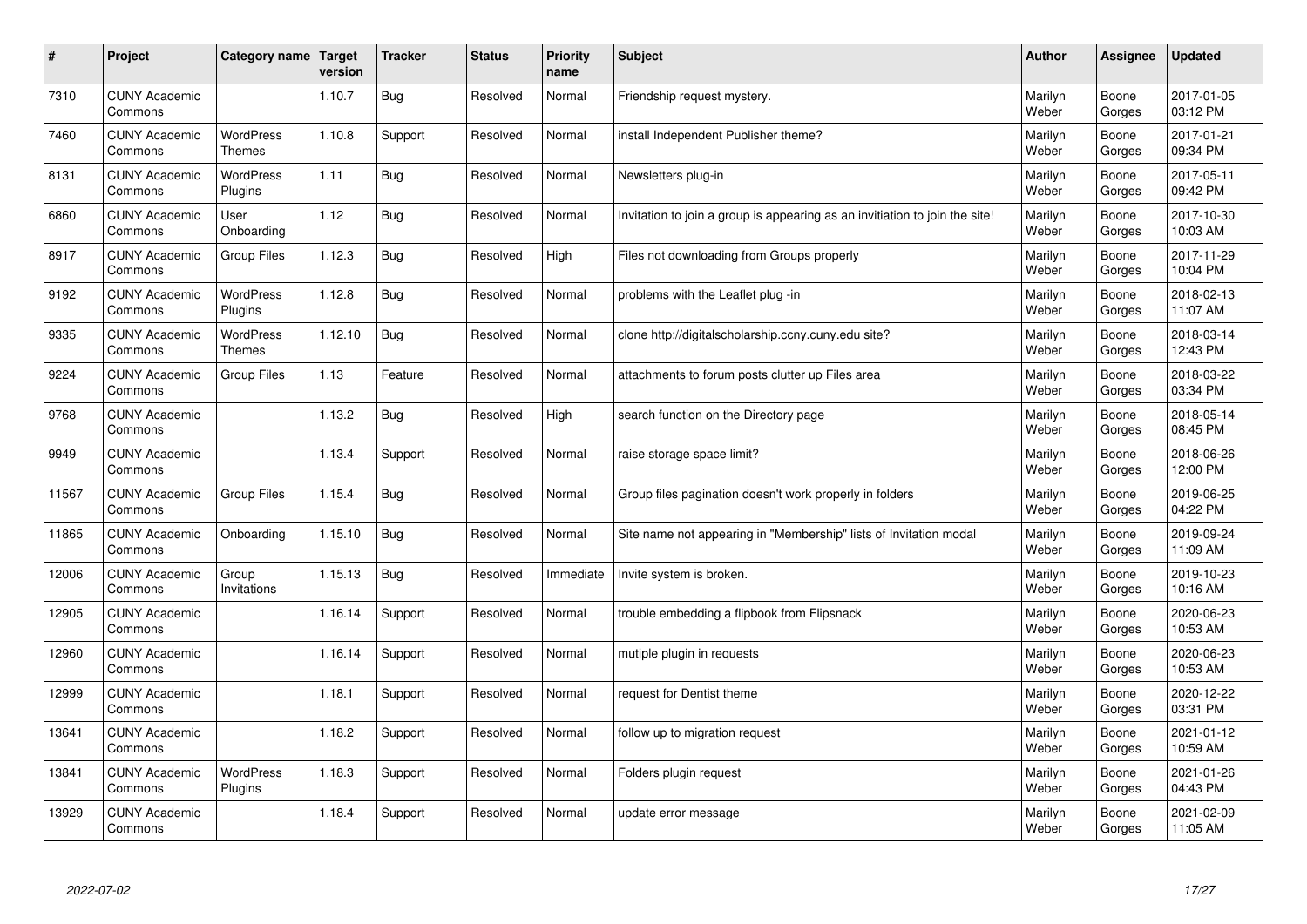| $\pmb{\#}$ | Project                         | Category name                     | Target<br>version | <b>Tracker</b> | <b>Status</b> | <b>Priority</b><br>name | <b>Subject</b>                                                                          | <b>Author</b>    | <b>Assignee</b> | <b>Updated</b>         |
|------------|---------------------------------|-----------------------------------|-------------------|----------------|---------------|-------------------------|-----------------------------------------------------------------------------------------|------------------|-----------------|------------------------|
| 14012      | <b>CUNY Academic</b><br>Commons | <b>WordPress</b><br>Plugins       | 1.18.5            | Support        | Resolved      | Normal                  | Open External Links in a New Window plugin?                                             | Marilyn<br>Weber | Boone<br>Gorges | 2021-03-02<br>02:07 PM |
| 14019      | <b>CUNY Academic</b><br>Commons | <b>WordPress</b><br>Plugins       | 1.18.5            | Bug            | Resolved      | Normal                  | smorales.commons.gc.cuny.edu                                                            | Marilyn<br>Weber | Boone<br>Gorges | 2021-02-23<br>11:06 AM |
| 14304      | <b>CUNY Academic</b><br>Commons | Group Library                     | 1.18.8            | <b>Bug</b>     | Resolved      | Normal                  | Library items change folders when adding subsequent items in new<br>folders             | Marilyn<br>Weber | Boone<br>Gorges | 2021-04-13<br>11:21 AM |
| 14265      | <b>CUNY Academic</b><br>Commons | <b>WordPress</b><br>Plugins       | 1.18.10           | Support        | Resolved      | Normal                  | separate the tag cloud in the blog sidebar                                              | Marilyn<br>Weber | Boone<br>Gorges | 2021-05-12<br>05:19 PM |
| 15211      | <b>CUNY Academic</b><br>Commons | <b>Blogs</b><br>(BuddyPress)      | 1.19.2            | Support        | Resolved      | Normal                  | No good error reporting for already-used domain name when creating a<br>site in Firefox | Marilyn<br>Weber | Boone<br>Gorges | 2022-01-25<br>11:33 AM |
| 15241      | <b>CUNY Academic</b><br>Commons | Onboarding                        | 1.19.3            | Design/UX      | Resolved      | Normal                  | white on gray                                                                           | Marilyn<br>Weber | Boone<br>Gorges | 2022-02-08<br>02:38 PM |
| 15545      | <b>CUNY Academic</b><br>Commons | WordPress<br>Plugins              | 1.19.5            | Feature        | Resolved      | Normal                  | 'ZI Hide Featured Image" plugin request                                                 | Marilyn<br>Weber | Boone<br>Gorges | 2022-03-09<br>10:09 AM |
| 15654      | <b>CUNY Academic</b><br>Commons | <b>WordPress</b><br>Plugins       | 1.19.6            | Support        | Resolved      | Normal                  | Numerous Copies of Events showing up                                                    | Marilyn<br>Weber | Boone<br>Gorges | 2022-03-22<br>11:30 AM |
| 16198      | <b>CUNY Academic</b><br>Commons |                                   | 2.0.1             | Bug            | Resolved      | Normal                  | Change role to                                                                          | Marilyn<br>Weber | Boone<br>Gorges | 2022-06-14<br>11:35 AM |
| 3116       | <b>CUNY Academic</b><br>Commons | <b>WordPress</b><br>(Permissions) |                   | <b>Bug</b>     | Resolved      | Normal                  | Updating the FAQ page                                                                   | Marilyn<br>Weber | Boone<br>Gorges | 2014-04-01<br>10:12 PM |
| 4834       | <b>CUNY Academic</b><br>Commons | <b>Blogs</b><br>(BuddyPress)      |                   | Bug            | Resolved      | Normal                  | Admin invite problem                                                                    | Marilyn<br>Weber | Boone<br>Gorges | 2015-11-13<br>12:25 PM |
| 5834       | <b>CUNY Academic</b><br>Commons |                                   |                   | Bug            | Resolved      | Normal                  | My access to cdev                                                                       | Marilyn<br>Weber | Boone<br>Gorges | 2016-07-25<br>03:12 PM |
| 6101       | <b>CUNY Academic</b><br>Commons | <b>Public Portfolio</b>           |                   | <b>Bug</b>     | Resolved      | High                    | Profile update problems                                                                 | Marilyn<br>Weber | Boone<br>Gorges | 2016-12-01<br>03:50 PM |
| 6107       | <b>CUNY Academic</b><br>Commons |                                   |                   | <b>Bug</b>     | Resolved      | High                    | site redirect?                                                                          | Marilyn<br>Weber | Boone<br>Gorges | 2016-09-29<br>03:45 PM |
| 6893       | <b>CUNY Academic</b><br>Commons | Group Forums                      |                   | <b>Bug</b>     | Resolved      | Normal                  | Forum for CUNY Academic Commons Team is gone                                            | Marilyn<br>Weber | Boone<br>Gorges | 2016-12-01<br>08:08 AM |
| 2777       | <b>CUNY Academic</b><br>Commons | <b>WordPress</b><br>(misc)        | Not<br>tracked    | Bug            | Resolved      | Normal                  | Hero slide access                                                                       | Marilyn<br>Weber | Boone<br>Gorges | 2013-09-07<br>12:26 PM |
| 3001       | <b>CUNY Academic</b><br>Commons | WordPress<br>(misc)               | Not<br>tracked    | Support        | Resolved      | Normal                  | shortlink requested                                                                     | Marilyn<br>Weber | Boone<br>Gorges | 2014-01-30<br>01:26 PM |
| 3029       | <b>CUNY Academic</b><br>Commons | cuny.is                           | Not<br>tracked    | Support        | Resolved      | Normal                  | shortlink request                                                                       | Marilyn<br>Weber | Boone<br>Gorges | 2014-02-12<br>10:03 AM |
| 3592       | <b>CUNY Academic</b><br>Commons | <b>WordPress</b><br>(Permissions) | Not<br>tracked    | Publicity      | Resolved      | Normal                  | Oops - Announcing 1.6!                                                                  | Marilyn<br>Weber | Boone<br>Gorges | 2014-10-22<br>03:03 PM |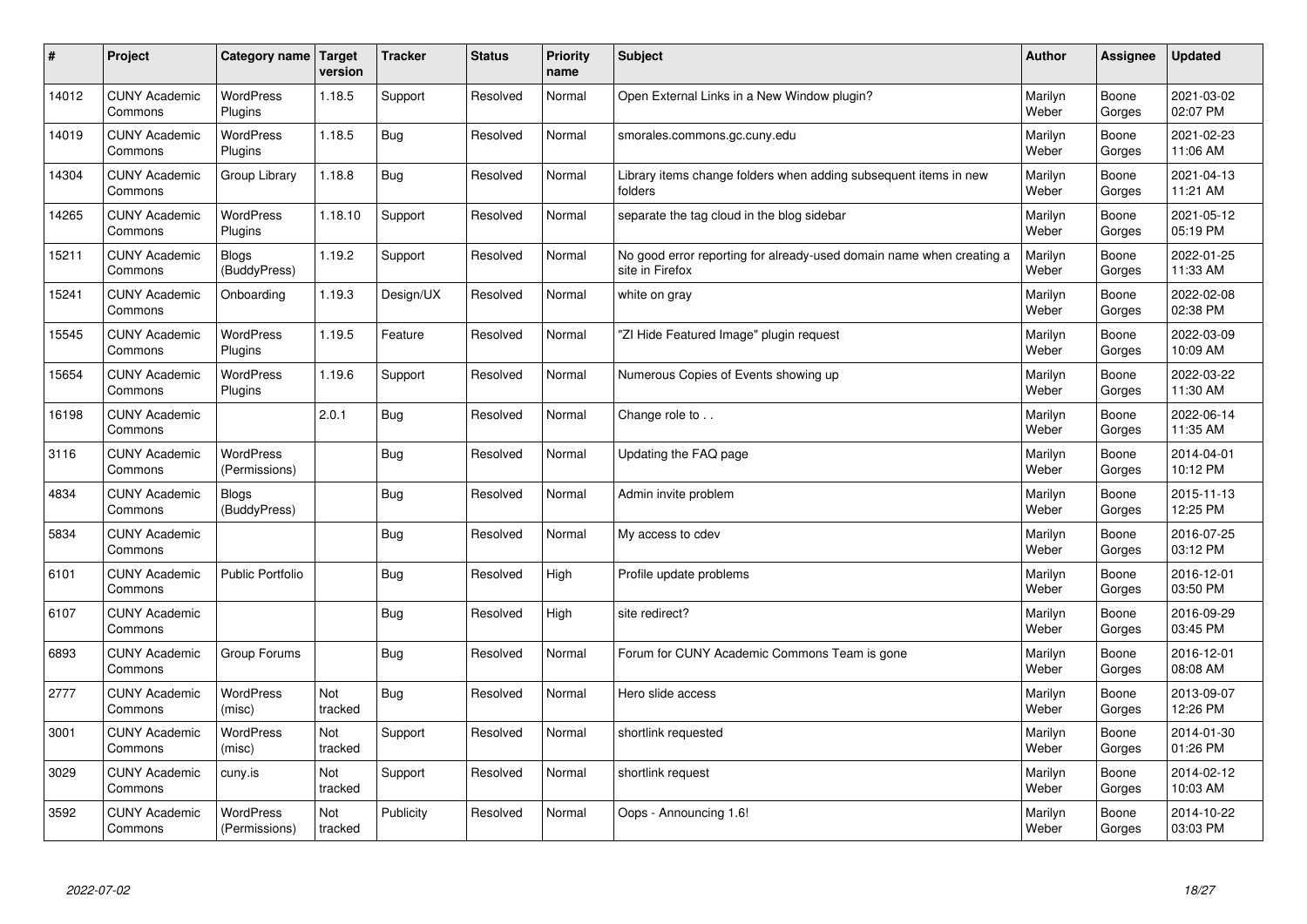| $\#$ | Project                         | Category name                     | Target<br>version | <b>Tracker</b> | <b>Status</b> | Priority<br>name | <b>Subject</b>                                             | <b>Author</b>    | <b>Assignee</b> | <b>Updated</b>         |
|------|---------------------------------|-----------------------------------|-------------------|----------------|---------------|------------------|------------------------------------------------------------|------------------|-----------------|------------------------|
| 4577 | <b>CUNY Academic</b><br>Commons | Registration                      | Not<br>tracked    | <b>Bug</b>     | Resolved      | Normal           | New users are not getting their email verification         | Marilyn<br>Weber | Boone<br>Gorges | 2016-01-26<br>03:30 PM |
| 4649 | <b>CUNY Academic</b><br>Commons | Registration                      | Not<br>tracked    | Bug            | Resolved      | Urgent           | Submit button has disappeared                              | Marilyn<br>Weber | Boone<br>Gorges | 2015-09-22<br>11:47 AM |
| 4965 | <b>CUNY Academic</b><br>Commons | <b>WordPress</b><br><b>Themes</b> | Not<br>tracked    | Feature        | Resolved      | Normal           | Theme requested                                            | Marilyn<br>Weber | Boone<br>Gorges | 2016-02-24<br>09:46 PM |
| 5037 | <b>CUNY Academic</b><br>Commons | Registration                      | Not<br>tracked    | Support        | Resolved      | Normal           | Another Forgotten password for user with new email address | Marilyn<br>Weber | Boone<br>Gorges | 2015-12-22<br>05:24 PM |
| 5436 | <b>CUNY Academic</b><br>Commons |                                   | Not<br>tracked    | Bug            | Resolved      | Normal           | Trying to change email settings for                        | Marilyn<br>Weber | Boone<br>Gorges | 2016-04-21<br>10:12 PM |
| 5684 | <b>CUNY Academic</b><br>Commons | <b>Group Files</b>                | Not<br>tracked    | Bug            | Resolved      | Normal           | Making Group files appear as Blog entries                  | Marilyn<br>Weber | Boone<br>Gorges | 2017-11-20<br>03:28 PM |
| 5753 | <b>CUNY Academic</b><br>Commons | <b>WordPress</b><br>(misc)        | Not<br>tracked    | Support        | Resolved      | Normal           | merging blogs and groups                                   | Marilyn<br>Weber | Boone<br>Gorges | 2016-08-29<br>03:09 PM |
| 5799 | <b>CUNY Academic</b><br>Commons | <b>Blogs</b><br>(BuddyPress)      | Not<br>tracked    | Feature        | Resolved      | Normal           | removing one's own access to sites?                        | Marilyn<br>Weber | Boone<br>Gorges | 2016-07-26<br>01:55 PM |
| 5872 | <b>CUNY Academic</b><br>Commons | Server                            | Not<br>tracked    | <b>Bug</b>     | Resolved      | Immediate        | Whole Commons is down                                      | Marilyn<br>Weber | Boone<br>Gorges | 2016-08-12<br>12:04 AM |
| 5985 | <b>CUNY Academic</b><br>Commons | Support                           | Not<br>tracked    | Support        | Resolved      | Normal           | change user's email address (she cannot access old)        | Marilyn<br>Weber | Boone<br>Gorges | 2016-09-07<br>01:43 PM |
| 6025 | <b>CUNY Academic</b><br>Commons | Search                            | Not<br>tracked    | Bug            | Resolved      | Normal           | Search function not working                                | Marilyn<br>Weber | Boone<br>Gorges | 2016-10-12<br>09:41 AM |
| 6091 | <b>CUNY Academic</b><br>Commons | Group<br>Invitations              | Not<br>tracked    | Bug            | Resolved      | Normal           | User cannot re-join a group                                | Marilyn<br>Weber | Boone<br>Gorges | 2016-09-28<br>01:47 PM |
| 6286 | <b>CUNY Academic</b><br>Commons | Groups (misc)                     | Not<br>tracked    | Bug            | Resolved      | Immediate        | Groups pages not displaying at all!                        | Marilyn<br>Weber | Boone<br>Gorges | 2017-11-15<br>10:57 AM |
| 6857 | <b>CUNY Academic</b><br>Commons | <b>Blogs</b><br>(BuddyPress)      | Not<br>tracked    | Support        | Resolved      | Normal           | Committee on Religion website                              | Marilyn<br>Weber | Boone<br>Gorges | 2017-08-17<br>10:24 AM |
| 6899 | <b>CUNY Academic</b><br>Commons | Account<br>settings               | Not<br>tracked    | Support        | Resolved      | Normal           | New user has misspelled her own name                       | Marilyn<br>Weber | Boone<br>Gorges | 2016-12-01<br>05:10 PM |
| 7223 | <b>CUNY Academic</b><br>Commons | Membership                        | Not<br>tracked    | Bug            | Resolved      | Normal           | User with two profiles would like to merge them            | Marilyn<br>Weber | Boone<br>Gorges | 2017-01-10<br>02:07 PM |
| 7349 | <b>CUNY Academic</b><br>Commons | Membership                        | Not<br>tracked    | Bug            | Resolved      | Normal           | <b>LACUNY</b> Institute website                            | Marilyn<br>Weber | Boone<br>Gorges | 2017-01-11<br>04:26 PM |
| 7613 | <b>CUNY Academic</b><br>Commons | Registration                      | Not<br>tracked    | Support        | Resolved      | Normal           | non-matriculated students                                  | Marilyn<br>Weber | Boone<br>Gorges | 2017-11-15<br>11:03 AM |
| 7678 | <b>CUNY Academic</b><br>Commons | Groups (misc)                     | Not<br>tracked    | Support        | Resolved      | Normal           | add admin to student group                                 | Marilyn<br>Weber | Boone<br>Gorges | 2017-02-15<br>11:58 AM |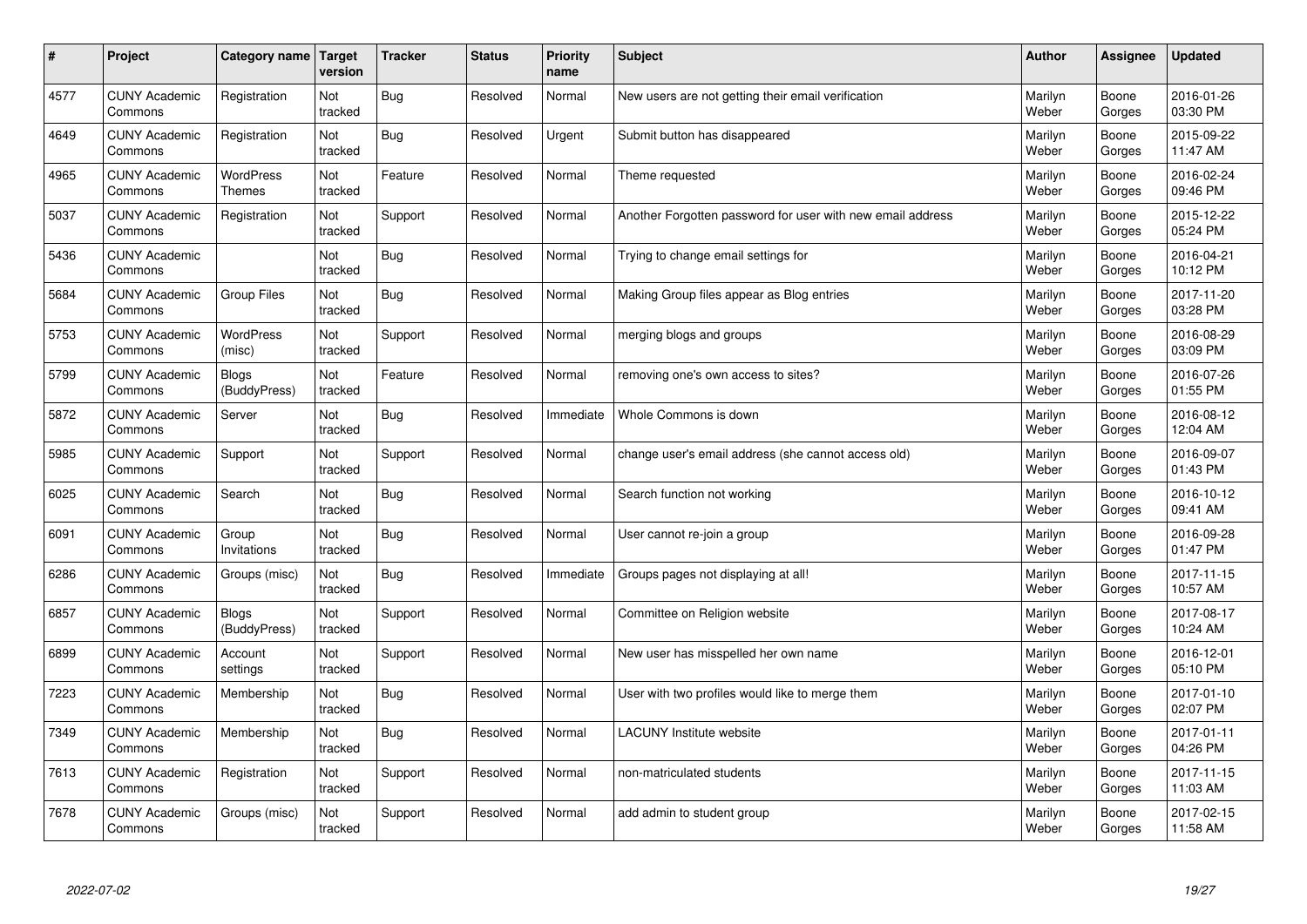| $\sharp$ | Project                         | Category name   Target        | version        | <b>Tracker</b> | <b>Status</b> | <b>Priority</b><br>name | <b>Subject</b>                                             | <b>Author</b>    | Assignee        | <b>Updated</b>         |
|----------|---------------------------------|-------------------------------|----------------|----------------|---------------|-------------------------|------------------------------------------------------------|------------------|-----------------|------------------------|
| 7685     | <b>CUNY Academic</b><br>Commons | Password<br>Reset             | Not<br>tracked | Support        | Resolved      | Normal                  | temporary password                                         | Marilyn<br>Weber | Boone<br>Gorges | 2017-02-15<br>07:36 PM |
| 7771     | <b>CUNY Academic</b><br>Commons | Membership                    | Not<br>tracked | Support        | Resolved      | Normal                  | User would like to be uncoupled from sites                 | Marilyn<br>Weber | Boone<br>Gorges | 2017-03-09<br>12:38 PM |
| 7785     | <b>CUNY Academic</b><br>Commons |                               | Not<br>tracked | Support        | Resolved      | Normal                  | ftp access or files?                                       | Marilyn<br>Weber | Boone<br>Gorges | 2017-03-13<br>02:34 PM |
| 8200     | <b>CUNY Academic</b><br>Commons | Groups (misc)                 | Not<br>tracked | Bug            | Resolved      | Normal                  | Announcements has disappeared                              | Marilyn<br>Weber | Boone<br>Gorges | 2017-05-26<br>04:04 PM |
| 8222     | <b>CUNY Academic</b><br>Commons | Membership                    | Not<br>tracked | Support        | Resolved      | Normal                  | Admin for iletc.commons.gc.cuny.edu                        | Marilyn<br>Weber | Boone<br>Gorges | 2017-06-08<br>10:06 AM |
| 8401     | <b>CUNY Academic</b><br>Commons | Membership                    | Not<br>tracked | Support        | Resolved      | Normal                  | add me as an admin                                         | Marilyn<br>Weber | Boone<br>Gorges | 2017-07-11<br>11:40 AM |
| 8429     | <b>CUNY Academic</b><br>Commons | Membership                    | Not<br>tracked | Support        | Resolved      | Normal                  | Please make me an admin of https://arc.commons.gc.cuny.edu | Marilyn<br>Weber | Boone<br>Gorges | 2017-07-24<br>03:33 PM |
| 8878     | <b>CUNY Academic</b><br>Commons | cuny.is                       | Not<br>tracked | <b>Bug</b>     | Resolved      | Urgent                  | cuny.is site link won't work                               | Marilyn<br>Weber | Boone<br>Gorges | 2017-11-01<br>03:06 PM |
| 10407    | <b>CUNY Academic</b><br>Commons |                               | Not<br>tracked | Support        | Resolved      | Normal                  | toolbar problem                                            | Marilyn<br>Weber | Boone<br>Gorges | 2018-10-23<br>10:52 AM |
| 12165    | <b>CUNY Academic</b><br>Commons | <b>BuddyPress</b><br>(misc)   | Not<br>tracked | Support        | Resolved      | Normal                  | two reports of Profile problems                            | Marilyn<br>Weber | Boone<br>Gorges | 2019-12-04<br>05:06 PM |
| 13159    | <b>CUNY Academic</b><br>Commons | Group Library                 | Not<br>tracked | Support        | Resolved      | Normal                  | changing folder names?                                     | Marilyn<br>Weber | Boone<br>Gorges | 2020-08-27<br>08:59 AM |
| 14075    | <b>CUNY Academic</b><br>Commons | <b>WordPress</b><br>Plugins   | Not<br>tracked | <b>Bug</b>     | Resolved      | Normal                  | sludigitalportfolios.commons.gc.cuny.edu                   | Marilyn<br>Weber | Boone<br>Gorges | 2021-03-01<br>10:46 AM |
| 3093     | <b>CUNY Academic</b><br>Commons | <b>WordPress</b><br>Plugins   |                | Bug            | Rejected      | Normal                  | <b>Custom Google Maps</b>                                  | Marilyn<br>Weber | Boone<br>Gorges | 2014-05-02<br>10:52 AM |
| 3136     | <b>CUNY Academic</b><br>Commons | WordPress<br>Plugins          |                | Bug            | Rejected      | Normal                  | The Easy Rotator                                           | Marilyn<br>Weber | Boone<br>Gorges | 2014-04-01<br>10:26 PM |
| 5184     | <b>CUNY Academic</b><br>Commons | Social Paper                  |                | <b>Bug</b>     | Rejected      | Normal                  | Problem linking SP to a group                              | Marilyn<br>Weber | Boone<br>Gorges | 2016-02-21<br>12:27 PM |
| 5988     | <b>CUNY Academic</b><br>Commons | Support                       |                | Support        | Rejected      | Normal                  | Forbidden error when trying to join                        | Marilyn<br>Weber | Boone<br>Gorges | 2016-09-08<br>01:42 PM |
| 6338     | <b>CUNY Academic</b><br>Commons |                               |                | Bug            | Rejected      | Normal                  | Multiple email notifications for each blog post            | Marilyn<br>Weber | Boone<br>Gorges | 2016-10-18<br>08:45 PM |
| 7376     | <b>CUNY Academic</b><br>Commons | Email<br><b>Notifications</b> |                | Bug            | Rejected      | Normal                  | automatic forwarding of blog posts not working             | Marilyn<br>Weber | Boone<br>Gorges | 2017-05-01<br>10:36 PM |
| 9275     | <b>CUNY Academic</b><br>Commons |                               |                | Support        | Rejected      | Normal                  | soft chalk page?                                           | Marilyn<br>Weber | Boone<br>Gorges | 2018-04-09<br>10:37 AM |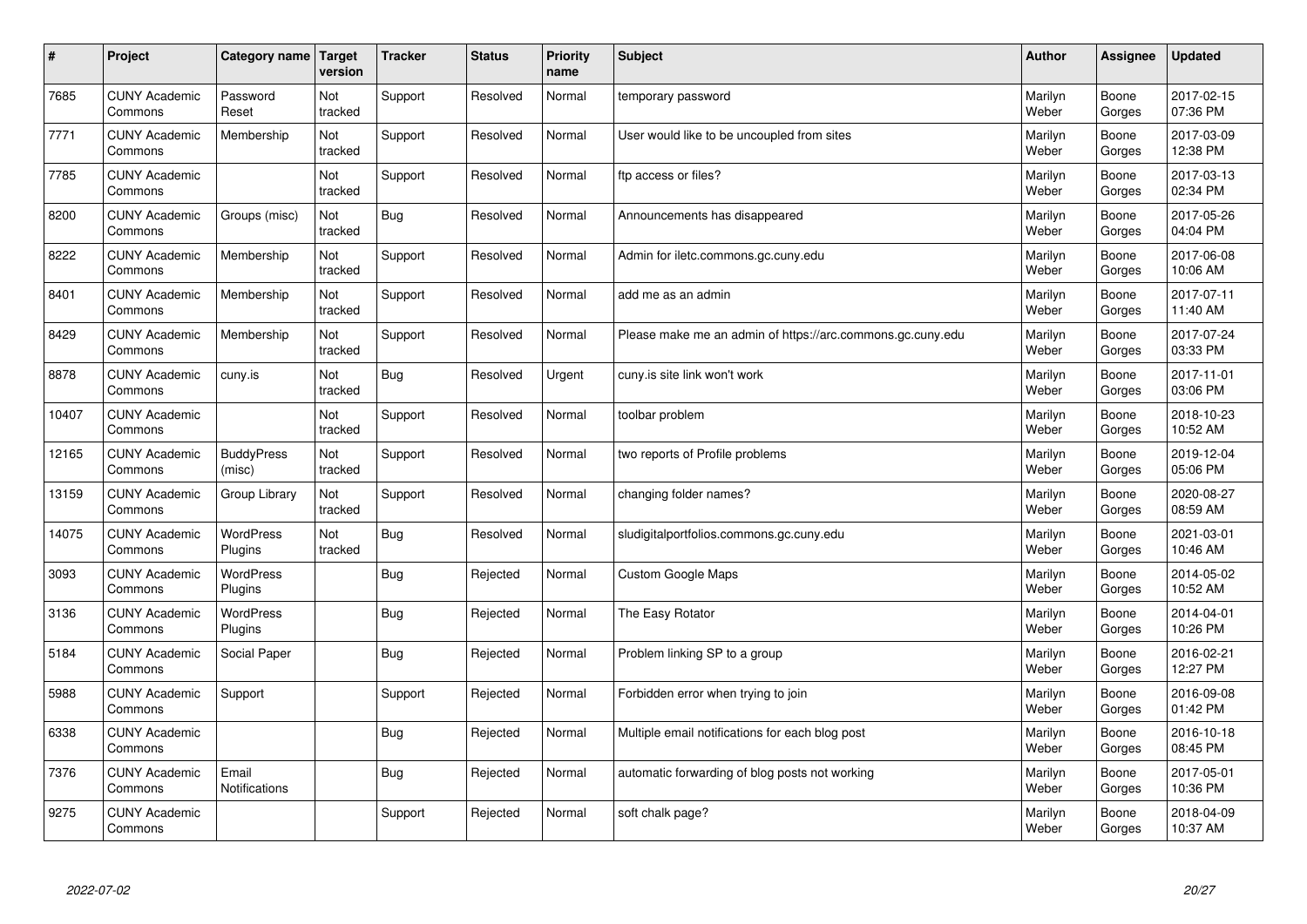| $\vert$ # | Project                         | Category name   Target      | version           | <b>Tracker</b> | <b>Status</b> | <b>Priority</b><br>name | <b>Subject</b>                                                                          | <b>Author</b>    | <b>Assignee</b>   | <b>Updated</b>         |
|-----------|---------------------------------|-----------------------------|-------------------|----------------|---------------|-------------------------|-----------------------------------------------------------------------------------------|------------------|-------------------|------------------------|
| 5713      | <b>CUNY Academic</b><br>Commons | <b>WordPress</b><br>(misc)  | Not<br>tracked    | <b>Bug</b>     | Abandoned     | High                    | Site freezing                                                                           | Marilyn<br>Weber | Boone<br>Gorges   | 2017-11-15<br>10:58 AM |
| 7700      | <b>CUNY Academic</b><br>Commons |                             | Not<br>tracked    | Support        | Abandoned     | Normal                  | slow loading Page on site                                                               | Marilyn<br>Weber | Boone<br>Gorges   | 2017-11-15<br>11:02 AM |
| 7724      | <b>CUNY Academic</b><br>Commons |                             | Not<br>tracked    | Support        | Abandoned     | Normal                  | User name confusion                                                                     | Marilyn<br>Weber | Boone<br>Gorges   | 2017-11-15<br>11:12 AM |
| 5072      | <b>CUNY Academic</b><br>Commons |                             |                   | Feature        | Duplicate     | Normal                  | redirect shortcode handler                                                              | Marilyn<br>Weber | Boone<br>Gorges   | 2016-01-07<br>12:34 PM |
| 6410      | <b>CUNY Academic</b><br>Commons |                             |                   | Bug            | Duplicate     | Immediate               | Cannot log in - gives privacy error                                                     | Marilyn<br>Weber | Boone<br>Gorges   | 2016-10-24<br>10:01 AM |
| 3041      | <b>CUNY Academic</b><br>Commons | <b>Ground Control</b>       | Not<br>tracked    | Publicity      | Resolved      | Normal                  | <b>Ground Control</b>                                                                   | Marilyn<br>Weber | Chris Stein       | 2016-01-26<br>04:52 PM |
| 5345      | <b>CUNY Academic</b><br>Commons | Social Paper                | 1.9.17            | Feature        | Rejected      | Normal                  | Plus symbol problem in SP                                                               | Marilyn<br>Weber | Christian<br>Wach | 2016-05-27<br>04:26 AM |
| 4340      | <b>CUNY Academic</b><br>Commons | WordPress -<br>Media        | 1.8.14            | Feature        | Resolved      | Normal                  | embedding a video                                                                       | Marilyn<br>Weber | Daniel<br>Jones   | 2015-10-20<br>12:01 AM |
| 3036      | <b>CUNY Academic</b><br>Commons | <b>Ground Control</b>       | Not<br>tracked    | Publicity      | Deferred      | Normal                  | <b>Ground Control</b>                                                                   | Marilyn<br>Weber | Dominic<br>Giglio | 2015-03-21<br>09:10 PM |
| 9835      | <b>CUNY Academic</b><br>Commons | Group Forums                | Future<br>release | Bug            | Assigned      | Normal                  | add a "like" function?                                                                  | Marilyn<br>Weber | Erik<br>Trainer   | 2018-06-05<br>01:49 PM |
| 13878     | <b>CUNY Academic</b><br>Commons | Group cloning               | 1.18.4            | Support        | Resolved      | High                    | When creating Group $+$ Site and choosing 'Clone existing', cannot<br>advance to step 2 | Marilyn<br>Weber | Jeremy<br>Felt    | 2021-02-02<br>11:02 AM |
| 8289      | <b>CUNY Academic</b><br>Commons |                             | Not<br>tracked    | Support        | Resolved      | Normal                  | removing my access to sites                                                             | Marilyn<br>Weber | Luke<br>Waltzer   | 2017-06-19<br>12:40 PM |
| 12382     | <b>CUNY Academic</b><br>Commons | Membership                  | Not<br>tracked    | Support        | New           | Normal                  | Email request change                                                                    | Marilyn<br>Weber | Marilyn<br>Weber  | 2020-02-06<br>12:56 PM |
| 5019      | <b>CUNY Academic</b><br>Commons | Registration                | Not<br>tracked    | Support        | Resolved      | Normal                  | Forgotten password for user with new email address                                      | Marilyn<br>Weber | Marilyn<br>Weber  | 2015-12-11<br>04:18 PM |
| 5319      | <b>CUNY Academic</b><br>Commons |                             | Not<br>tracked    | <b>Bug</b>     | Resolved      | Normal                  | <b>Broken URL</b>                                                                       | Marilyn<br>Weber | Marilyn<br>Weber  | 2017-11-15<br>05:46 PM |
| 5875      | <b>CUNY Academic</b><br>Commons | WordPress<br>Plugins        | Not<br>tracked    | <b>Bug</b>     | Resolved      | Normal                  | Events Calendar garbled in IE                                                           | Marilyn<br>Weber | Marilyn<br>Weber  | 2017-11-15<br>05:45 PM |
| 5083      | <b>CUNY Academic</b><br>Commons | <b>WordPress</b><br>Plugins | 1.9.5             | Support        | Rejected      | Normal                  | creating a shortcode for the iframe code of the google form                             | Marilyn<br>Weber | Marilyn<br>Weber  | 2016-01-12<br>04:25 PM |
| 3417      | <b>CUNY Academic</b><br>Commons | <b>BuddyPress</b><br>(misc) | Not<br>tracked    | <b>Bug</b>     | Rejected      | High                    | copying two commons groups                                                              | Marilyn<br>Weber | Marilyn<br>Weber  | 2014-11-05<br>09:56 AM |
| 3035      | <b>CUNY Academic</b><br>Commons | <b>Ground Control</b>       | Not<br>tracked    | Publicity      | Deferred      | Normal                  | <b>Ground Control article</b>                                                           | Marilyn<br>Weber | Marilyn<br>Weber  | 2015-03-21<br>08:54 PM |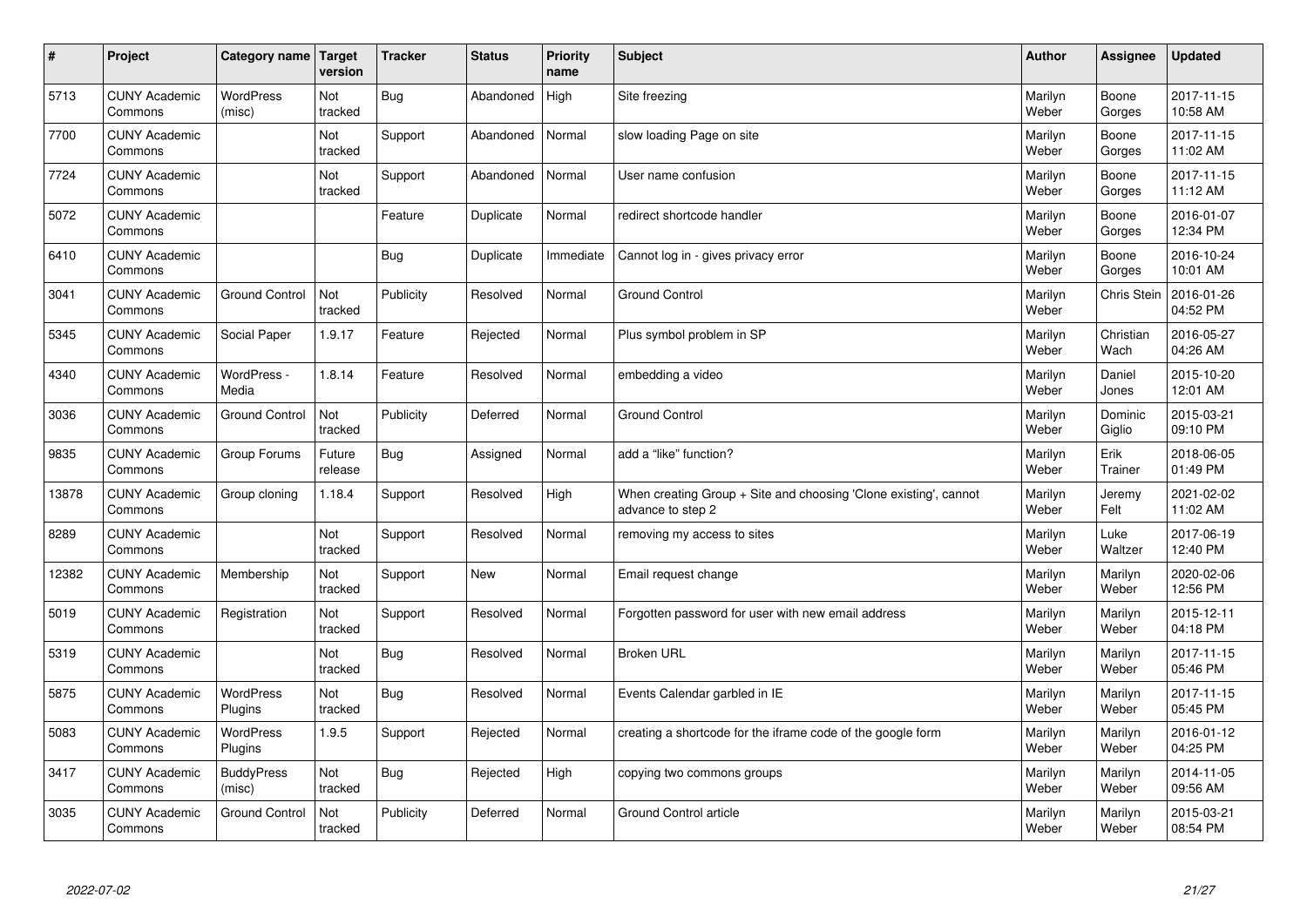| $\vert$ # | Project                         | Category name               | <b>Target</b><br>version | <b>Tracker</b> | <b>Status</b> | <b>Priority</b><br>name | <b>Subject</b>                                 | <b>Author</b>    | <b>Assignee</b>  | <b>Updated</b>         |
|-----------|---------------------------------|-----------------------------|--------------------------|----------------|---------------|-------------------------|------------------------------------------------|------------------|------------------|------------------------|
| 8607      | <b>CUNY Academic</b><br>Commons |                             | Not<br>tracked           | Support        | <b>New</b>    | Normal                  | Paypal?                                        | Marilyn<br>Weber | <b>Matt Gold</b> | 2018-05-15<br>01:37 PM |
| 8924      | <b>CUNY Academic</b><br>Commons | <b>WordPress</b><br>Plugins | 1.12.4                   | <b>Bug</b>     | Resolved      | Normal                  | auto-remove feature on http://pcp.gc.cuny.edu  | Marilyn<br>Weber | Matt Gold        | 2017-12-04<br>10:18 AM |
| 6175      | <b>CUNY Academic</b><br>Commons | Account<br>settings         |                          | Support        | Resolved      | Normal                  | Email address (user cannot access old)         | Marilyn<br>Weber | Matt Gold        | 2016-11-29<br>06:31 PM |
| 9477      | <b>CUNY Academic</b><br>Commons | Account<br>settings         |                          | Support        | Resolved      | Normal                  | email change request                           | Marilyn<br>Weber | Matt Gold        | 2018-03-24<br>08:53 AM |
| 9659      | <b>CUNY Academic</b><br>Commons | Account<br>settings         |                          | Support        | Resolved      | Normal                  | user email change                              | Marilyn<br>Weber | Matt Gold        | 2018-04-24<br>12:08 PM |
| 9787      | <b>CUNY Academic</b><br>Commons | Registration                |                          | Support        | Resolved      | Normal                  | email change request                           | Marilyn<br>Weber | Matt Gold        | 2018-05-16<br>09:55 PM |
| 9928      | <b>CUNY Academic</b><br>Commons | Account<br>settings         |                          | Support        | Resolved      | Normal                  | email change request from former student       | Marilyn<br>Weber | Matt Gold        | 2018-06-14<br>10:20 AM |
| 10227     | <b>CUNY Academic</b><br>Commons |                             |                          | Support        | Resolved      | Normal                  | user incorrectly entered her email address     | Marilyn<br>Weber | Matt Gold        | 2018-08-26<br>08:55 PM |
| 10256     | <b>CUNY Academic</b><br>Commons |                             |                          | Support        | Resolved      | Normal                  | email change requested                         | Marilyn<br>Weber | Matt Gold        | 2018-08-29<br>02:52 PM |
| 10266     | <b>CUNY Academic</b><br>Commons |                             |                          | Support        | Resolved      | Normal                  | GC email change requested                      | Marilyn<br>Weber | Matt Gold        | 2018-08-30<br>03:07 PM |
| 10932     | <b>CUNY Academic</b><br>Commons |                             |                          | Support        | Resolved      | Normal                  | add me as admin to meenaalexander.com          | Marilyn<br>Weber | Matt Gold        | 2019-01-09<br>02:12 PM |
| 12334     | <b>CUNY Academic</b><br>Commons |                             |                          | Support        | Resolved      | Normal                  | request for a Redmine account                  | Marilyn<br>Weber | Matt Gold        | 2020-01-30<br>12:01 PM |
| 12346     | <b>CUNY Academic</b><br>Commons | Redmine                     |                          | Support        | Resolved      | Normal                  | another Redmine request                        | Marilyn<br>Weber | <b>Matt Gold</b> | 2020-01-30<br>08:20 PM |
| 3038      | <b>CUNY Academic</b><br>Commons | <b>Ground Control</b>       | Not<br>tracked           | Publicity      | Resolved      | Normal                  | <b>Ground Control</b>                          | Marilyn<br>Weber | Matt Gold        | 2016-01-26<br>05:10 PM |
| 3530      | <b>CUNY Academic</b><br>Commons | Server                      | Not<br>tracked           | <b>Bug</b>     | Resolved      | High                    | Commons running very slowly/ "connection lost" | Marilyn<br>Weber | Matt Gold        | 2014-10-08<br>09:34 AM |
| 5772      | <b>CUNY Academic</b><br>Commons | Membership                  | Not<br>tracked           | Support        | Resolved      | Normal                  | User email change and forgotten password       | Marilyn<br>Weber | Matt Gold        | 2017-11-15<br>06:18 PM |
| 5968      | <b>CUNY Academic</b><br>Commons | Membership                  | Not<br>tracked           | <b>Bug</b>     | Resolved      | Normal                  | Deleting account without knowing password      | Marilyn<br>Weber | Matt Gold        | 2017-11-15<br>06:19 PM |
| 6656      | <b>CUNY Academic</b><br>Commons | Support                     | Not<br>tracked           | Support        | Resolved      | Normal                  | Remove user profile                            | Marilyn<br>Weber | <b>Matt Gold</b> | 2016-11-10<br>02:18 PM |
| 6812      | <b>CUNY Academic</b><br>Commons |                             | Not<br>tracked           | Support        | Resolved      | Normal                  | User cannot change email                       | Marilyn<br>Weber | <b>Matt Gold</b> | 2016-12-01<br>06:24 PM |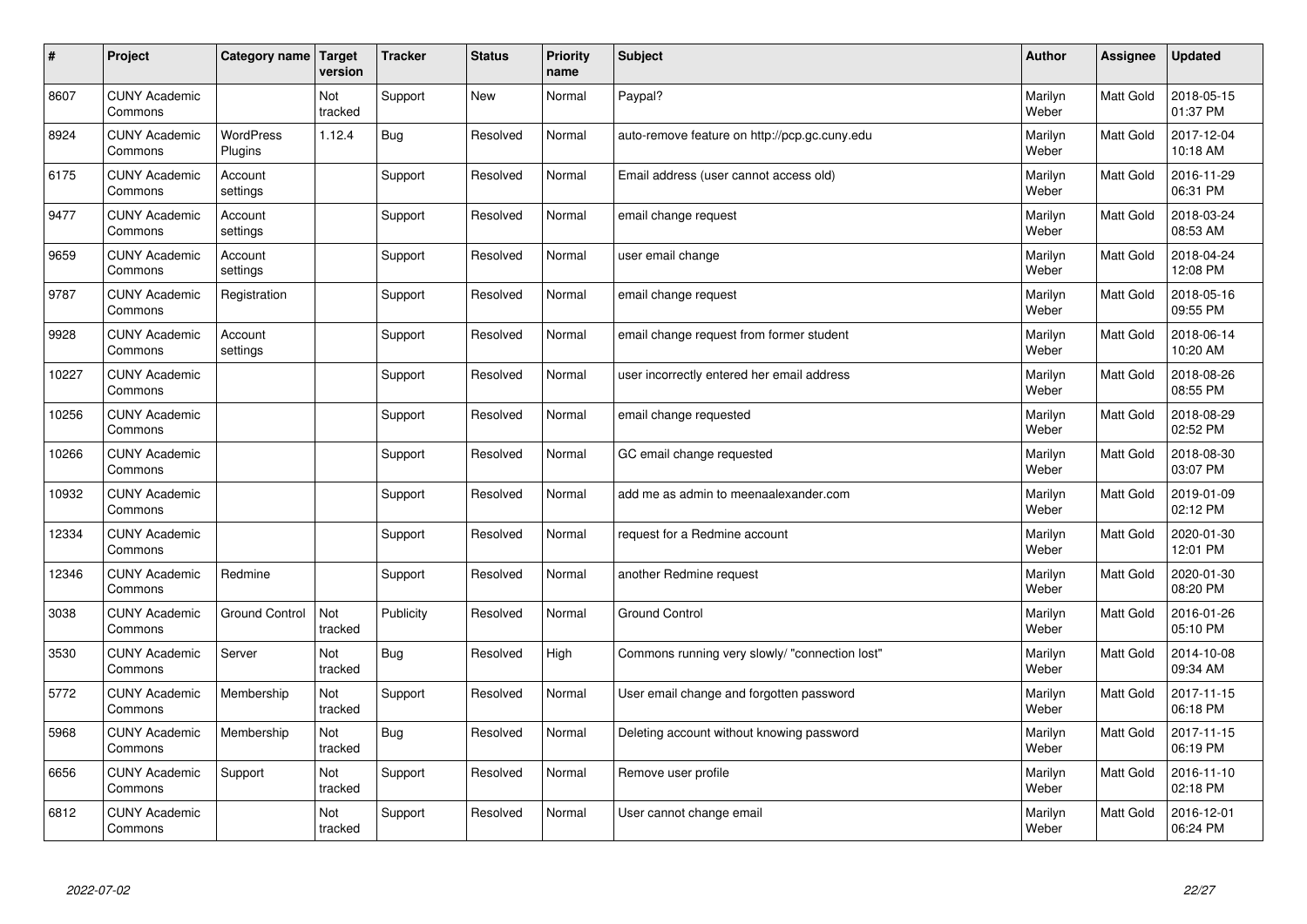| #     | Project                         | Category name                 | Target<br>version | <b>Tracker</b> | <b>Status</b>        | <b>Priority</b><br>name | <b>Subject</b>                                                  | <b>Author</b>    | Assignee         | <b>Updated</b>         |
|-------|---------------------------------|-------------------------------|-------------------|----------------|----------------------|-------------------------|-----------------------------------------------------------------|------------------|------------------|------------------------|
| 6815  | <b>CUNY Academic</b><br>Commons | Password<br>Reset             | Not<br>tracked    | Support        | Resolved             | Normal                  | password reset requested                                        | Marilyn<br>Weber | <b>Matt Gold</b> | 2016-11-22<br>10:30 AM |
| 6851  | <b>CUNY Academic</b><br>Commons | Redmine                       | Not<br>tracked    | Support        | Resolved             | Normal                  | How do I help users join Redmine?                               | Marilyn<br>Weber | <b>Matt Gold</b> | 2016-11-28<br>10:16 AM |
| 6866  | <b>CUNY Academic</b><br>Commons |                               | Not<br>tracked    | Support        | Resolved             | Normal                  | User would like to have her account deleted                     | Marilyn<br>Weber | <b>Matt Gold</b> | 2017-11-15<br>05:49 PM |
| 7619  | <b>CUNY Academic</b><br>Commons | Membership                    | Not<br>tracked    | Support        | Resolved             | Normal                  | outside users for a site that isn't a class?                    | Marilyn<br>Weber | Matt Gold        | 2017-11-15<br>06:18 PM |
| 8906  | <b>CUNY Academic</b><br>Commons | Redmine                       | Not<br>tracked    | Support        | Resolved             | Normal                  | Redmine access?                                                 | Marilyn<br>Weber | <b>Matt Gold</b> | 2017-11-13<br>06:02 PM |
| 9162  | <b>CUNY Academic</b><br>Commons | Registration                  | Not<br>tracked    | Support        | Resolved             | Normal                  | email change due to user error                                  | Marilyn<br>Weber | Matt Gold        | 2018-02-13<br>11:11 AM |
| 9535  | <b>CUNY Academic</b><br>Commons |                               | Not<br>tracked    | Support        | Resolved             | Normal                  | admin for https://video.commons.gc.cuny.edu/?                   | Marilyn<br>Weber | Matt Gold        | 2018-04-13<br>05:06 PM |
| 9823  | <b>CUNY Academic</b><br>Commons | Account<br>settings           | Not<br>tracked    | Support        | Resolved             | Normal                  | email change                                                    | Marilyn<br>Weber | Matt Gold        | 2018-05-23<br>01:58 PM |
| 9927  | <b>CUNY Academic</b><br>Commons | Membership                    | Not<br>tracked    | Support        | Resolved             | Normal                  | wrong email used                                                | Marilyn<br>Weber | <b>Matt Gold</b> | 2018-06-14<br>10:21 AM |
| 11294 | <b>CUNY Academic</b><br>Commons | Account<br>settings           | Not<br>tracked    | Support        | Resolved             | Normal                  | student emgail change                                           | Marilyn<br>Weber | Matt Gold        | 2019-04-07<br>09:11 PM |
| 13085 | <b>CUNY Academic</b><br>Commons | Domain<br>Mapping             | Not<br>tracked    | Support        | Resolved             | Normal                  | domain mapping request                                          | Marilyn<br>Weber | Matt Gold        | 2020-07-28<br>03:33 PM |
| 9134  | <b>CUNY Academic</b><br>Commons | Membership                    | Not<br>tracked    | Support        | Abandoned            | Normal                  | former user                                                     | Marilyn<br>Weber | Matt Gold        | 2019-09-18<br>10:26 AM |
| 3040  | <b>CUNY Academic</b><br>Commons | <b>Ground Control</b>         | Not<br>tracked    | Publicity      | Resolved             | Normal                  | <b>Ground Control</b>                                           | Marilyn<br>Weber | Micki<br>Kaufman | 2016-01-26<br>05:16 PM |
| 5991  | <b>CUNY Academic</b><br>Commons | Email<br><b>Notifications</b> | Future<br>release | Support        | Resolved             | Normal                  | change format of autogenerated blog emails                      | Marilyn<br>Weber | Paige<br>Dupont  | 2018-01-12<br>02:55 PM |
| 5282  | <b>CUNY Academic</b><br>Commons | Social Paper                  | Future<br>release | <b>Bug</b>     | <b>New</b>           | Normal                  | Replying via email directs to paper but not individual comment. | Marilyn<br>Weber | Raymond<br>Hoh   | 2016-03-02<br>01:48 PM |
| 13286 | <b>CUNY Academic</b><br>Commons |                               | Not<br>tracked    | Support        | <b>New</b>           | Normal                  | problem connecting with WordPress app                           | Marilyn<br>Weber | Raymond<br>Hoh   | 2020-09-08<br>11:16 AM |
| 16110 | <b>CUNY Academic</b><br>Commons |                               |                   | Support        | Reporter<br>Feedback | Normal                  | remove Creative Commons license from pages?                     | Marilyn<br>Weber | Raymond<br>Hoh   | 2022-05-17<br>06:11 PM |
| 11971 | <b>CUNY Academic</b><br>Commons | Email<br>Notifications        | Future<br>release | <b>Bug</b>     | Reporter<br>Feedback | Low                     | Pictures obscured in emailed post notifications                 | Marilyn<br>Weber | Raymond<br>Hoh   | 2019-11-21<br>01:14 PM |
| 11149 | <b>CUNY Academic</b><br>Commons |                               | Not<br>tracked    | Support        | Reporter<br>Feedback | Normal                  | comments getting blocked                                        | Marilyn<br>Weber | Raymond<br>Hoh   | 2019-03-26<br>11:40 AM |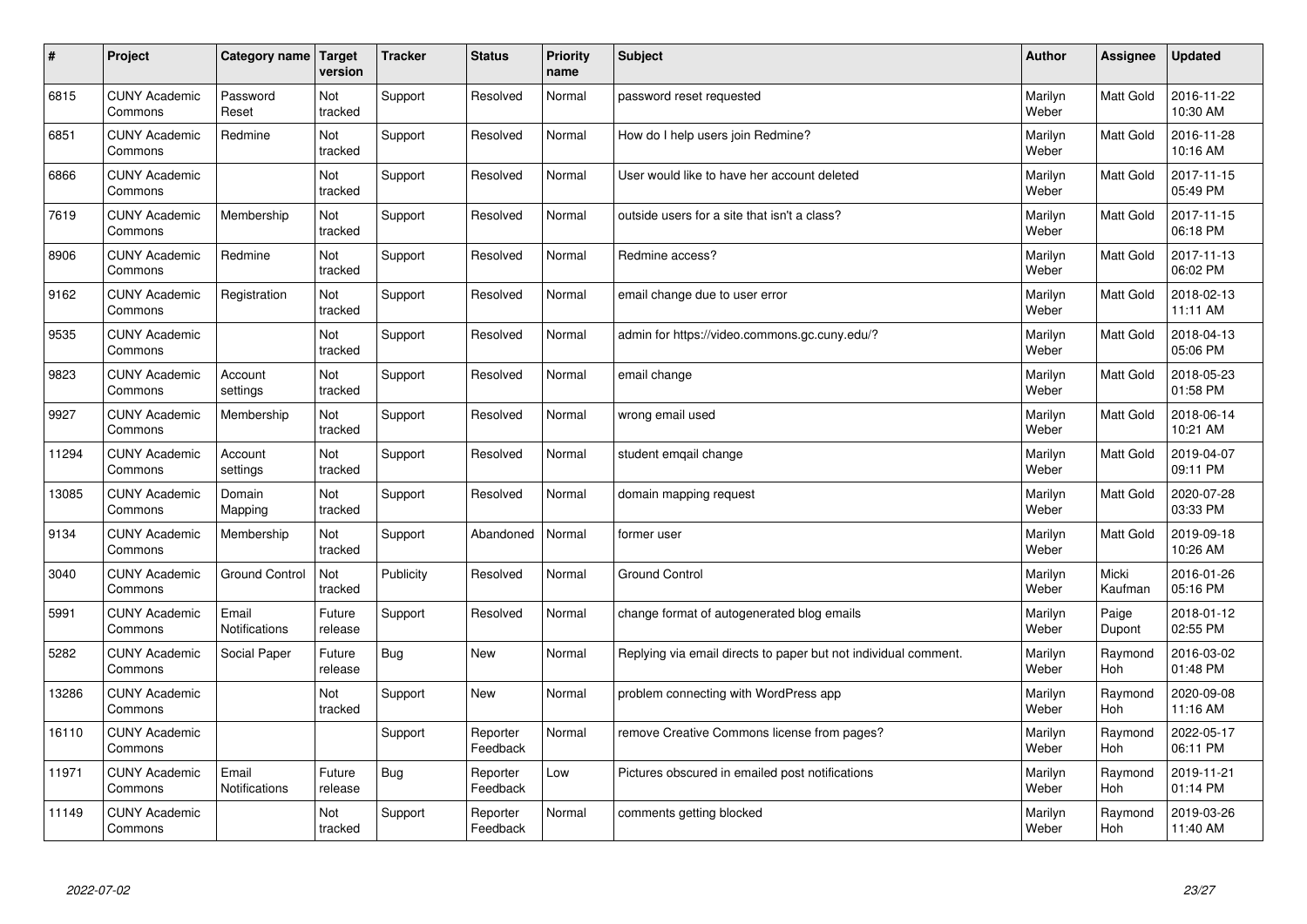| $\sharp$ | Project                         | Category name                 | Target<br>version | <b>Tracker</b> | <b>Status</b>        | <b>Priority</b><br>name | <b>Subject</b>                                                                           | <b>Author</b>    | Assignee       | <b>Updated</b>         |
|----------|---------------------------------|-------------------------------|-------------------|----------------|----------------------|-------------------------|------------------------------------------------------------------------------------------|------------------|----------------|------------------------|
| 12741    | <b>CUNY Academic</b><br>Commons | <b>WordPress</b><br>Plugins   | Not<br>tracked    | Support        | Reporter<br>Feedback | Normal                  | <b>Tableau Public Viz Block</b>                                                          | Marilyn<br>Weber | Raymond<br>Hoh | 2020-05-12<br>11:00 AM |
| 13328    | <b>CUNY Academic</b><br>Commons | Group Forums                  | Not<br>tracked    | Bug            | Reporter<br>Feedback | Normal                  | cross-posting in two related groups                                                      | Marilyn<br>Weber | Raymond<br>Hoh | 2020-09-15<br>10:39 PM |
| 4657     | <b>CUNY Academic</b><br>Commons | Group Forums                  | 1.8.18            | <b>Bug</b>     | Resolved             | High                    | Submit button disappears in new post mode in forum                                       | Marilyn<br>Weber | Raymond<br>Hoh | 2015-12-01<br>11:15 PM |
| 4962     | <b>CUNY Academic</b><br>Commons | Events                        | 1.8.18            | Bug            | Resolved             | High                    | Problems with text entry field in the Events Calendar                                    | Marilyn<br>Weber | Raymond<br>Hoh | 2015-12-01<br>06:57 PM |
| 5177     | <b>CUNY Academic</b><br>Commons | Toolbar                       | 1.9.6             | <b>Bug</b>     | Resolved             | Normal                  | No "My Papers" tab                                                                       | Marilyn<br>Weber | Raymond<br>Hoh | 2016-01-29<br>08:37 AM |
| 6602     | <b>CUNY Academic</b><br>Commons | ZenDesk                       | 1.10              | <b>Bug</b>     | Resolved             | High                    | Add Friend button not working                                                            | Marilyn<br>Weber | Raymond<br>Hoh | 2016-11-04<br>12:14 PM |
| 7684     | <b>CUNY Academic</b><br>Commons | Reply By Email                | 1.10.12           | Bug            | Resolved             | High                    | trying to post too often error                                                           | Marilyn<br>Weber | Raymond<br>Hoh | 2017-02-28<br>12:43 PM |
| 8620     | <b>CUNY Academic</b><br>Commons | ZenDesk                       | 1.11.11           | Bug            | Resolved             | High                    | 'Send us a message" not working                                                          | Marilyn<br>Weber | Raymond<br>Hoh | 2017-08-29<br>04:13 PM |
| 8934     | <b>CUNY Academic</b><br>Commons | Reply By Email                | 1.12.4            | Support        | Resolved             | High                    | RBE "could not post" email should have info about attempted From<br>address              | Marilyn<br>Weber | Raymond<br>Hoh | 2017-12-12<br>11:25 AM |
| 9078     | <b>CUNY Academic</b><br>Commons | <b>WordPress</b><br>Plugins   | 1.12.7            | Support        | Resolved             | Normal                  | arcgis web maps?                                                                         | Marilyn<br>Weber | Raymond<br>Hoh | 2018-01-23<br>11:11 AM |
| 9154     | <b>CUNY Academic</b><br>Commons | Events                        | 1.12.8            | Bug            | Resolved             | Normal                  | problem with group calendar                                                              | Marilyn<br>Weber | Raymond<br>Hoh | 2018-02-13<br>10:49 AM |
| 9163     | <b>CUNY Academic</b><br>Commons | Layout                        | 1.12.8            | Support        | Resolved             | Normal                  | Mobile responsiveness issues                                                             | Marilyn<br>Weber | Raymond<br>Hoh | 2018-02-13<br>10:49 AM |
| 9340     | <b>CUNY Academic</b><br>Commons | <b>WordPress</b><br>Plugins   | 1.12.10           | Bug            | Resolved             | Normal                  | change the web preview?                                                                  | Marilyn<br>Weber | Raymond<br>Hoh | 2018-03-13<br>11:50 AM |
| 9500     | <b>CUNY Academic</b><br>Commons | <b>WordPress</b><br>Plugins   | 1.12.12           | Support        | Resolved             | Normal                  | PowerPoint in the media library?                                                         | Marilyn<br>Weber | Raymond<br>Hoh | 2018-04-12<br>02:28 PM |
| 9828     | <b>CUNY Academic</b><br>Commons | Domain<br>Mapping             | 1.13.3            | <b>Bug</b>     | Resolved             | High                    | redirecting problem                                                                      | Marilyn<br>Weber | Raymond<br>Hoh | 2018-05-24<br>02:39 PM |
| 9965     | <b>CUNY Academic</b><br>Commons | <b>WordPress</b><br>Plugins   | 1.13.4            | Support        | Resolved             | Normal                  | plug-in request for OneTone Companion                                                    | Marilyn<br>Weber | Raymond<br>Hoh | 2018-06-26<br>12:00 PM |
| 10245    | <b>CUNY Academic</b><br>Commons | Email<br><b>Notifications</b> | 1.13.8            | Support        | Resolved             | Urgent                  | Placeholders in action emails (activation, password reset) not being<br>properly swapped | Marilyn<br>Weber | Raymond<br>Hoh | 2018-08-30<br>04:02 PM |
| 11029    | <b>CUNY Academic</b><br>Commons | Authentication                | 1.14.9            | Support        | Resolved             | Normal                  | Sujatha Fernandes cannot edit her site                                                   | Marilyn<br>Weber | Raymond<br>Hoh | 2019-03-26<br>12:10 PM |
| 11448    | <b>CUNY Academic</b><br>Commons | <b>BuddyPress</b><br>(misc)   | 1.15.1            | Support        | Resolved             | Normal                  | sole administrator listed on sites is not an admin at all?                               | Marilyn<br>Weber | Raymond<br>Hoh | 2019-05-14<br>11:15 AM |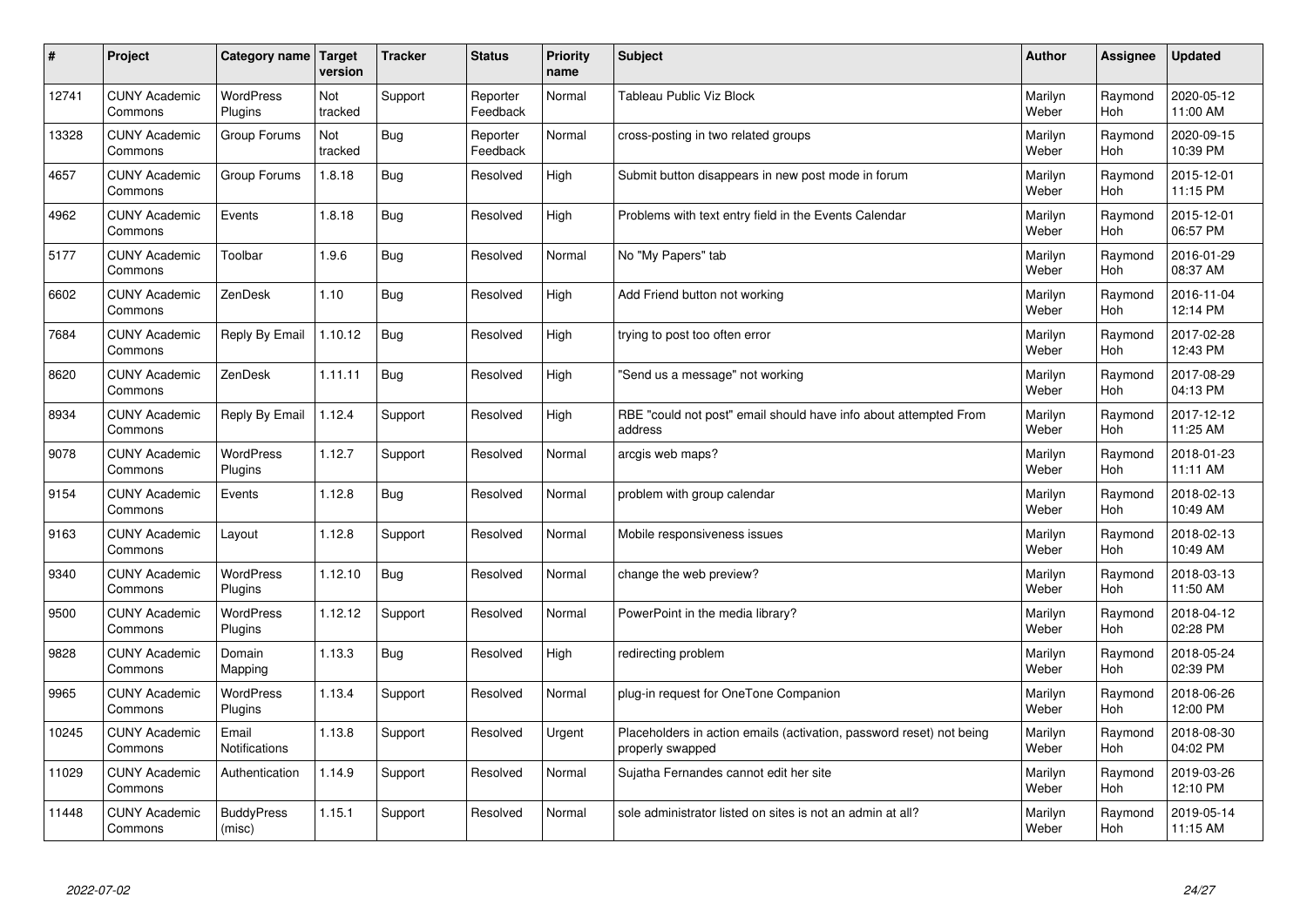| $\sharp$ | Project                         | Category name                     | <b>Target</b><br>version | <b>Tracker</b> | <b>Status</b> | <b>Priority</b><br>name | <b>Subject</b>                                                                          | <b>Author</b>    | Assignee       | <b>Updated</b>         |
|----------|---------------------------------|-----------------------------------|--------------------------|----------------|---------------|-------------------------|-----------------------------------------------------------------------------------------|------------------|----------------|------------------------|
| 11453    | <b>CUNY Academic</b><br>Commons | <b>WordPress</b><br>(misc)        | 1.15.2                   | Bug            | Resolved      | Normal                  | 403 error on Firefox                                                                    | Marilyn<br>Weber | Raymond<br>Hoh | 2019-05-28<br>11:46 AM |
| 11866    | <b>CUNY Academic</b><br>Commons | <b>WordPress</b><br>Themes        | 1.15.10                  | Support        | Resolved      | Normal                  | problem with project widget and the 'skills' to generate tags                           | Marilyn<br>Weber | Raymond<br>Hoh | 2019-09-19<br>03:20 PM |
| 11964    | <b>CUNY Academic</b><br>Commons | Layout                            | 1.15.12                  | <b>Bug</b>     | Resolved      | Normal                  | https://commons.gc.cuny.edu/create/ not displaying correctly in Edge                    | Marilyn<br>Weber | Raymond<br>Hoh | 2019-10-22<br>11:54 AM |
| 12302    | <b>CUNY Academic</b><br>Commons | <b>WordPress</b><br><b>Themes</b> | 1.16.4                   | Support        | Resolved      | Normal                  | Pictorio theme request                                                                  | Marilyn<br>Weber | Raymond<br>Hoh | 2020-01-28<br>11:44 AM |
| 12354    | <b>CUNY Academic</b><br>Commons | <b>WordPress</b><br>Plugins       | 1.16.5                   | <b>Bug</b>     | Resolved      | Urgent                  | sites (including Net-Art) are reporting critical issues                                 | Marilyn<br>Weber | Raymond<br>Hoh | 2020-02-02<br>03:16 PM |
| 12363    | <b>CUNY Academic</b><br>Commons | WordPress<br>Plugins              | 1.16.5                   | Bug            | Resolved      | Urgent                  | more bbPress problems - now students unable to post either a new<br>thread or a comment | Marilyn<br>Weber | Raymond<br>Hoh | 2020-03-17<br>03:07 PM |
| 12487    | <b>CUNY Academic</b><br>Commons | Group Forums                      | 1.16.7                   | <b>Bug</b>     | Resolved      | Normal                  | group posting problems?                                                                 | Marilyn<br>Weber | Raymond<br>Hoh | 2020-03-10<br>11:40 AM |
| 13116    | <b>CUNY Academic</b><br>Commons | ZenDesk                           | 1.17.1                   | Support        | Resolved      | Normal                  | support/send us a message link obscured                                                 | Marilyn<br>Weber | Raymond<br>Hoh | 2020-07-29<br>09:33 PM |
| 13238    | <b>CUNY Academic</b><br>Commons | WordPress -<br>Media              | 1.17.3                   | Support        | Resolved      | Normal                  | allow ppsx file?                                                                        | Marilyn<br>Weber | Raymond<br>Hoh | 2020-09-10<br>11:46 AM |
| 13341    | <b>CUNY Academic</b><br>Commons | Group Forums                      | 1.17.4                   | <b>Bug</b>     | Resolved      | Normal                  | Forum reply problems                                                                    | Marilyn<br>Weber | Raymond<br>Hoh | 2020-09-22<br>12:08 PM |
| 11908    | <b>CUNY Academic</b><br>Commons | Spam/Spam<br>Prevention           | 1.17.7                   | Support        | Resolved      | Normal                  | overeager spam filter                                                                   | Marilyn<br>Weber | Raymond<br>Hoh | 2020-11-05<br>04:36 PM |
| 13521    | <b>CUNY Academic</b><br>Commons | Onboarding                        | 1.17.7                   | Support        | Resolved      | Normal                  | sent invitations page                                                                   | Marilyn<br>Weber | Raymond<br>Hoh | 2020-11-10<br>10:31 AM |
| 13827    | <b>CUNY Academic</b><br>Commons | Group Forums                      | 1.18.3                   | <b>Bug</b>     | Resolved      | Normal                  | more forum post problems                                                                | Marilyn<br>Weber | Raymond<br>Hoh | 2021-01-22<br>08:19 PM |
| 13947    | <b>CUNY Academic</b><br>Commons | WordPress<br>Plugins              | 1.18.4                   | <b>Bug</b>     | Resolved      | Normal                  | Elementor plugin problem                                                                | Marilyn<br>Weber | Raymond<br>Hoh | 2021-02-08<br>09:34 PM |
| 14129    | <b>CUNY Academic</b><br>Commons | Onboarding                        | 1.18.6                   | Support        | Resolved      | Normal                  | can only see some invites sent                                                          | Marilyn<br>Weber | Raymond<br>Hoh | 2021-04-09<br>09:00 AM |
| 14077    | <b>CUNY Academic</b><br>Commons | <b>WordPress</b><br>Plugins       | 1.18.7                   | Support        | Resolved      | Normal                  | Elementor Pro plugin for the slider                                                     | Marilyn<br>Weber | Raymond<br>Hoh | 2021-03-23<br>11:43 AM |
| 14734    | <b>CUNY Academic</b><br>Commons | WordPress<br>Themes               | 1.18.18                  | Support        | Resolved      | Normal                  | missing section of Sujatha Fernandes' site                                              | Marilyn<br>Weber | Raymond<br>Hoh | 2021-09-06<br>04:15 PM |
| 14885    | <b>CUNY Academic</b><br>Commons | WordPress<br>Plugins              | 1.18.22                  | <b>Bug</b>     | Resolved      | Normal                  | Long Loading Times -- Wordpress Admin Site                                              | Marilyn<br>Weber | Raymond<br>Hoh | 2021-10-26<br>12:28 PM |
| 14889    | <b>CUNY Academic</b><br>Commons | Events                            | 1.19.0                   | Support        | Resolved      | Normal                  | events in group - can they be edited by all admins?                                     | Marilyn<br>Weber | Raymond<br>Hoh | 2021-12-13<br>03:31 PM |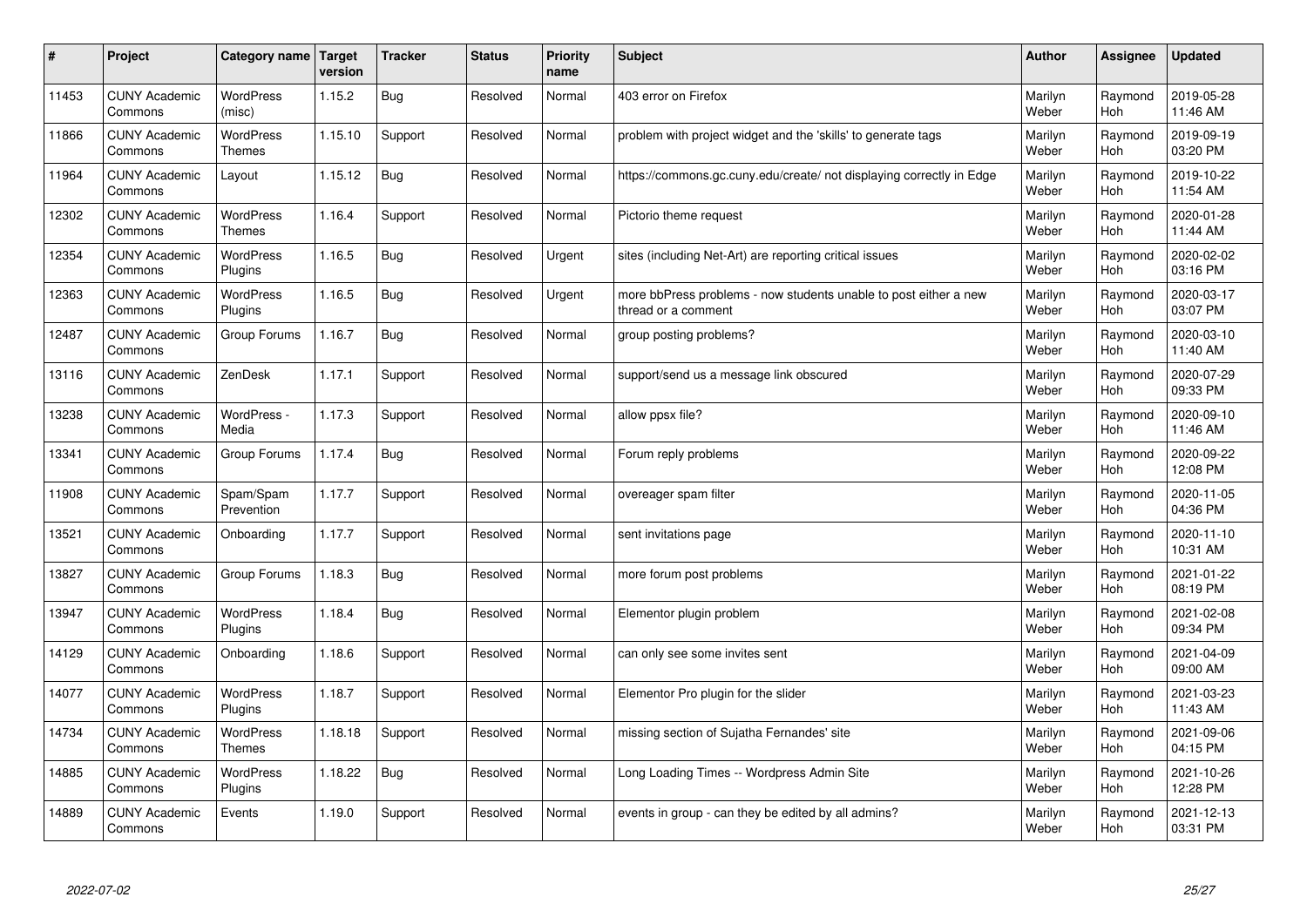| #     | Project                         | Category name                 | <b>Target</b><br>version | <b>Tracker</b> | <b>Status</b> | <b>Priority</b><br>name | <b>Subject</b>                                                                 | <b>Author</b>    | Assignee              | <b>Updated</b>         |
|-------|---------------------------------|-------------------------------|--------------------------|----------------|---------------|-------------------------|--------------------------------------------------------------------------------|------------------|-----------------------|------------------------|
| 15978 | <b>CUNY Academic</b><br>Commons | WordPress -<br>Media          | 2.0.2                    | Support        | Resolved      | Normal                  | tex files?                                                                     | Marilyn<br>Weber | Raymond<br>Hoh        | 2022-06-28<br>09:09 PM |
| 16172 | <b>CUNY Academic</b><br>Commons | WordPress<br>(misc)           | 2.0.2                    | Bug            | Resolved      | Normal                  | 'Lost your password" link not in error messge                                  | Marilyn<br>Weber | Raymond<br>Hoh        | 2022-06-14<br>09:21 PM |
| 16291 | <b>CUNY Academic</b><br>Commons | Site cloning                  | 2.0.2                    | Support        | Resolved      | Normal                  | Images coming up blank in Media Library                                        | Marilyn<br>Weber | Raymond<br>Hoh        | 2022-06-29<br>11:31 AM |
| 12861 | <b>CUNY Academic</b><br>Commons |                               |                          | Support        | Resolved      | Normal                  | trouble with YouTube                                                           | Marilyn<br>Weber | Raymond<br><b>Hoh</b> | 2020-06-09<br>11:16 AM |
| 4918  | <b>CUNY Academic</b><br>Commons | ZenDesk                       | Not<br>tracked           | Bug            | Resolved      | High                    | Re-directing Help Requests                                                     | Marilyn<br>Weber | Raymond<br><b>Hoh</b> | 2015-11-23<br>11:15 AM |
| 7328  | <b>CUNY Academic</b><br>Commons | <b>WordPress</b><br>Plugins   | Not<br>tracked           | <b>Bug</b>     | Resolved      | Normal                  | technical issue with the Events Manager plugin                                 | Marilyn<br>Weber | Raymond<br>Hoh        | 2017-11-15<br>06:19 PM |
| 9499  | <b>CUNY Academic</b><br>Commons | WordPress<br>(misc)           | Not<br>tracked           | Support        | Resolved      | Normal                  | tiny question - preventing dates on posts?                                     | Marilyn<br>Weber | Raymond<br><b>Hoh</b> | 2018-04-04<br>03:55 PM |
| 9541  | <b>CUNY Academic</b><br>Commons | WordPress<br>(misc)           | Not<br>tracked           | Support        | Resolved      | Normal                  | repeating header banner                                                        | Marilyn<br>Weber | Raymond<br>Hoh        | 2018-04-06<br>12:33 PM |
| 11205 | <b>CUNY Academic</b><br>Commons | WordPress<br>Plugins          | Not<br>tracked           | Support        | Resolved      | Normal                  | problems with Google calendar                                                  | Marilyn<br>Weber | Raymond<br>Hoh        | 2019-03-11<br>02:17 PM |
| 12395 | <b>CUNY Academic</b><br>Commons | Spam/Spam<br>Prevention       | Not<br>tracked           | Support        | Resolved      | Normal                  | comments again being blocked                                                   | Marilyn<br>Weber | Raymond<br>Hoh        | 2020-03-10<br>11:13 AM |
| 13699 | <b>CUNY Academic</b><br>Commons |                               | Not<br>tracked           | Support        | Resolved      | Normal                  | Martin Segal Center site down                                                  | Marilyn<br>Weber | Raymond<br><b>Hoh</b> | 2020-12-22<br>03:03 PM |
| 13768 | <b>CUNY Academic</b><br>Commons | Domain<br>Mapping             | Not<br>tracked           | <b>Bug</b>     | Resolved      | Normal                  | patricksweeney.commons.gc.cuny.edu down                                        | Marilyn<br>Weber | Raymond<br><b>Hoh</b> | 2021-01-12<br>10:47 AM |
| 14344 | <b>CUNY Academic</b><br>Commons | Domain<br>Mapping             | Not<br>tracked           | Support        | Resolved      | Normal                  | arabstages.org site down                                                       | Marilyn<br>Weber | Raymond<br><b>Hoh</b> | 2021-04-19<br>01:42 PM |
| 15252 | <b>CUNY Academic</b><br>Commons | Layout                        | Not<br>tracked           | <b>Bug</b>     | Resolved      | Normal                  | visual glitch with the Segal Center webpage                                    | Marilyn<br>Weber | Raymond<br><b>Hoh</b> | 2022-02-03<br>04:56 PM |
| 5448  | <b>CUNY Academic</b><br>Commons | Email<br><b>Notifications</b> | 1.10.2                   | Bug            | Rejected      | Normal                  | garbled CAC activity digests                                                   | Marilyn<br>Weber | Raymond<br>Hoh        | 2016-11-20<br>02:38 AM |
| 13012 | <b>CUNY Academic</b><br>Commons | WordPress<br>(misc)           |                          | Support        | Rejected      | Normal                  | icon image associated with the teaching template's Creative Commons<br>License | Marilyn<br>Weber | Raymond<br><b>Hoh</b> | 2020-08-25<br>10:56 AM |
| 9518  | <b>CUNY Academic</b><br>Commons |                               | Not<br>tracked           | Support        | Rejected      | Normal                  | problems with site on Internet Explorer                                        | Marilyn<br>Weber | Raymond<br><b>Hoh</b> | 2019-03-11<br>11:18 PM |
| 11634 | <b>CUNY Academic</b><br>Commons | WordPress<br>(misc)           | Not<br>tracked           | <b>Bug</b>     | Rejected      | Normal                  | 'Insert Read More Tag" working oddly                                           | Marilyn<br>Weber | Raymond<br><b>Hoh</b> | 2019-07-15<br>11:48 PM |
| 14448 | <b>CUNY Academic</b><br>Commons | Password<br>Reset             | Not<br>tracked           | Bug            | Rejected      | Normal                  | password reset weirdness                                                       | Marilyn<br>Weber | Raymond<br>Hoh        | 2021-05-12<br>01:34 PM |